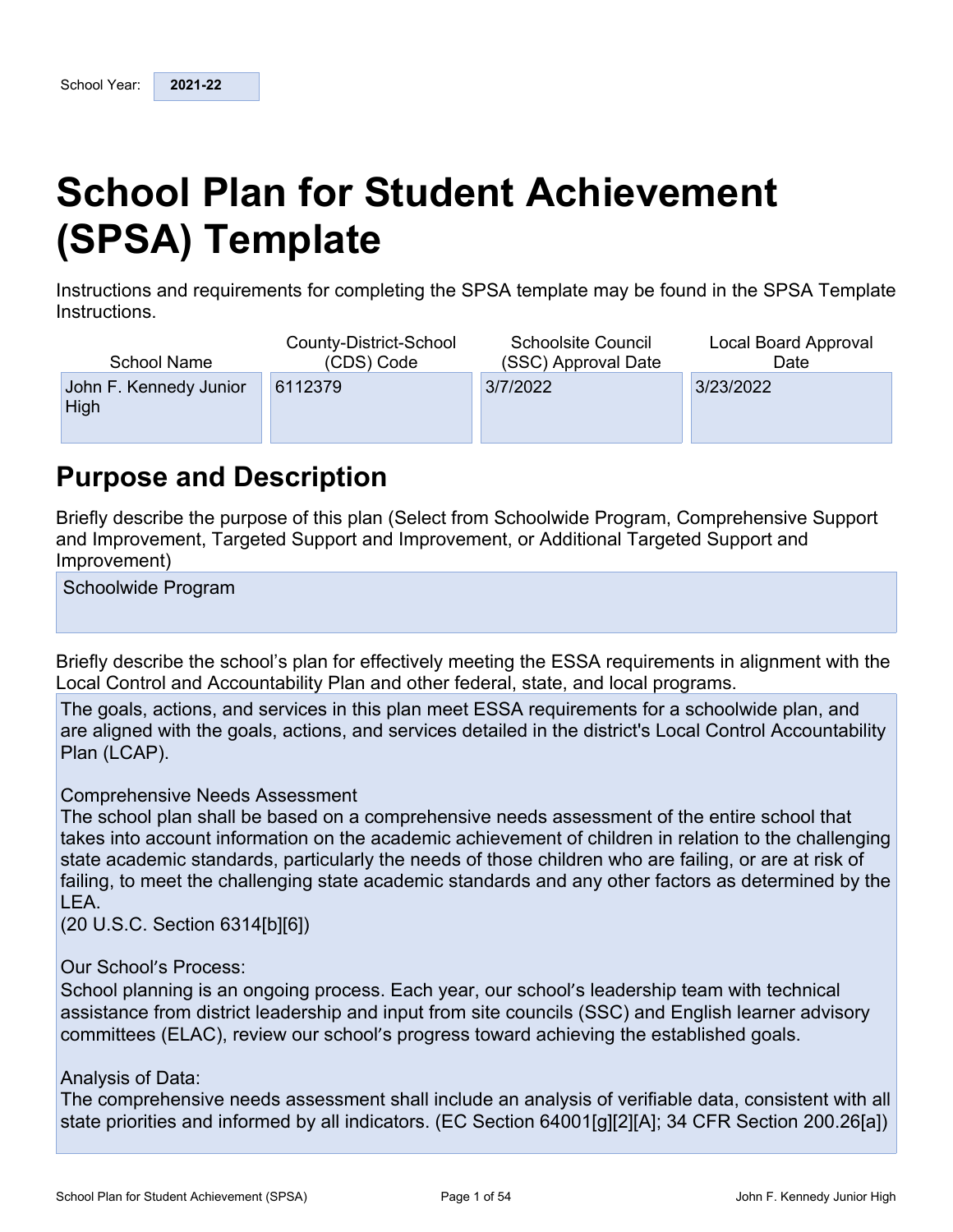Our school's process begins with a thoughtful analysis of student achievement data including data from:

- The California School Dashboard
- District formative and summative assessments
- School level assessments
- The HESD Parent Survey
- The HESD LCAP Student Survey
- Input from the district's curriculum committee (a representative body comprised of a majority of teachers)
- Teacher surveys to gather input on professional development needs.

Each school year, after data from the California School Dashboard is published by the California Department of Education (CDE), our school's leadership team meets with district leaders to analyze achievement and school climate data and to set proposed targets, called Annual Measurable Outcomes/Expected Outcomes, for "All Students" and for each student subgroup on both academic and school climate indicators.

Data from the Annual HESD Parent Survey and Student Survey are reviewed by our school site leadership team and proposed Annual Measurable Outcomes/Expected Outcomes are set for metrics relating to parent and student satisfaction with the instructional program, the school's services, programs, extra-curricular activities, and school safety.

These proposed Annual Measurable Outcomes/Expected Outcomes are taken to our SSC and ELAC for input and, if requested, additional revisions. These Annual Measurable Outcomes/Expected Outcomes are part of this school plan and can be found immediately after each goal in the pages that follow.

The results of this analysis are summarized in a statement of "Identified Need" that follows each goal in the school plan.

School Site Councils and English Learner Advisory Committees

Our school holds four school site council meetings each school year. The first meeting is held in September. The purpose of the first meeting is to establish the school site council, elect members and officers for the year, and to train council members on their roles and responsibilities. The second meeting is held in February after the publication of the California School Dashboard by the California Department of Education (CDE). At the second meeting, student achievement is reviewed, including the achievement of English learners. The school's professional development needs and activities are reviewed. The implementation of the school plan is monitored, the needs assessment is reviewed, and any changes in the plan's goals, action strategies, or expenditures are discussed and approved.

The third meeting is held in March. At the third meeting, student achievement is once again reviewed, but at this meeting, the focus is on school climate and parent involvement. Once again implementation of the school plan is monitored and any changes to the plan's goals, action strategies, or expenditures are discussed and approved.

The fourth meeting is held in May. At this meeting, the Annual Update/Evidence Based Evaluation of the school plan is reviewed and revised based on recommendations from the committees. Using the Annual Update/Evidence Based Evaluation, the individual Actions/Strategies in the plan that were well-implemented and effective, and that should continue in the next school year, are discussed. Areas of need along with any recommended changes to the Actions/Strategies are also discussed. Major differences between intended implementation and/or the budgeted expenditures are reviewed. The school site leadership and school site council propose changes to the goals, the annual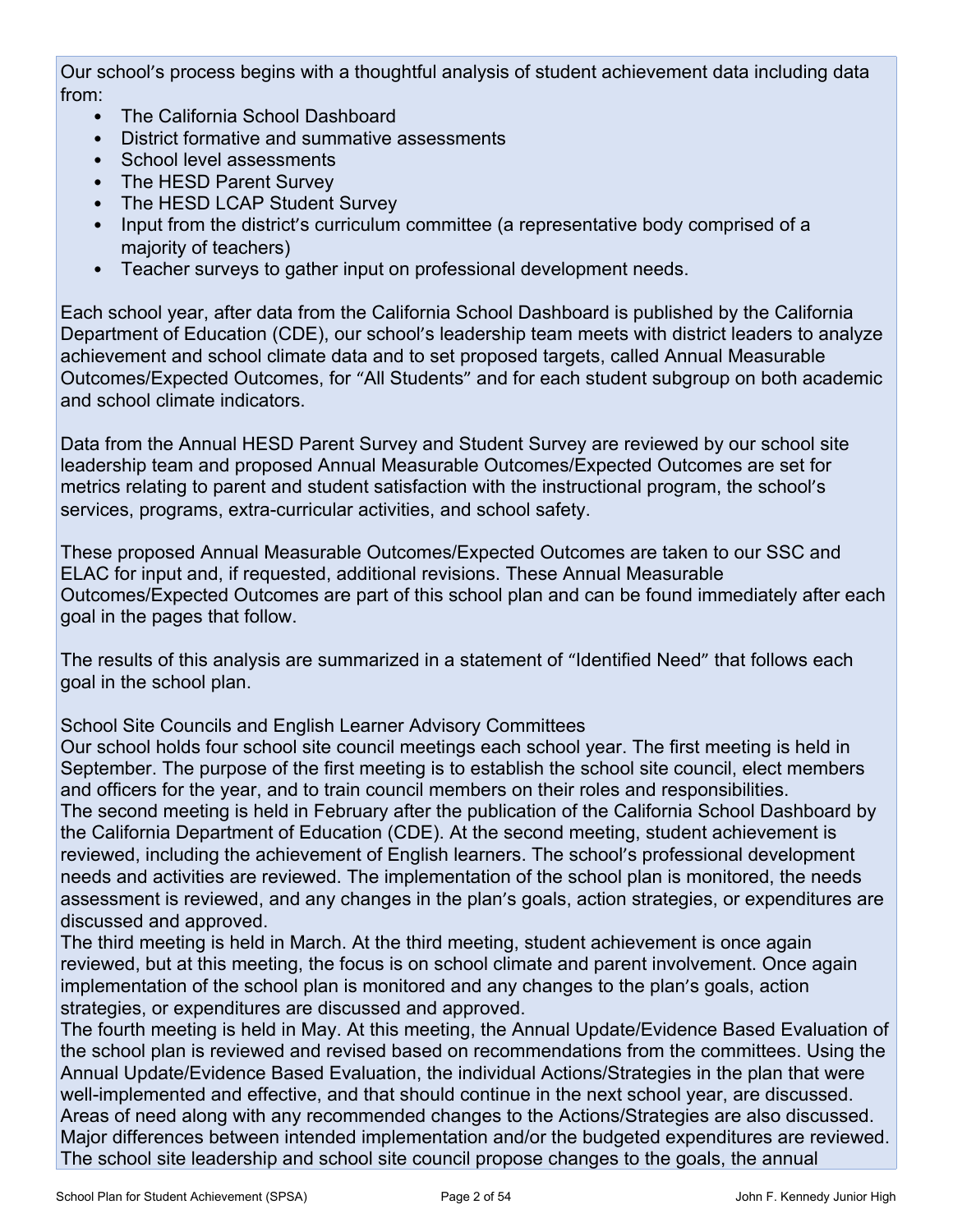outcomes, metrics, strategies/activities, and/or expenditures that will be made to next year's plan. Finally, the school plan for the next school year is approved by the SSC and the plan is recommended to the governing board for approval

Comprehensive Needs Assessment Documentation:

The documents listed below, most of which are embedded in the pages of this school plan, shall comprise our school's Comprehensive Needs Assessment, our process, and document the results of the needs assessment.

- Student Performance Data: English Learners
- Student Performance Data: CAASPP (English Language Arts)
- Student Performance Data: CAASPP (Mathematics)
- Student Performance Data: ELPAC (Summative Assessment)
- Student Performance Data: Dashboard (Student Population)
- Student Performance Data: Dashboard (Overview)
- Student Performance Data: Dashboard (English Language Arts)
- Student Performance Data: Dashboard (Mathematics)
- Student Performance Data: Dashboard (English-Learner Progress)
- Student Performance Data: Dashboard (Chronic Absenteeism)
- Student Performance Data: Dashboard (Suspension Rate)
- Statement of Identified Need Goal 1
- Statement of Identified Need Goal 2
- Statement of Identified Need Goal 3
- Statement of Identified Need Goal 4
- Annual Measurable Objectives including Metric/Indicator for each subgroup, Baseline/Actual Outcome, and Expected Outcome: Goal 1
- Annual Measurable Objectives including Metric/Indicator for each subgroup, Baseline/Actual Outcome, and Expected Outcome: Goal 2
- Annual Measurable Objectives including Metric/Indicator for each subgroup, Baseline/Actual Outcome, and Expected Outcome: Goal 3
- Annual Measurable Objectives including Metric/Indicator for each subgroup, Baseline/Actual Outcome, and Expected Outcome: Goal 4
- Minutes From School Site Council/English Learner Advisory Committee Meetings
- Annual Review that includes a description of the overall implementation of the plan's actions/strategies, a description of major differences between budgeted and actual expenditures, and changes to the goal, annual outcomes, metrics, or strategies/actions: Goal 1
- Annual Review that includes a description of the overall implementation of the plan's actions/strategies, a description of major differences between budgeted and actual expenditures, and changes to the goal, annual outcomes, metrics, or strategies/actions: Goal 2
- Annual Review that includes a description of the overall implementation of the plan's actions/strategies, a description of major differences between budgeted and actual expenditures, and changes to the goal, annual outcomes, metrics, or strategies/actions: Goal 3
- Annual Review that includes a description of the overall implementation of the plan's actions/strategies, a description of major differences between budgeted and actual expenditures, and changes to the goal, annual outcomes, metrics, or strategies/actions: Goal 4
- Evidence-based Title I Funded Program Evaluation (A review of each action under each goal in the plan)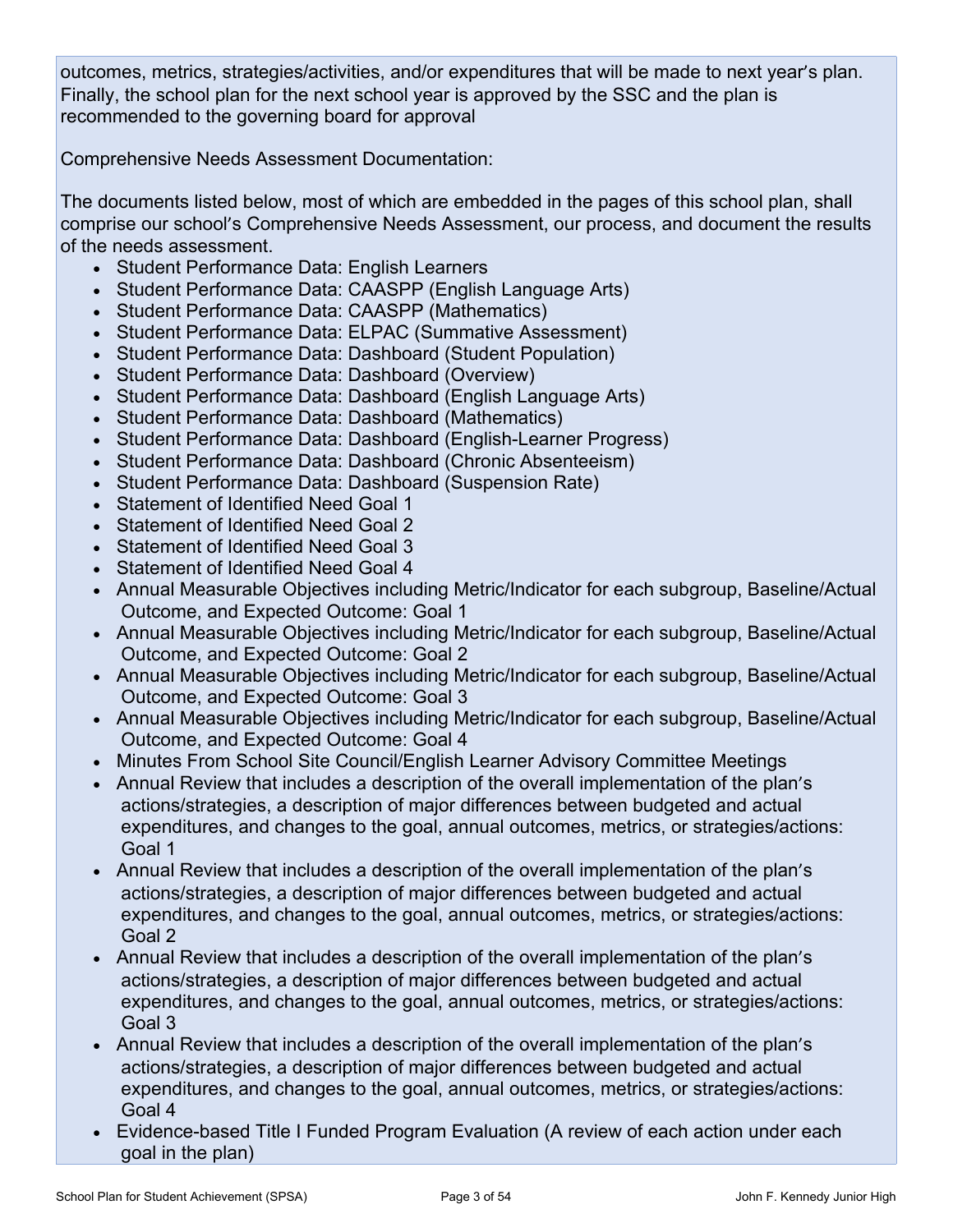## **Stakeholder Involvement**

How, when, and with whom did the school consult as part of the planning process for this SPSA/Annual Review and Update?

#### **Involvement Process for the SPSA and Annual Review and Update**

#### School Site Council (SSC)

The school maintains a school site council. The SSC is comprised of parents, teachers, and school staff. Parents make up 50% of the SSC with parents of EL students representing at least the same percentage on the committee as the percentage of EL students enrolled at the school. The school holds four school site council meetings each year in October, December, February, and May. During these meetings student achievement is reviewed, the school's/students' needs are assessed, and based on this analysis the school plan is developed. The school plan is approved by the school site council each year in May (for the upcoming school year), and again the following February. The Hanford Elementary School District Board of Trustees approves the school plans after the school site council has given their approval.

### English Learner Advisory Committee (ELAC)

The school's English Learner Advisory Committee has designated the SSC, established pursuant to Education Code Section 52852, to function as the advisory committee for English Learners (Education Code 52176) at the school. This means that the SSC acts as the advisory committee for ELs and is the voice of EL parents at the school site. The SSC performs all of the duties of the ELAC. Both the ELAC and the SSC have approved this designation.

### District English Learner Advisory Committee (DELAC)

The district maintains a District English Learner Advisory Committee (DELAC). The DELAC is comprised The DELAC meets four times per school-year in November, January, March, and May. The DELAC advises the board on conducting a district-wide needs assessment on a school by school basis; advises the board on the district's plan for educational programs and services for English learners that takes into consideration the Single Plan for Student Achievement; advises the governing board on the district's (and school site) annual needs assessment.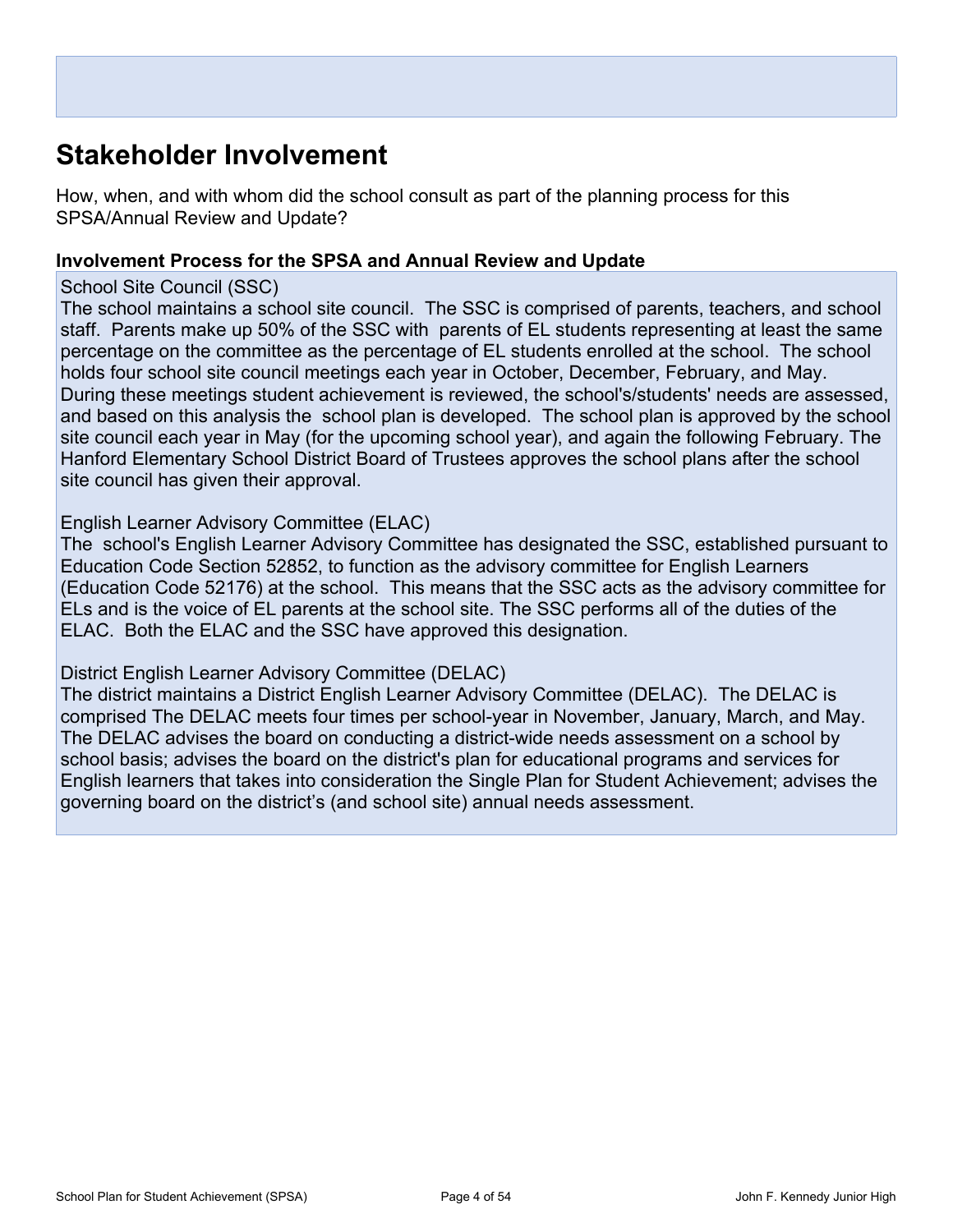|                             |         |                              | <b>Student Enrollment by Subgroup</b> |         |                           |           |
|-----------------------------|---------|------------------------------|---------------------------------------|---------|---------------------------|-----------|
|                             |         | <b>Percent of Enrollment</b> |                                       |         | <b>Number of Students</b> |           |
| <b>Student Group</b>        | $18-19$ | $19 - 20$                    | $20 - 21$                             | $18-19$ | $19 - 20$                 | $20 - 21$ |
| American Indian             | 0.67%   | 0.71%                        | $0.2\%$                               | 4       | 4                         | 1         |
| <b>African American</b>     | 5.86%   | 4.6%                         | 4.6%                                  | 35      | 26                        | 27        |
| Asian                       | 0.34%   | 0.53%                        | $0.9\%$                               | 2       | 3                         | 5         |
| <b>Filipino</b>             | 0.5%    | 0.71%                        | 0.5%                                  | 3       | 4                         | 3         |
| Hispanic/Latino             | 79.73%  | 82.83%                       | 83.4%                                 | 476     | 468                       | 493       |
| <b>Pacific Islander</b>     | 0.17%   | 0.18%                        | %                                     |         |                           |           |
| White                       | 11.56%  | 7.96%                        | 7.6%                                  | 69      | 45                        | 45        |
| <b>Multiple/No Response</b> | $\%$    | $0\%$                        | 2.9%                                  |         | 14                        | 17        |
|                             |         |                              | <b>Total Enrollment</b>               | 597     | 565                       | 591       |

## **Student Enrollment Enrollment By Student Group**

## **Student Enrollment Enrollment By Grade Level**

| <b>Student Enrollment by Grade Level</b> |         |           |           |  |  |  |  |  |  |  |  |  |
|------------------------------------------|---------|-----------|-----------|--|--|--|--|--|--|--|--|--|
| <b>Number of Students</b><br>Grade       |         |           |           |  |  |  |  |  |  |  |  |  |
|                                          | $18-19$ | $19 - 20$ | $20 - 21$ |  |  |  |  |  |  |  |  |  |
| Grade 7                                  | 267     | 301       | 297       |  |  |  |  |  |  |  |  |  |
| Grade 8                                  | 330     | 264       | 294       |  |  |  |  |  |  |  |  |  |
| <b>Total Enrollment</b>                  | 597     | 565       | 591       |  |  |  |  |  |  |  |  |  |

**Conclusions based on this data:**

**1.**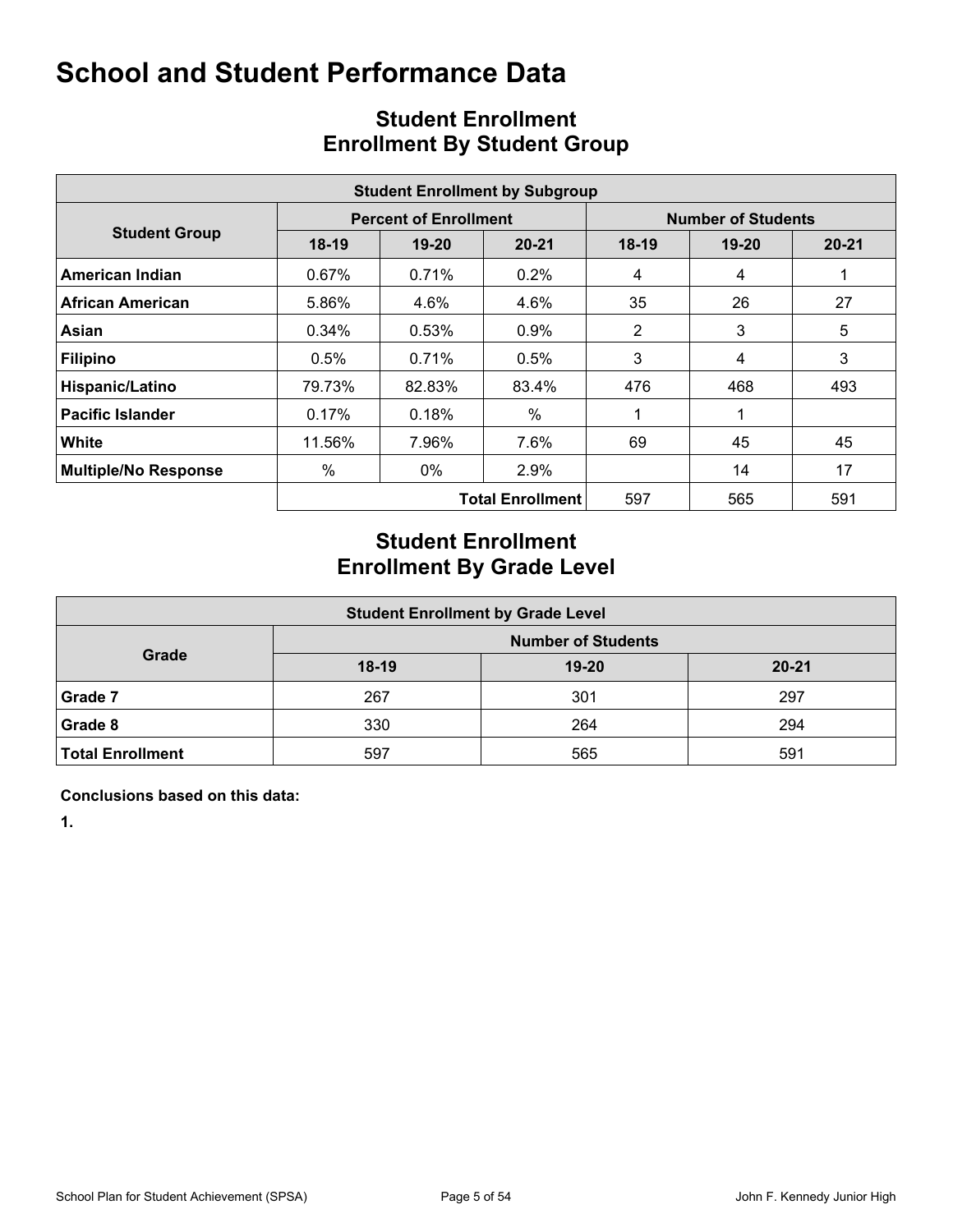## **Student Enrollment English Learner (EL) Enrollment**

| <b>English Learner (EL) Enrollment</b>               |         |                           |           |         |                            |           |  |  |  |  |  |  |  |
|------------------------------------------------------|---------|---------------------------|-----------|---------|----------------------------|-----------|--|--|--|--|--|--|--|
|                                                      |         | <b>Number of Students</b> |           |         | <b>Percent of Students</b> |           |  |  |  |  |  |  |  |
| <b>Student Group</b>                                 | $18-19$ | $19-20$                   | $20 - 21$ | $18-19$ | $19 - 20$                  | $20 - 21$ |  |  |  |  |  |  |  |
| <b>English Learners</b>                              | 103     | 91                        | 115       | 17.3%   | 16.1%                      | 19.5%     |  |  |  |  |  |  |  |
| <b>Fluent English Proficient (FEP)</b>               | 124     | 127                       | 118       | 20.8%   | 22.5%                      | 20.0%     |  |  |  |  |  |  |  |
| <b>Reclassified Fluent English Proficient (RFEP)</b> | 8       | 25                        | 6         | $8.4\%$ | 24.3%                      | 6.6%      |  |  |  |  |  |  |  |

**Conclusions based on this data:**

**1.**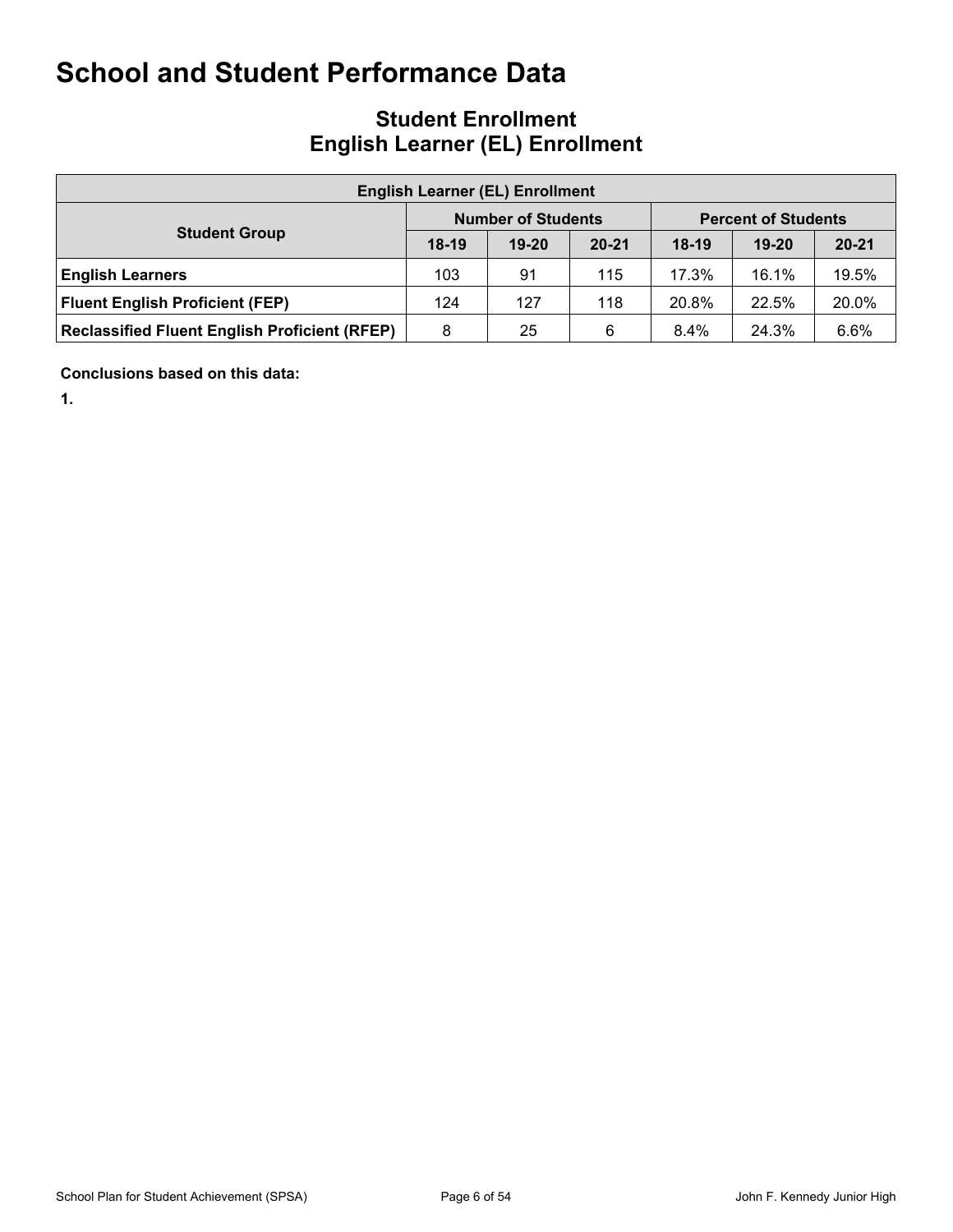## **CAASPP Results English Language Arts/Literacy (All Students)**

|                   |           |                        |           |           |                      |           | <b>Overall Participation for All Students</b> |                    |           |                        |         |           |
|-------------------|-----------|------------------------|-----------|-----------|----------------------|-----------|-----------------------------------------------|--------------------|-----------|------------------------|---------|-----------|
| Grade             |           | # of Students Enrolled |           |           | # of Students Tested |           |                                               | # of Students with |           | % of Enrolled Students |         |           |
| Level             | $17 - 18$ | $18-19$                | $20 - 21$ | $17 - 18$ | $18-19$              | $20 - 21$ | $17 - 18$                                     | $18-19$            | $20 - 21$ | $17 - 18$              | $18-19$ | $20 - 21$ |
| Grade 7           | 317       | 253                    | 334       | 316       | 250                  | 296       | 316                                           | 250                | 294       | 99.7                   | 98.8    | 88.6      |
| Grade 8           | 278       | 316                    | 329       | 275       | 316                  | 279       | 275                                           | 316                | 279       | 98.9                   | 100     | 84.8      |
| <b>All Grades</b> | 595       | 569                    | 663       | 591       | 566                  | 575       | 591                                           | 566                | 573       | 99.3                   | 99.5    | 86.7      |

The "% of Enrolled Students Tested" showing in this table is not the same as "Participation Rate" for federal accountability purposes.

#### 2019-20 Data:

Executive Order N-30-20 was issued which waived the assessment, accountability, and reporting requirements for the 2019-2020 school year, thus no data is available to report for this year.

|            | <b>Overall Achievement for All Students</b> |                   |       |      |            |      |                                                                                                                                       |  |                                                                       |  |  |                   |                |  |  |
|------------|---------------------------------------------|-------------------|-------|------|------------|------|---------------------------------------------------------------------------------------------------------------------------------------|--|-----------------------------------------------------------------------|--|--|-------------------|----------------|--|--|
| Grade      | <b>Mean Scale Score</b>                     |                   |       |      | % Standard |      | % Standard Met                                                                                                                        |  |                                                                       |  |  | % Standard Nearly | % Standard Not |  |  |
| Level      |                                             |                   |       |      |            |      | 17-18 18-19 20-21 17-18 18-19 20-21 17-18 18-19 20-21 17-18 18-19 20-21 17-18 18-19 20-21                                             |  |                                                                       |  |  |                   |                |  |  |
| Grade 7    |                                             | 2509. 2523. 2515. |       | 4.43 | 9.60       | 7.14 | $\vert$ 32.59 $\vert$ 34.80 $\vert$ 31.63 $\vert$ 25.63 $\vert$ 21.60 $\vert$ 27.55 $\vert$ 37.34 $\vert$ 34.00 $\vert$ 33.67 $\vert$ |  |                                                                       |  |  |                   |                |  |  |
| Grade 8    | 2535.l                                      | 2537.             | 2520. | 6.18 | 6.33       | 6.09 |                                                                                                                                       |  | 32.36   33.86   28.32   30.18   29.11   30.82   31.27   30.70   34.77 |  |  |                   |                |  |  |
| All Grades | N/A                                         | N/A               | N/A   | 5.25 | 7.77       | 6.63 |                                                                                                                                       |  | 32.49   34.28   30.02   27.75   25.80   29.14   34.52   32.16   34.21 |  |  |                   |                |  |  |

#### 2019-20 Data:

Executive Order N-30-20 was issued which waived the assessment, accountability, and reporting requirements for the 2019-2020 school year, thus no data is available to report for this year.

|                    | Reading<br>Demonstrating understanding of literary and non-fictional texts |                  |           |           |                       |           |                  |         |           |  |  |  |  |  |
|--------------------|----------------------------------------------------------------------------|------------------|-----------|-----------|-----------------------|-----------|------------------|---------|-----------|--|--|--|--|--|
|                    |                                                                            | % Above Standard |           |           | % At or Near Standard |           | % Below Standard |         |           |  |  |  |  |  |
| <b>Grade Level</b> | $17 - 18$                                                                  | $18-19$          | $20 - 21$ | $17 - 18$ | $18-19$               | $20 - 21$ | $17 - 18$        | $18-19$ | $20 - 21$ |  |  |  |  |  |
| Grade 7            | 12.34                                                                      | 12.05            | 7.99      | 42.41     | 47.79                 | 62.15     | 45.25            | 40.16   | 29.86     |  |  |  |  |  |
| Grade 8            | 14.91                                                                      | 14.24            | 6.12      | 42.91     | 44.94                 | 60.79     | 42.18            | 40.82   | 33.09     |  |  |  |  |  |
| <b>All Grades</b>  | 13.54                                                                      | 13.27            | 7.07      | 42.64     | 46.19                 | 61.48     | 43.82            | 40.53   | 31.45     |  |  |  |  |  |

2019-20 Data:

Executive Order N-30-20 was issued which waived the assessment, accountability, and reporting requirements for the 2019-2020 school year, thus no data is available to report for this year.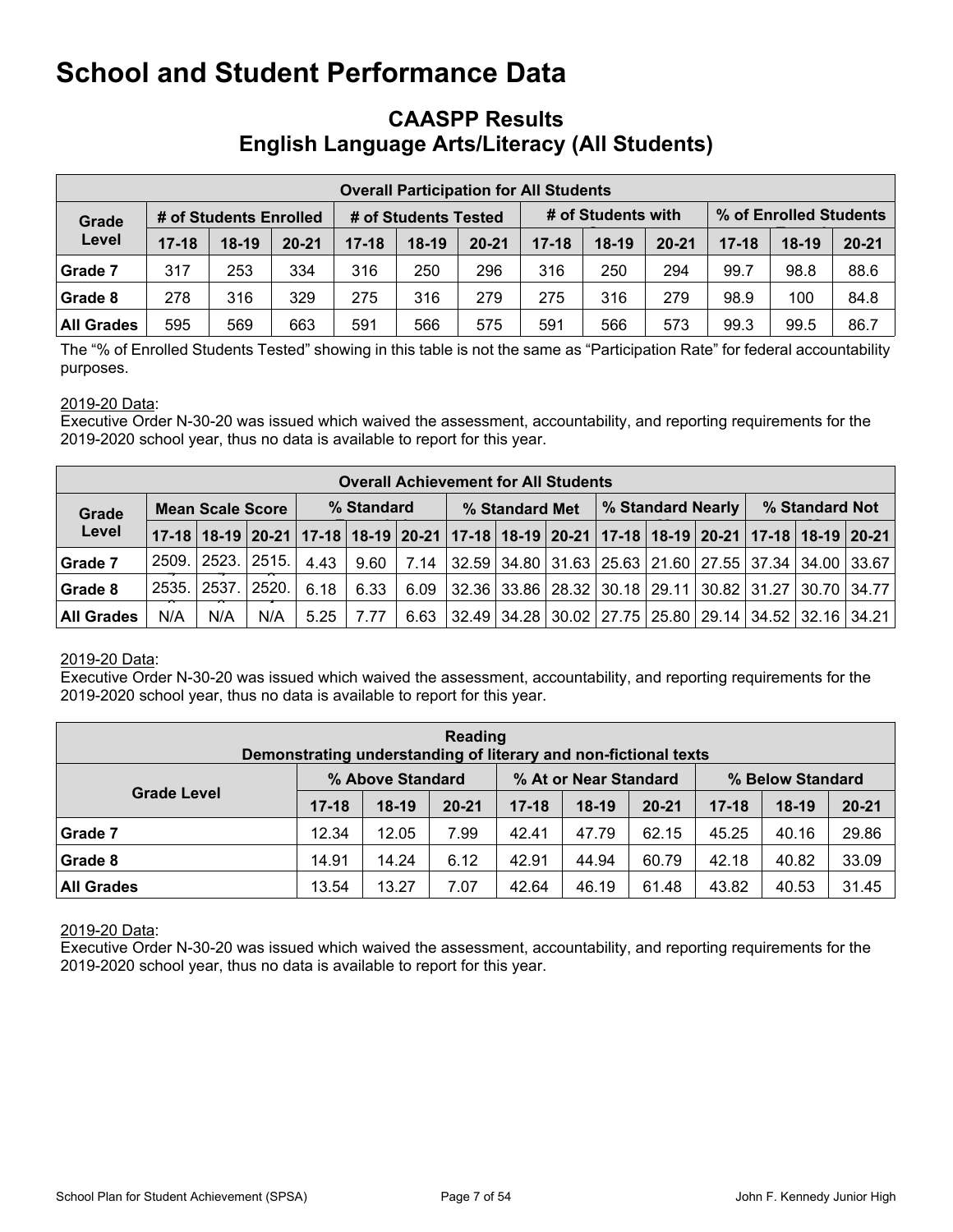| Writing<br>Producing clear and purposeful writing             |           |         |           |           |         |           |           |         |           |  |  |  |  |
|---------------------------------------------------------------|-----------|---------|-----------|-----------|---------|-----------|-----------|---------|-----------|--|--|--|--|
| % Above Standard<br>% At or Near Standard<br>% Below Standard |           |         |           |           |         |           |           |         |           |  |  |  |  |
| <b>Grade Level</b>                                            | $17 - 18$ | $18-19$ | $20 - 21$ | $17 - 18$ | $18-19$ | $20 - 21$ | $17 - 18$ | $18-19$ | $20 - 21$ |  |  |  |  |
| Grade 7                                                       | 14.87     | 21.20   | 13.03     | 50.95     | 53.60   | 59.51     | 34.18     | 25.20   | 27.46     |  |  |  |  |
| <b>Grade 8</b>                                                | 12.73     | 13.92   | 8.76      | 56.00     | 62.03   | 56.20     | 31.27     | 24.05   | 35.04     |  |  |  |  |
| <b>All Grades</b>                                             | 13.87     | 17.14   | 10.93     | 53.30     | 58.30   | 57.89     | 32.83     | 24.56   | 31.18     |  |  |  |  |

#### 2019-20 Data:

Executive Order N-30-20 was issued which waived the assessment, accountability, and reporting requirements for the 2019-2020 school year, thus no data is available to report for this year.

|                                                                                     | Listening<br>Demonstrating effective communication skills |         |           |           |         |           |           |         |           |  |  |  |  |
|-------------------------------------------------------------------------------------|-----------------------------------------------------------|---------|-----------|-----------|---------|-----------|-----------|---------|-----------|--|--|--|--|
| % At or Near Standard<br>% Above Standard<br>% Below Standard<br><b>Grade Level</b> |                                                           |         |           |           |         |           |           |         |           |  |  |  |  |
|                                                                                     | $17 - 18$                                                 | $18-19$ | $20 - 21$ | $17 - 18$ | $18-19$ | $20 - 21$ | $17 - 18$ | $18-19$ | $20 - 21$ |  |  |  |  |
| Grade 7                                                                             | 3.48                                                      | 6.83    | 7.64      | 63.92     | 63.05   | 77.43     | 32.59     | 30.12   | 14.93     |  |  |  |  |
| Grade 8                                                                             | 8.00                                                      | 7.91    | 6.12      | 68.00     | 66.14   | 74.46     | 24.00     | 25.95   | 19.42     |  |  |  |  |
| <b>All Grades</b>                                                                   | 5.58                                                      | 7.43    | 6.89      | 65.82     | 64.78   | 75.97     | 28.60     | 27.79   | 17.14     |  |  |  |  |

#### 2019-20 Data:

Executive Order N-30-20 was issued which waived the assessment, accountability, and reporting requirements for the 2019-2020 school year, thus no data is available to report for this year.

|                                                               | <b>Research/Inquiry</b><br>Investigating, analyzing, and presenting information |         |           |           |         |           |           |         |           |  |  |  |  |  |
|---------------------------------------------------------------|---------------------------------------------------------------------------------|---------|-----------|-----------|---------|-----------|-----------|---------|-----------|--|--|--|--|--|
| % At or Near Standard<br>% Above Standard<br>% Below Standard |                                                                                 |         |           |           |         |           |           |         |           |  |  |  |  |  |
| <b>Grade Level</b>                                            | $17 - 18$                                                                       | $18-19$ | $20 - 21$ | $17 - 18$ | $18-19$ | $20 - 21$ | $17 - 18$ | $18-19$ | $20 - 21$ |  |  |  |  |  |
| Grade 7                                                       | 21.52                                                                           | 18.47   | 16.15     | 47.15     | 53.01   | 67.70     | 31.33     | 28.51   | 16.15     |  |  |  |  |  |
| Grade 8                                                       | 24.00                                                                           | 23.10   | 16.55     | 51.64     | 47.15   | 62.23     | 24.36     | 29.75   | 21.22     |  |  |  |  |  |
| <b>All Grades</b>                                             | 22.67                                                                           | 21.06   | 16.34     | 49.24     | 49.73   | 65.03     | 28.09     | 29.20   | 18.63     |  |  |  |  |  |

#### 2019-20 Data:

Executive Order N-30-20 was issued which waived the assessment, accountability, and reporting requirements for the 2019-2020 school year, thus no data is available to report for this year.

#### **Conclusions based on this data:**

**1.** See Identified Need Goals #1-4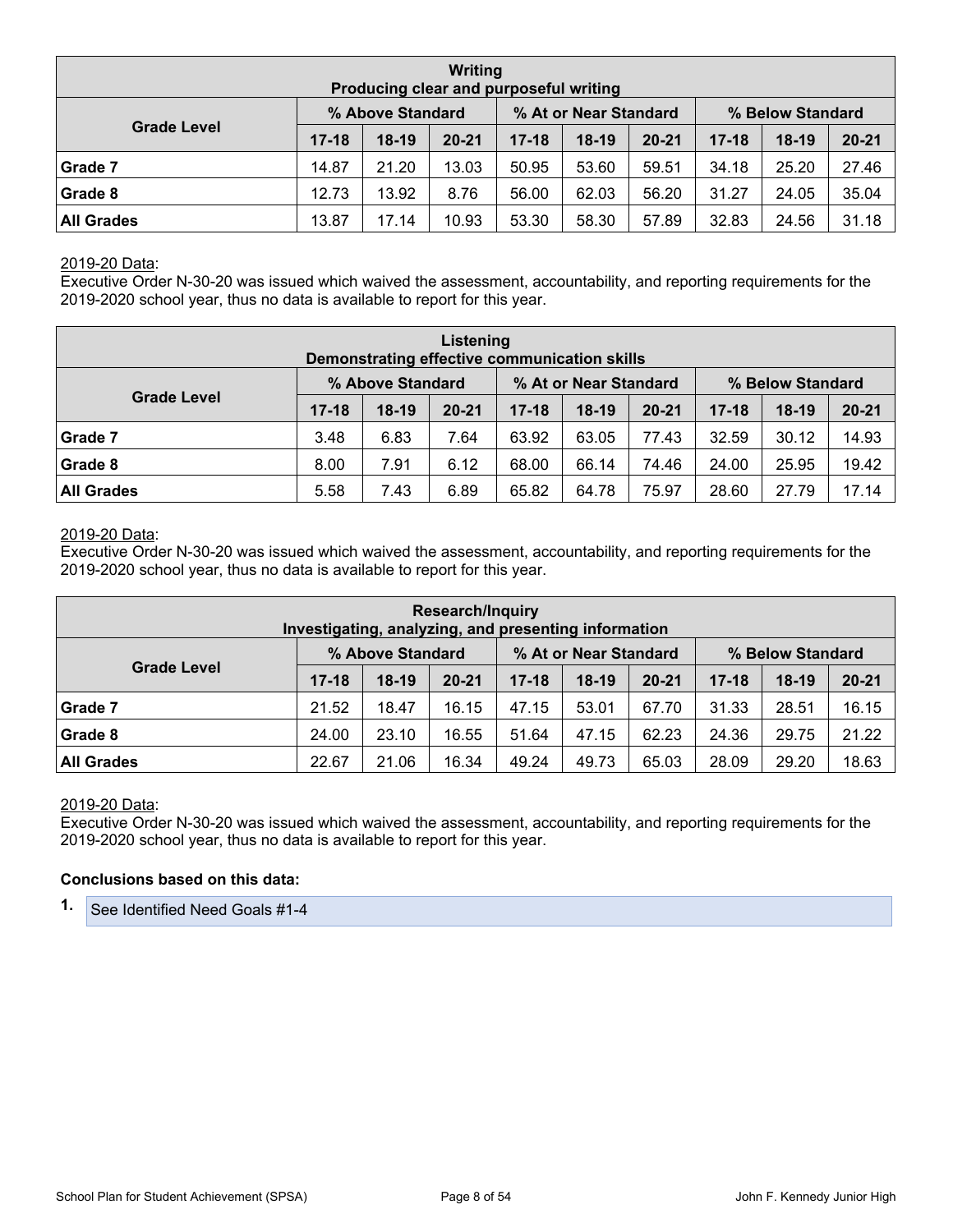## **CAASPP Results Mathematics (All Students)**

|                   | <b>Overall Participation for All Students</b> |                        |           |           |                      |           |           |                    |           |                        |         |           |  |  |
|-------------------|-----------------------------------------------|------------------------|-----------|-----------|----------------------|-----------|-----------|--------------------|-----------|------------------------|---------|-----------|--|--|
| Grade             |                                               | # of Students Enrolled |           |           | # of Students Tested |           |           | # of Students with |           | % of Enrolled Students |         |           |  |  |
| Level             | $17 - 18$                                     | $18-19$                | $20 - 21$ | $17 - 18$ | $18-19$              | $20 - 21$ | $17 - 18$ | $18-19$            | $20 - 21$ | $17 - 18$              | $18-19$ | $20 - 21$ |  |  |
| Grade 7           | 317                                           | 254                    | 334       | 316       | 251                  | 290       | 316       | 250                | 286       | 99.7                   | 98.8    | 86.8      |  |  |
| Grade 8           | 278                                           | 316                    | 328       | 275       | 316                  | 270       | 275       | 316                | 264       | 98.9                   | 100     | 82.3      |  |  |
| <b>All Grades</b> | 595                                           | 570                    | 662       | 591       | 567                  | 560       | 591       | 566                | 550       | 99.3                   | 99.5    | 84.6      |  |  |

\* The "% of Enrolled Students Tested" showing in this table is not the same as "Participation Rate" for federal accountability purposes.

#### 2019-20 Data:

Executive Order N-30-20 was issued which waived the assessment, accountability, and reporting requirements for the 2019-2020 school year, thus no data is available to report for this year.

|            | <b>Overall Achievement for All Students</b> |                         |               |                                     |            |      |                                                               |  |  |  |                   |                                               |                |  |                                                                                                             |
|------------|---------------------------------------------|-------------------------|---------------|-------------------------------------|------------|------|---------------------------------------------------------------|--|--|--|-------------------|-----------------------------------------------|----------------|--|-------------------------------------------------------------------------------------------------------------|
| Grade      |                                             | <b>Mean Scale Score</b> |               |                                     | % Standard |      | % Standard Met                                                |  |  |  | % Standard Nearly |                                               | % Standard Not |  |                                                                                                             |
| Level      |                                             |                         |               |                                     |            |      |                                                               |  |  |  |                   |                                               |                |  | 17-18 18-19 20-21 17-18 18-19 20-21 17-18 18-19 20-21 17-18 18-19 20-21 17-18 18-19 20-21 17-18 18-19 20-21 |
| Grade 7    | 2504.                                       |                         | 2519. 2487. 1 | 10.44   17.20                       |            | 5.94 | 25.32   19.20   16.43   21.20   27.20   29.02   43.04   36.40 |  |  |  |                   |                                               |                |  | 48.60                                                                                                       |
| Grade 8    | 2517.                                       | 2509.                   |               | ⊢2485.   13.09   12.66 <sup> </sup> |            | 6.06 | 17.09   16.46   10.61   24.73   20.89   25.38   45.09   50.00 |  |  |  |                   |                                               |                |  | 57.95                                                                                                       |
| All Grades | N/A                                         | N/A                     | N/A           | 11.68                               | 14.66      | 6.00 | 21.49   17.67                                                 |  |  |  |                   | 13.64   22.84   23.67   27.27   43.99   43.99 |                |  | 53.09                                                                                                       |

#### 2019-20 Data:

Executive Order N-30-20 was issued which waived the assessment, accountability, and reporting requirements for the 2019-2020 school year, thus no data is available to report for this year.

| <b>Concepts &amp; Procedures</b><br>Applying mathematical concepts and procedures |           |         |           |           |         |           |           |         |           |  |
|-----------------------------------------------------------------------------------|-----------|---------|-----------|-----------|---------|-----------|-----------|---------|-----------|--|
| % Above Standard<br>% At or Near Standard<br>% Below Standard                     |           |         |           |           |         |           |           |         |           |  |
| <b>Grade Level</b>                                                                | $17 - 18$ | $18-19$ | $20 - 21$ | $17 - 18$ | $18-19$ | $20 - 21$ | $17 - 18$ | $18-19$ | $20 - 21$ |  |
| Grade 7                                                                           | 21.20     | 27.60   | 9.89      | 28.80     | 29.60   | 47.70     | 50.00     | 42.80   | 42.40     |  |
| Grade 8                                                                           | 17.82     | 15.51   | 9.13      | 32.73     | 31.96   | 41.83     | 49.45     | 52.53   | 49.05     |  |
| <b>All Grades</b>                                                                 | 19.63     | 49.75   | 48.23     | 45.60     |         |           |           |         |           |  |

#### 2019-20 Data:

Executive Order N-30-20 was issued which waived the assessment, accountability, and reporting requirements for the 2019-2020 school year, thus no data is available to report for this year.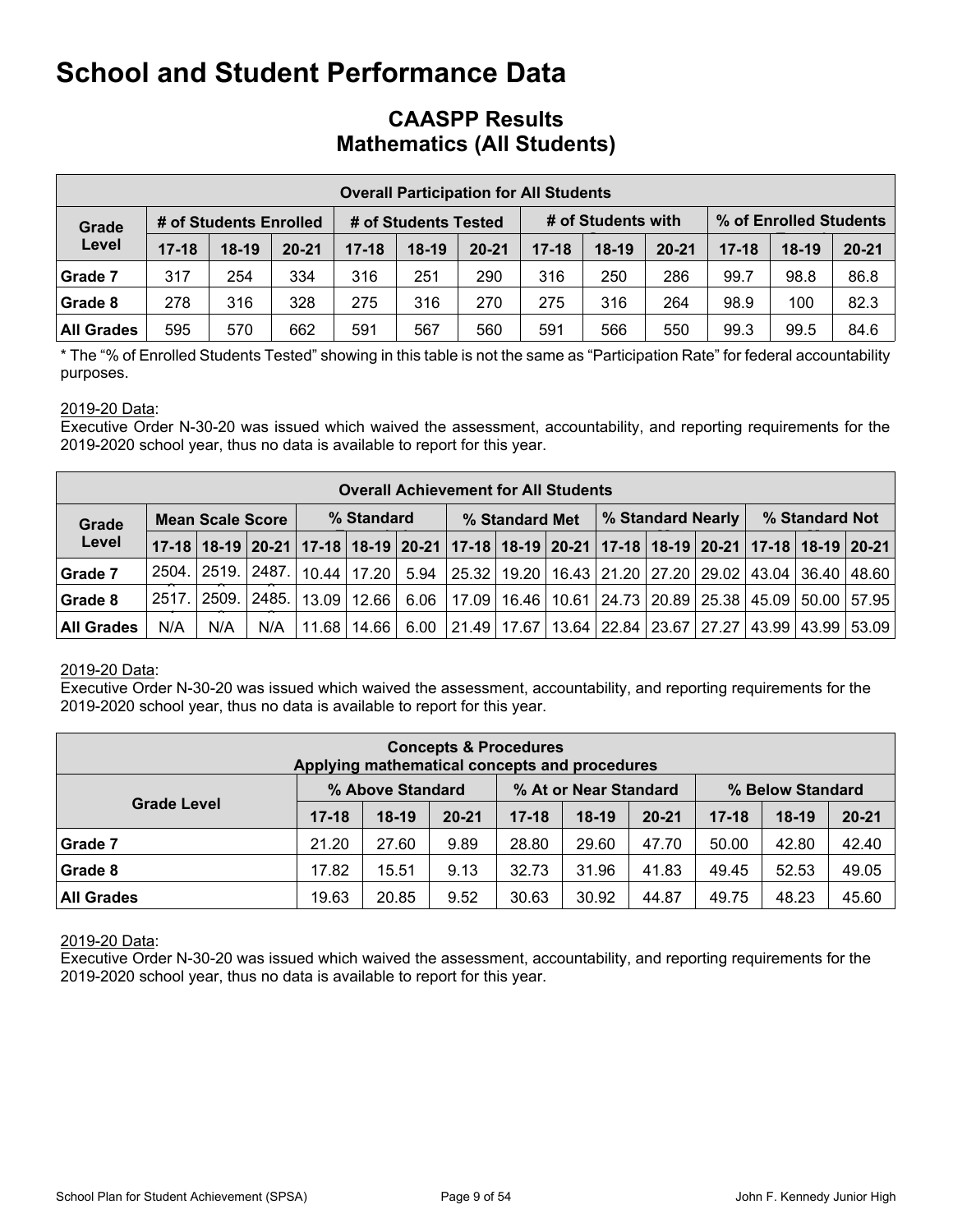| <b>Problem Solving &amp; Modeling/Data Analysis</b><br>Using appropriate tools and strategies to solve real world and mathematical problems |           |                  |           |           |                       |           |           |                  |           |
|---------------------------------------------------------------------------------------------------------------------------------------------|-----------|------------------|-----------|-----------|-----------------------|-----------|-----------|------------------|-----------|
|                                                                                                                                             |           | % Above Standard |           |           | % At or Near Standard |           |           | % Below Standard |           |
| <b>Grade Level</b>                                                                                                                          | $17 - 18$ | $18-19$          | $20 - 21$ | $17 - 18$ | $18-19$               | $20 - 21$ | $17 - 18$ | $18-19$          | $20 - 21$ |
| Grade 7                                                                                                                                     | 12.66     | 16.80            | 6.29      | 43.04     | 47.20                 | 54.90     | 44.30     | 36.00            | 38.81     |
| <b>Grade 8</b>                                                                                                                              | 11.64     | 12.66            | 5.30      | 48.36     | 42.09                 | 45.08     | 40.00     | 45.25            | 49.62     |
| <b>All Grades</b>                                                                                                                           | 12.18     | 14.49            | 5.82      | 45.52     | 44.35                 | 50.18     | 42.30     | 41.17            | 44.00     |

#### 2019-20 Data:

Executive Order N-30-20 was issued which waived the assessment, accountability, and reporting requirements for the 2019-2020 school year, thus no data is available to report for this year.

| <b>Communicating Reasoning</b><br>Demonstrating ability to support mathematical conclusions |           |                  |           |           |                       |           |           |                  |           |
|---------------------------------------------------------------------------------------------|-----------|------------------|-----------|-----------|-----------------------|-----------|-----------|------------------|-----------|
|                                                                                             |           | % Above Standard |           |           | % At or Near Standard |           |           | % Below Standard |           |
| <b>Grade Level</b>                                                                          | $17 - 18$ | $18-19$          | $20 - 21$ | $17 - 18$ | $18-19$               | $20 - 21$ | $17 - 18$ | $18-19$          | $20 - 21$ |
| Grade 7                                                                                     | 11.39     | 16.00            | 5.94      | 55.38     | 52.80                 | 67.48     | 33.23     | 31.20            | 26.57     |
| Grade 8                                                                                     | 16.00     | 12.66            | 4.55      | 46.18     | 47.47                 | 69.32     | 37.82     | 39.87            | 26.14     |
| <b>All Grades</b>                                                                           | 13.54     | 14.13            | 5.27      | 51.10     | 49.82                 | 68.36     | 35.36     | 36.04            | 26.36     |

#### 2019-20 Data:

Executive Order N-30-20 was issued which waived the assessment, accountability, and reporting requirements for the 2019-2020 school year, thus no data is available to report for this year.

#### **Conclusions based on this data:**

**1.** See Identified Need Goals #1-4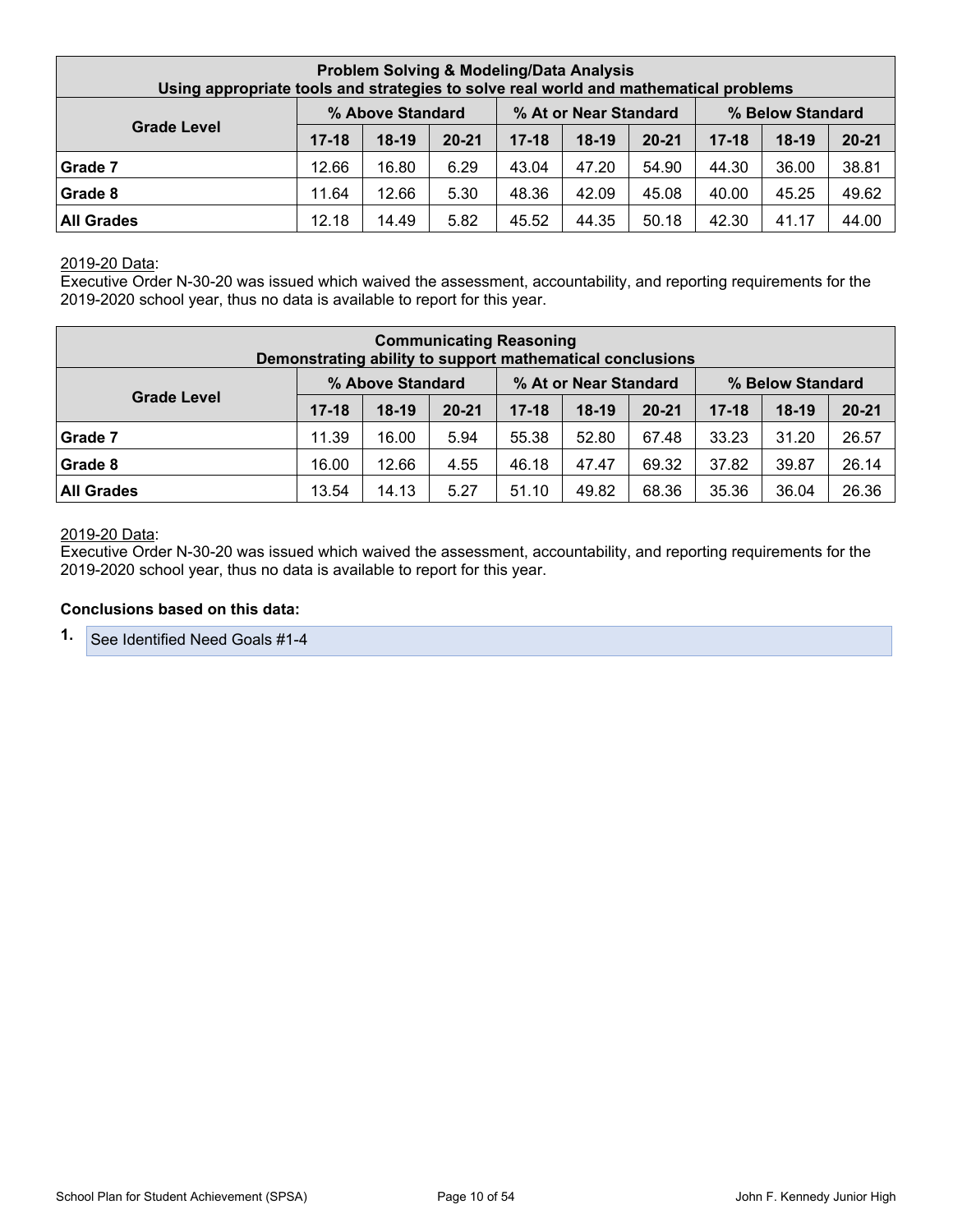## **ELPAC Results**

|                   | <b>ELPAC Summative Assessment Data</b><br><b>Number of Students and Mean Scale Scores for All Students</b> |                |           |           |                      |           |           |                         |           |           |                                            |           |  |
|-------------------|------------------------------------------------------------------------------------------------------------|----------------|-----------|-----------|----------------------|-----------|-----------|-------------------------|-----------|-----------|--------------------------------------------|-----------|--|
| Grade             |                                                                                                            | <b>Overall</b> |           |           | <b>Oral Language</b> |           |           | <b>Written Language</b> |           |           | <b>Number of</b><br><b>Students Tested</b> |           |  |
| Level             | $17 - 18$                                                                                                  | $18-19$        | $20 - 21$ | $17 - 18$ | $18-19$              | $20 - 21$ | $17 - 18$ | $18-19$                 | $20 - 21$ | $17 - 18$ | $18-19$                                    | $20 - 21$ |  |
| 7                 | 1517.5                                                                                                     | 1524.0         | 1524.3    | 1505.5    | 1514.4               | 1527.3    | 1529.0    | 1533.0                  | 1520.8    | 49        | 45                                         | 64        |  |
| 8                 | 1521.5                                                                                                     | 1535.0         | 1543.7    | 1513.5    | 1546.0               | 1540.2    | 1529.2    | 1523.5                  | 1546.6    | 42        | 41                                         | 72        |  |
| <b>All Grades</b> |                                                                                                            |                |           |           |                      |           |           |                         |           | 91        | 86                                         | 136       |  |

#### 2019-20 Data:

Executive Order N-30-20 was issued which waived the assessment, accountability, and reporting requirements for the 2019-2020 school year, thus no data is available to report for this year.

|                   | <b>Overall Language</b><br>Percentage of Students at Each Performance Level for All Students |                                                                                           |  |                                                               |         |       |         |               |  |        |         |       |    |                                    |     |
|-------------------|----------------------------------------------------------------------------------------------|-------------------------------------------------------------------------------------------|--|---------------------------------------------------------------|---------|-------|---------|---------------|--|--------|---------|-------|----|------------------------------------|-----|
| Grade             | Level 4<br>Level                                                                             |                                                                                           |  |                                                               | Level 3 |       |         | Level 2       |  |        | Level 1 |       |    | <b>Total Number</b><br>of Students |     |
|                   |                                                                                              | 17-18 18-19 20-21 17-18 18-19 20-21 17-18 18-19 20-21 17-18 18-19 20-21 17-18 18-19 20-21 |  |                                                               |         |       |         |               |  |        |         |       |    |                                    |     |
| 7                 | $\star$                                                                                      |                                                                                           |  | 13.33   10.94   38.78   33.33   37.50   28.57   37.78   32.81 |         |       |         |               |  | $\ast$ | 15.56   | 18.75 | 49 | 45                                 | 64  |
| 8                 | $\star$                                                                                      |                                                                                           |  | 14.63   19.44   42.86   36.59                                 |         | 33.33 | $\star$ | $41.46$ 36.11 |  | $\ast$ | 7.32    | 11.11 | 42 | 41                                 | 72  |
| <b>All Grades</b> | 21.98   13.95   15.44   40.66   34.88   35.29   23.08   39.53   34.56                        |                                                                                           |  |                                                               |         |       |         |               |  | 14.29  | 11.63   | 14.71 | 91 | 86                                 | 136 |

#### 2019-20 Data:

Executive Order N-30-20 was issued which waived the assessment, accountability, and reporting requirements for the 2019-2020 school year, thus no data is available to report for this year.

|                           | <b>Oral Language</b><br>Percentage of Students at Each Performance Level for All Students |                                                                       |  |  |         |  |         |         |               |                                                                                           |         |       |    |                                    |     |
|---------------------------|-------------------------------------------------------------------------------------------|-----------------------------------------------------------------------|--|--|---------|--|---------|---------|---------------|-------------------------------------------------------------------------------------------|---------|-------|----|------------------------------------|-----|
| Level 4<br>Grade<br>Level |                                                                                           |                                                                       |  |  | Level 3 |  |         | Level 2 |               |                                                                                           | Level 1 |       |    | <b>Total Number</b><br>of Students |     |
|                           |                                                                                           |                                                                       |  |  |         |  |         |         |               | 17-18 18-19 20-21 17-18 18-19 20-21 17-18 18-19 20-21 17-18 18-19 20-21 17-18 18-19 20-21 |         |       |    |                                    |     |
| 7                         |                                                                                           | 26.53   20.00   25.00   46.94   48.89   42.19   24.49   22.22   18.75 |  |  |         |  |         |         |               | $\ast$                                                                                    | 8.89    | 14.06 | 49 | 45                                 | 64  |
| 8                         |                                                                                           | 40.48 39.02 23.61 38.10 34.15 51.39                                   |  |  |         |  | $\star$ |         | 21.95   13.89 | $\star$                                                                                   | 4.88    | 11.11 | 42 | 41                                 | 72  |
| All Grades                | 32.97   29.07   24.26   42.86   41.86   47.06   19.78   22.09                             |                                                                       |  |  |         |  |         |         | 16.18         | $\star$                                                                                   | 6.98    | 12.50 | 91 | 86                                 | 136 |

#### 2019-20 Data:

Executive Order N-30-20 was issued which waived the assessment, accountability, and reporting requirements for the 2019-2020 school year, thus no data is available to report for this year.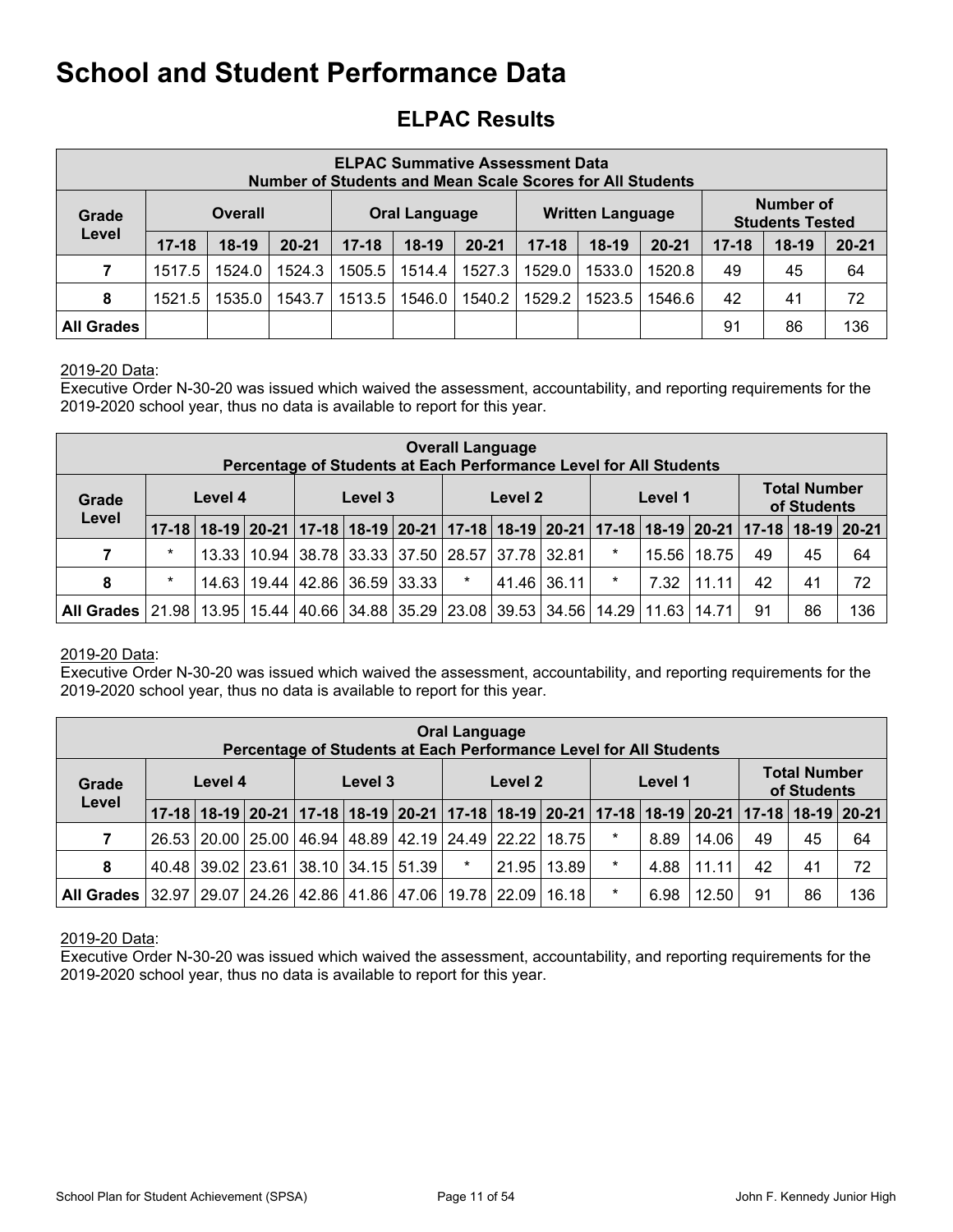| <b>Written Language</b><br>Percentage of Students at Each Performance Level for All Students |         |      |      |         |         |                                                                                                       |        |                   |  |                         |         |       |    |                                    |     |
|----------------------------------------------------------------------------------------------|---------|------|------|---------|---------|-------------------------------------------------------------------------------------------------------|--------|-------------------|--|-------------------------|---------|-------|----|------------------------------------|-----|
| Level 4<br>Grade<br>Level                                                                    |         |      |      |         | Level 3 |                                                                                                       |        | Level 2           |  |                         | Level 1 |       |    | <b>Total Number</b><br>of Students |     |
|                                                                                              |         |      |      |         |         | 17-18 18-19 20-21 17-18 18-19 20-21 17-18 18-19 20-21 17-18 20-21 17-18 18-19 20-21 17-18 18-19 20-21 |        |                   |  |                         |         |       |    |                                    |     |
| 7                                                                                            | $\star$ | 8.89 | 3.13 | $\star$ | 17.78   |                                                                                                       |        | 20.31 36.73 46.67 |  | 45.31 30.61 26.67 31.25 |         |       | 49 | 45                                 | 64  |
| 8                                                                                            | $\star$ | 2.44 |      |         |         | 15.28 26.19 24.39 22.22                                                                               | $\ast$ | 43.90             |  | 38.89 38.10 29.27 23.61 |         |       | 42 | 41                                 | 72  |
| <b>All Grades</b>                                                                            | 17.58   | 5.81 | 9.56 |         |         | 19.78   20.93   21.32   28.57   45.35   41.91   34.07                                                 |        |                   |  |                         | 27.91   | 27.21 | 91 | 86                                 | 136 |

#### 2019-20 Data:

Executive Order N-30-20 was issued which waived the assessment, accountability, and reporting requirements for the 2019-2020 school year, thus no data is available to report for this year.

|                   | <b>Listening Domain</b><br>Percentage of Students by Domain Performance Level for All Students |         |           |           |                     |           |                                   |                  |       |    |                                    |           |  |
|-------------------|------------------------------------------------------------------------------------------------|---------|-----------|-----------|---------------------|-----------|-----------------------------------|------------------|-------|----|------------------------------------|-----------|--|
| Grade             | <b>Well Developed</b><br>Level                                                                 |         |           |           | Somewhat/Moderately |           |                                   | <b>Beginning</b> |       |    | <b>Total Number</b><br>of Students |           |  |
|                   | $17 - 18$                                                                                      | $18-19$ | $20 - 21$ | $17 - 18$ | $18-19$             | $20 - 21$ | $17 - 18$<br>$18-19$<br>$20 - 21$ |                  |       |    | $18-19$                            | $20 - 21$ |  |
| 7                 | $\ast$                                                                                         | 8.89    | 18.75     | 77.55     | 57.78               | 64.06     | $\star$                           | 33.33            | 17.19 | 49 | 45                                 | 64        |  |
| 8                 | 28.57                                                                                          | 14.63   | 25.00     | 52.38     | 65.85               | 62.50     | $\star$                           | 19.51            | 12.50 | 42 | 41                                 | 72        |  |
| <b>All Grades</b> | 24.18                                                                                          | 11.63   | 22.06     | 65.93     | 61.63               | 63.24     | $\star$                           | 26.74            | 14.71 | 91 | 86                                 | 136       |  |

#### 2019-20 Data:

Executive Order N-30-20 was issued which waived the assessment, accountability, and reporting requirements for the 2019-2020 school year, thus no data is available to report for this year.

|                   | <b>Speaking Domain</b><br>Percentage of Students by Domain Performance Level for All Students |         |           |           |                     |           |           |                  |           |           |                                    |           |  |
|-------------------|-----------------------------------------------------------------------------------------------|---------|-----------|-----------|---------------------|-----------|-----------|------------------|-----------|-----------|------------------------------------|-----------|--|
| Grade             | <b>Well Developed</b>                                                                         |         |           |           | Somewhat/Moderately |           |           | <b>Beginning</b> |           |           | <b>Total Number</b><br>of Students |           |  |
| Level             | $17 - 18$                                                                                     | $18-19$ | $20 - 21$ | $17 - 18$ | $18-19$             | $20 - 21$ | $17 - 18$ | $18-19$          | $20 - 21$ | $17 - 18$ | $18-19$                            | $20 - 21$ |  |
| 7                 | 46.94                                                                                         | 62.22   | 49.21     | 51.02     | 28.89               | 44.44     | $\star$   | 8.89             | 6.35      | 49        | 45                                 | 63        |  |
| 8                 | 59.52                                                                                         | 53.66   | 47.83     | 30.95     | 43.90               | 42.03     | $\ast$    | 2.44             | 10.14     | 42        | 41                                 | 69        |  |
| <b>All Grades</b> | 52.75                                                                                         | 58.14   | 48.48     | 41.76     | 36.05               | 43.18     | $\star$   | 5.81             | 8.33      | 91        | 86                                 | 132       |  |

#### 2019-20 Data:

Executive Order N-30-20 was issued which waived the assessment, accountability, and reporting requirements for the 2019-2020 school year, thus no data is available to report for this year.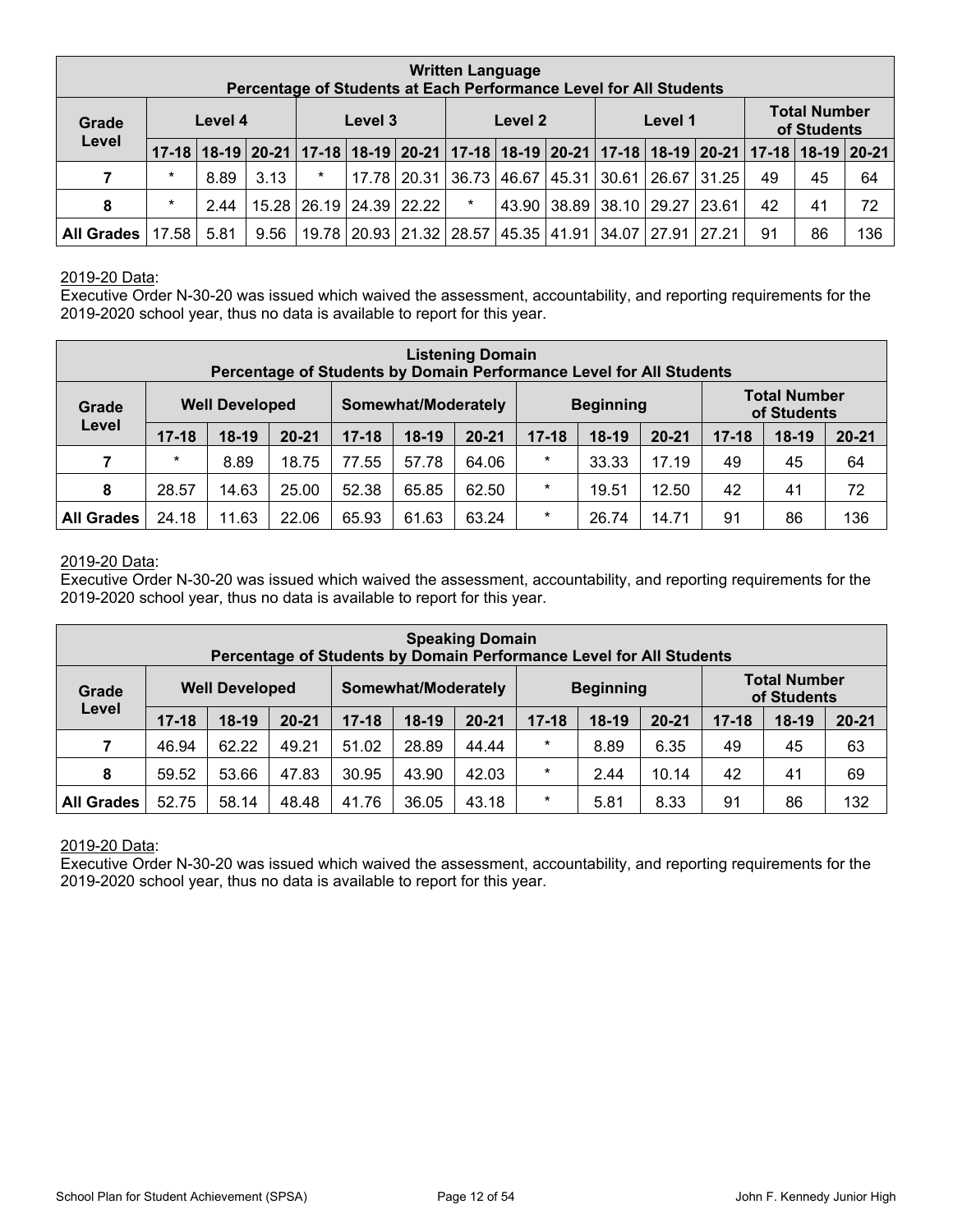| <b>Reading Domain</b><br>Percentage of Students by Domain Performance Level for All Students |                                |         |           |           |                     |           |           |                  |           |           |                                    |           |
|----------------------------------------------------------------------------------------------|--------------------------------|---------|-----------|-----------|---------------------|-----------|-----------|------------------|-----------|-----------|------------------------------------|-----------|
| Grade                                                                                        | <b>Well Developed</b><br>Level |         |           |           | Somewhat/Moderately |           |           | <b>Beginning</b> |           |           | <b>Total Number</b><br>of Students |           |
|                                                                                              | $17 - 18$                      | $18-19$ | $20 - 21$ | $17 - 18$ | $18-19$             | $20 - 21$ | $17 - 18$ | $18-19$          | $20 - 21$ | $17 - 18$ | $18-19$                            | $20 - 21$ |
| 7                                                                                            | $\ast$                         | 11.11   | 6.25      | 24.49     | 35.56               | 37.50     | 59.18     | 53.33            | 56.25     | 49        | 45                                 | 64        |
| 8                                                                                            | $\ast$                         | 4.88    | 25.00     | 26.19     | 43.90               | 22.22     | 57.14     | 51.22            | 52.78     | 42        | 41                                 | 72        |
| <b>All Grades</b>                                                                            | 16.48                          | 8.14    | 16.18     | 25.27     | 39.53               | 29.41     | 58.24     | 52.33            | 54.41     | 91        | 86                                 | 136       |

### 2019-20 Data:

Executive Order N-30-20 was issued which waived the assessment, accountability, and reporting requirements for the 2019-2020 school year, thus no data is available to report for this year.

|                   | <b>Writing Domain</b><br>Percentage of Students by Domain Performance Level for All Students |         |           |           |                     |           |                                   |                  |       |           |                                    |           |  |
|-------------------|----------------------------------------------------------------------------------------------|---------|-----------|-----------|---------------------|-----------|-----------------------------------|------------------|-------|-----------|------------------------------------|-----------|--|
| Grade             | <b>Well Developed</b><br>Level                                                               |         |           |           | Somewhat/Moderately |           |                                   | <b>Beginning</b> |       |           | <b>Total Number</b><br>of Students |           |  |
|                   | $17 - 18$                                                                                    | $18-19$ | $20 - 21$ | $17 - 18$ | $18-19$             | $20 - 21$ | $20 - 21$<br>$17 - 18$<br>$18-19$ |                  |       | $17 - 18$ | $18-19$                            | $20 - 21$ |  |
| 7                 | $\ast$                                                                                       | 8.89    | 4.69      | 77.55     | 77.78               | 76.56     | $\star$                           | 13.33            | 18.75 | 49        | 45                                 | 64        |  |
| 8                 | $\ast$                                                                                       | 0.00    | 2.78      | 71.43     | 90.24               | 86.11     | $\star$                           | 9.76             | 11.11 | 42        | 41                                 | 72        |  |
| <b>All Grades</b> | 16.48                                                                                        | 4.65    | 3.68      | 74.73     | 83.72               | 81.62     | $\star$                           | 11.63            | 14.71 | 91        | 86                                 | 136       |  |

## 2019-20 Data:

Executive Order N-30-20 was issued which waived the assessment, accountability, and reporting requirements for the 2019-2020 school year, thus no data is available to report for this year.

#### **Conclusions based on this data:**

**1.**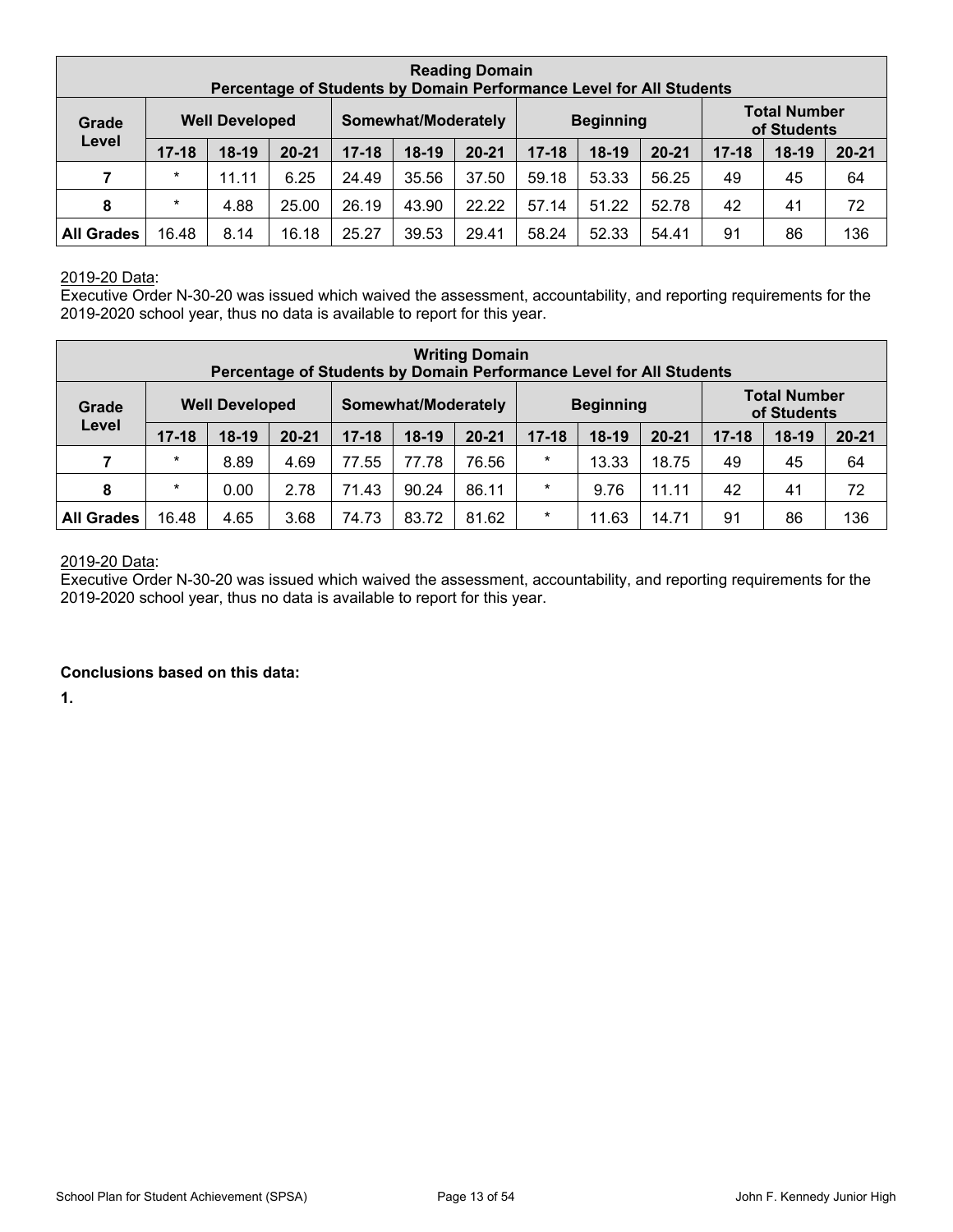## **Student Population**

Although both Senate Bill 98 and Assembly Bill 130 suspended the publication of state indicators on the 2020 and 2021 California School Dashboards, these bills also required the reporting of valid and reliable data that would have been included in these Dashboards.

To meet this requirement, CDE has made available the Enrollment, Graduation Rate Additional Report and the College/Career Measures Report data available. All other reports are not available for 2020 and 2021.

This section provides information about the school's student population.

| 2020-21 Student Population                        |                                                                                                                                                                     |                                                                                                                                                                                                    |                                                                                          |  |  |  |  |  |  |  |
|---------------------------------------------------|---------------------------------------------------------------------------------------------------------------------------------------------------------------------|----------------------------------------------------------------------------------------------------------------------------------------------------------------------------------------------------|------------------------------------------------------------------------------------------|--|--|--|--|--|--|--|
| <b>Total</b><br><b>Enrollment</b>                 | Socioeconomically<br><b>Disadvantaged</b>                                                                                                                           | <b>English</b><br><b>Learners</b>                                                                                                                                                                  | <b>Foster</b><br>Youth                                                                   |  |  |  |  |  |  |  |
| 591                                               | 88.3                                                                                                                                                                | 19.5                                                                                                                                                                                               | 0.7                                                                                      |  |  |  |  |  |  |  |
| This is the total number of<br>students enrolled. | This is the percent of students<br>who are eligible for free or<br>reduced priced meals; or have<br>parents/guardians who did not<br>receive a high school diploma. | This is the percent of students<br>who are learning to communicate<br>effectively in English, typically<br>requiring instruction in both the<br>English Language and in their<br>academic courses. | This is the percent of students<br>whose well-being is the<br>responsibility of a court. |  |  |  |  |  |  |  |

| 2019-20 Enrollment for All Students/Student Group  |     |      |  |
|----------------------------------------------------|-----|------|--|
| <b>Total</b><br><b>Student Group</b><br>Percentage |     |      |  |
| <b>English Learners</b>                            | 115 | 19.5 |  |
| <b>Foster Youth</b>                                | 4   | 0.7  |  |
| <b>Homeless</b>                                    | 9   | 1.5  |  |
| <b>Socioeconomically Disadvantaged</b>             | 522 | 88.3 |  |
| <b>Students with Disabilities</b>                  | 63  | 10.7 |  |

| <b>Enrollment by Race/Ethnicity</b> |              |            |  |  |
|-------------------------------------|--------------|------------|--|--|
| <b>Student Group</b>                | <b>Total</b> | Percentage |  |  |
| <b>African American</b>             | 27           | 4.6        |  |  |
| American Indian or Alaska Native    |              | 0.2        |  |  |
| Asian                               | 5            | 0.8        |  |  |
| <b>Filipino</b>                     | 3            | 0.5        |  |  |
| Hispanic                            | 493          | 83.4       |  |  |
| <b>Two or More Races</b>            | 17           | 2.9        |  |  |
| Native Hawaiian or Pacific Islander |              |            |  |  |
| White                               | 45           | 7.6        |  |  |

#### **Conclusions based on this data:**

**1.** See Identified Need Goals #1-4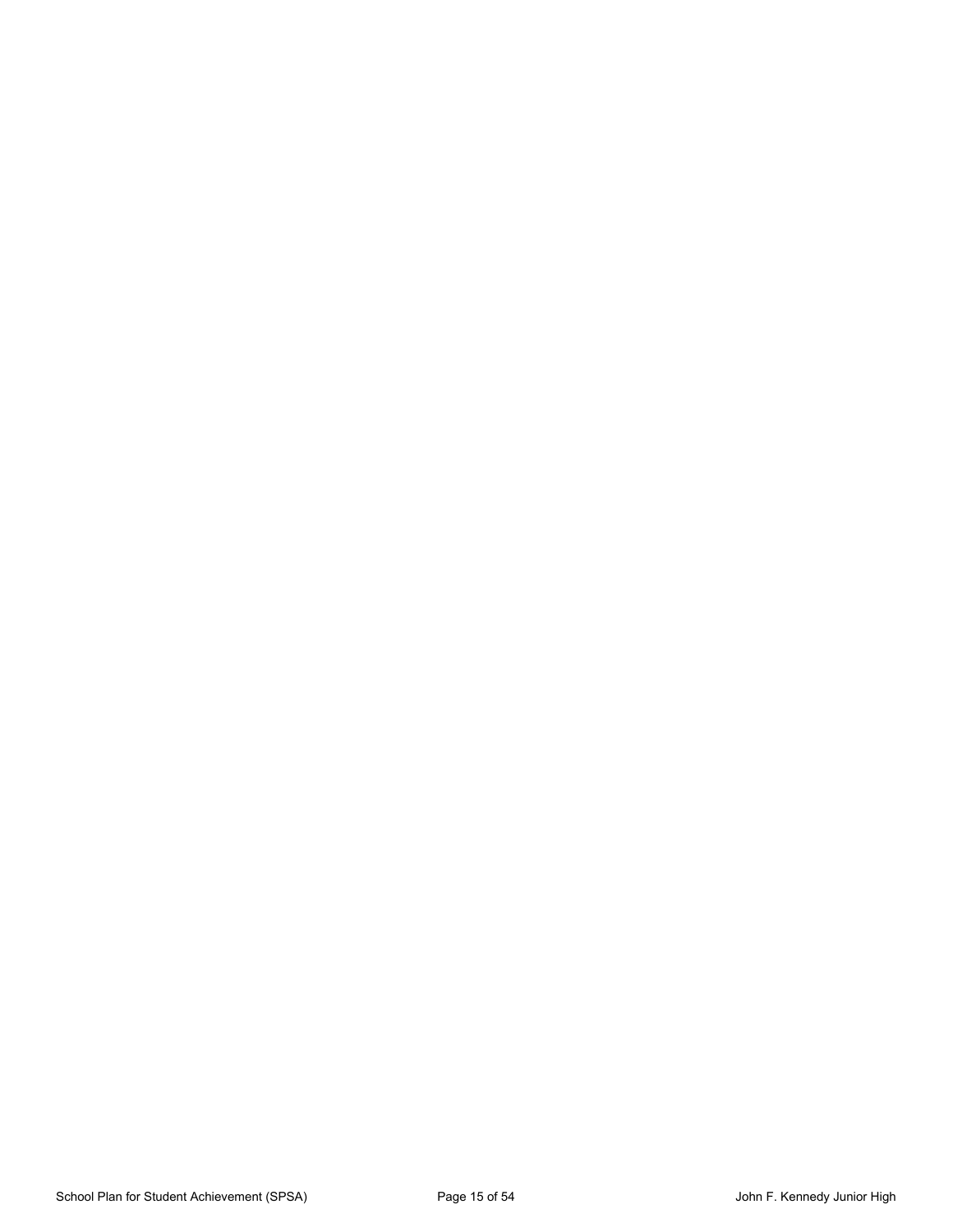## **Overall Performance**

Although both Senate Bill 98 and Assembly Bill 130 suspended the publication of state indicators on the 2020 and 2021 California School Dashboards, these bills also required the reporting of valid and reliable data that would have been included in these Dashboards.

To meet this requirement, CDE has made available the Enrollment, Graduation Rate Additional Report and the College/Career Measures Report data available. All other reports are not available for 2020 and 2021, thus the most recent data (2019 Fall) is provided here.

| 2019 Fall Dashboard Overall Performance for All Students |                                      |                                 |
|----------------------------------------------------------|--------------------------------------|---------------------------------|
| <b>Academic Performance</b>                              | <b>Academic Engagement</b>           | <b>Conditions &amp; Climate</b> |
| <b>English Language Arts</b><br>Yellow                   | <b>Chronic Absenteeism</b><br>Orange | <b>Suspension Rate</b><br>Green |
| <b>Mathematics</b><br>Orange                             |                                      |                                 |

#### **Conclusions based on this data:**

**1.** See Identified Need Goals #1-4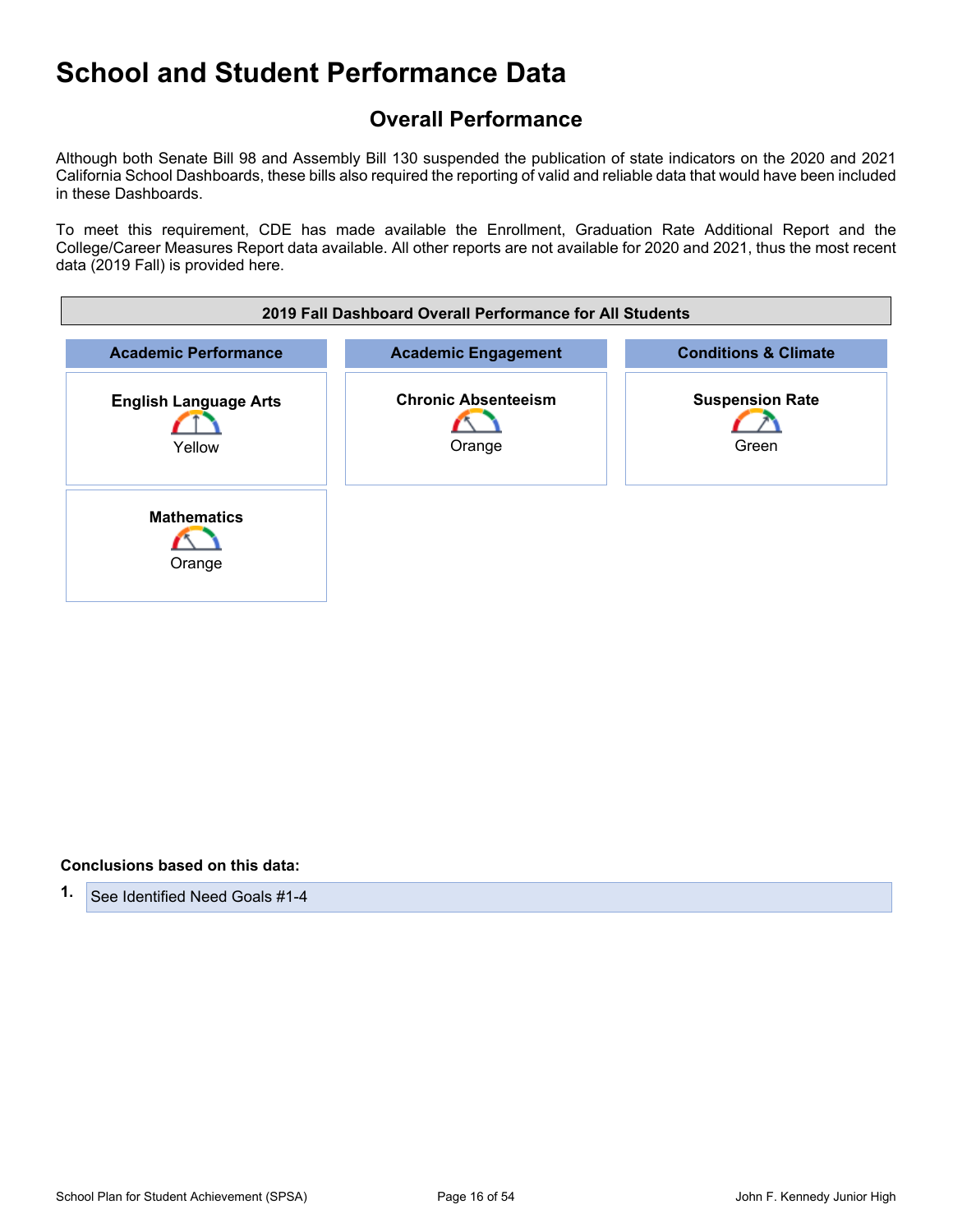## **Academic Performance English Language Arts**

Although both Senate Bill 98 and Assembly Bill 130 suspended the publication of state indicators on the 2020 and 2021 California School Dashboards, these bills also required the reporting of valid and reliable data that would have been included in these Dashboards.

To meet this requirement, CDE has made available the Enrollment, Graduation Rate Additional Report and the College/Career Measures Report data available. All other reports are not available for 2020 and 2021, thus the most recent data (2019 Fall) is provided here.

The performance levels are color-coded and range from lowest-to-highest performance in the following order:



This section provides number of student groups in each color.



This section provides a view of Student Assessment Results and other aspects of this school's performance, specifically how well students are meeting grade-level standards on the English Language Arts assessment. This measure is based on student performance on the Smarter Balanced Summative Assessment, which is taken annually by students in grades 3–8 and grade 11.

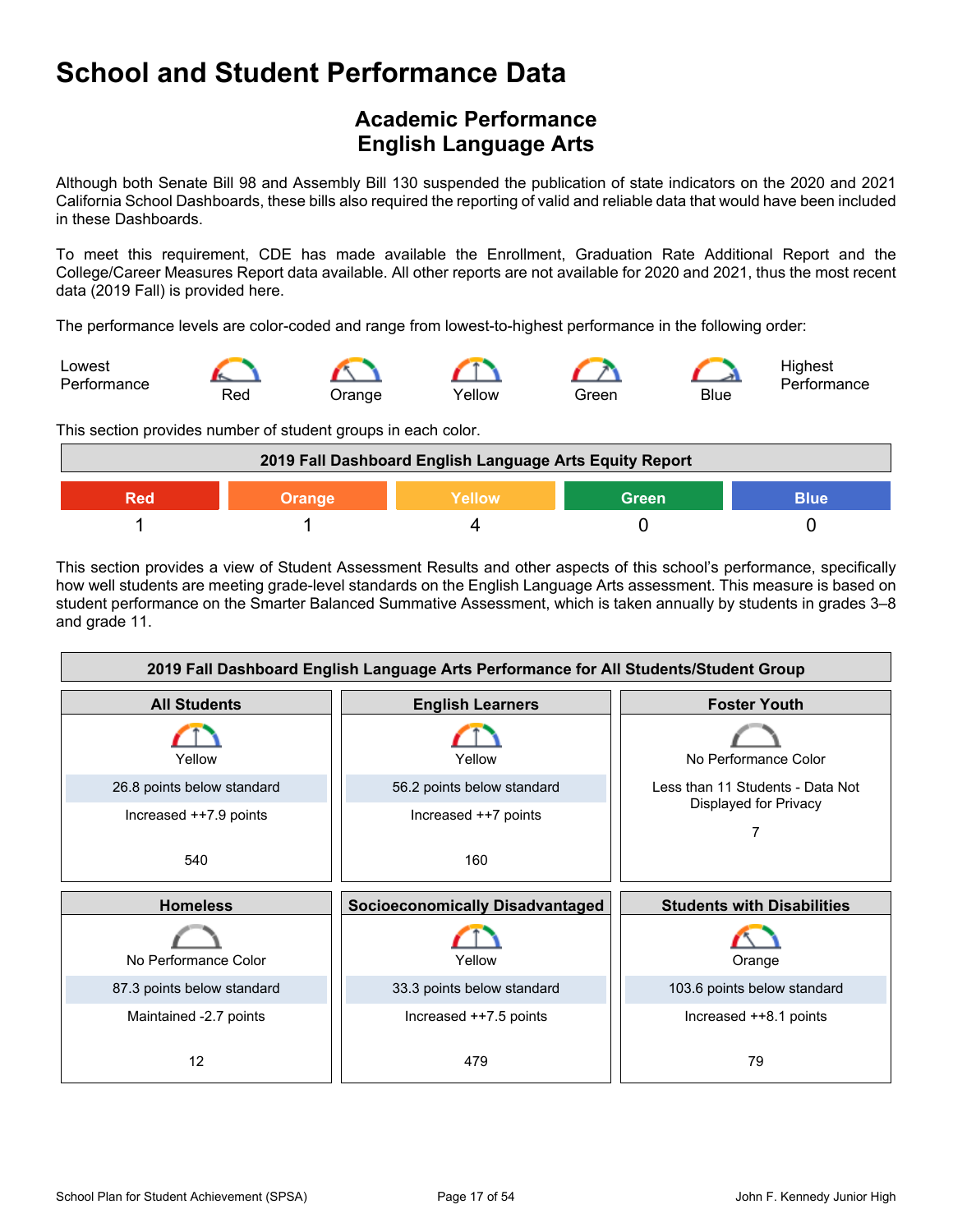

This section provides a view of Student Assessment Results and other aspects of this school's performance, specifically how well students are meeting grade-level standards on the English Language Arts assessment. This measure is based on student performance on the Smarter Balanced Summative Assessment, which is taken annually by students in grades 3–8 and grade 11.

| 2019 Fall Dashboard English Language Arts Data Comparisons for English Learners |                                      |                            |
|---------------------------------------------------------------------------------|--------------------------------------|----------------------------|
| <b>Current English Learner</b>                                                  | <b>Reclassified English Learners</b> | <b>English Only</b>        |
| 117.7 points below standard                                                     | 2.4 points above standard            | 23.4 points below standard |
| Declined -4.4 points                                                            | Increased<br>Significantly           | Increased ++11.2 points    |
| 78                                                                              | $++17$ Q nointe<br>82                | 326                        |

#### **Conclusions based on this data:**

**1.** See Identified Need Goals #1-4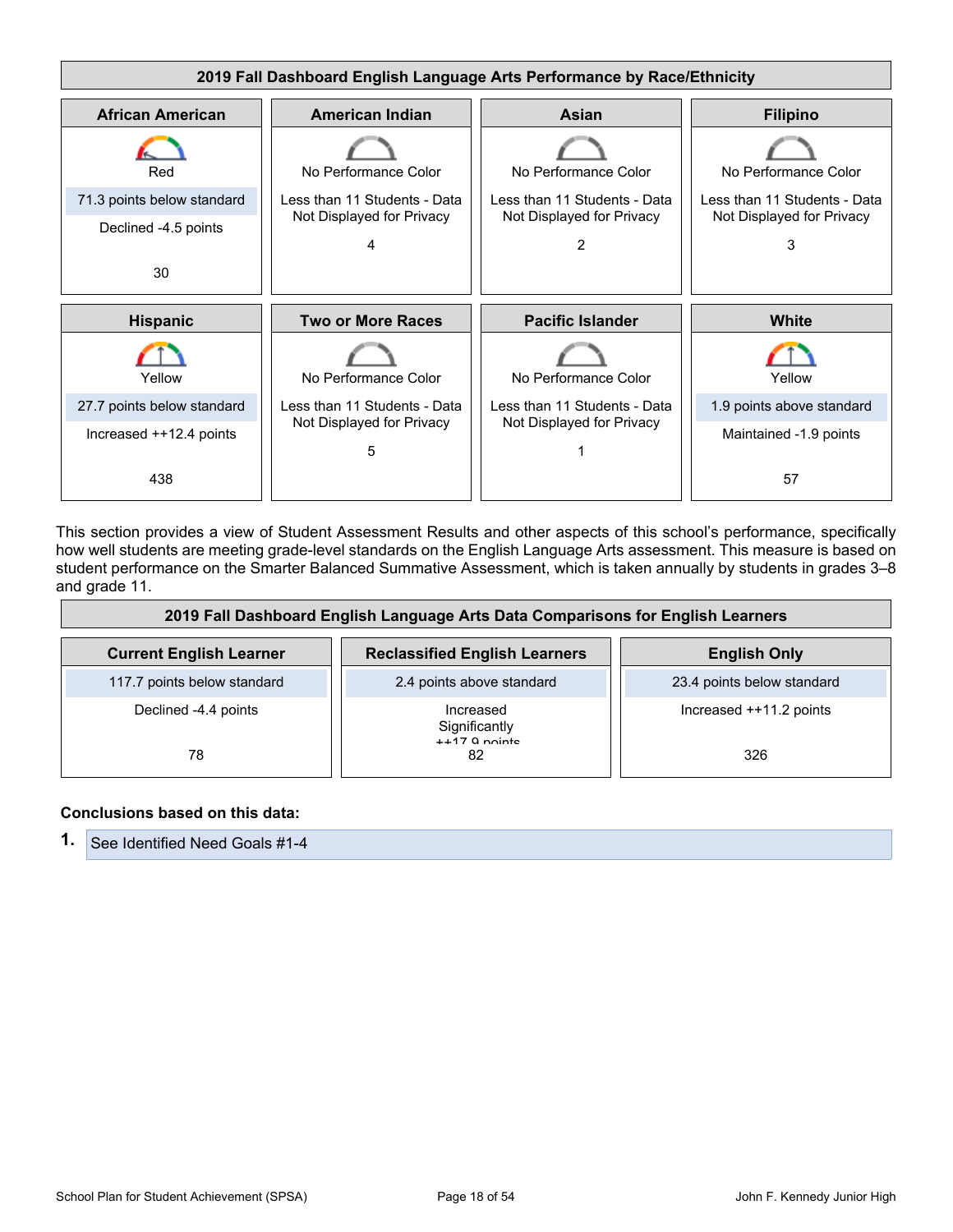## **Academic Performance Mathematics**

Although both Senate Bill 98 and Assembly Bill 130 suspended the publication of state indicators on the 2020 and 2021 California School Dashboards, these bills also required the reporting of valid and reliable data that would have been included in these Dashboards.

To meet this requirement, CDE has made available the Enrollment, Graduation Rate Additional Report and the College/Career Measures Report data available. All other reports are not available for 2020 and 2021, thus the most recent data (2019 Fall) is provided here.

The performance levels are color-coded and range from lowest-to-highest performance in the following order:



This section provides number of student groups in each color.

| 2019 Fall Dashboard Mathematics Equity Report   |  |  |  |  |
|-------------------------------------------------|--|--|--|--|
| <b>Green</b><br>Yellow<br>Red<br>Blue<br>Orange |  |  |  |  |
|                                                 |  |  |  |  |

This section provides a view of Student Assessment Results and other aspects of this school's performance, specifically how well students are meeting grade-level standards on the Mathematics assessment. This measure is based on student performance on the Smarter Balanced Summative Assessment, which is taken annually by students in grades 3–8 and grade 11.

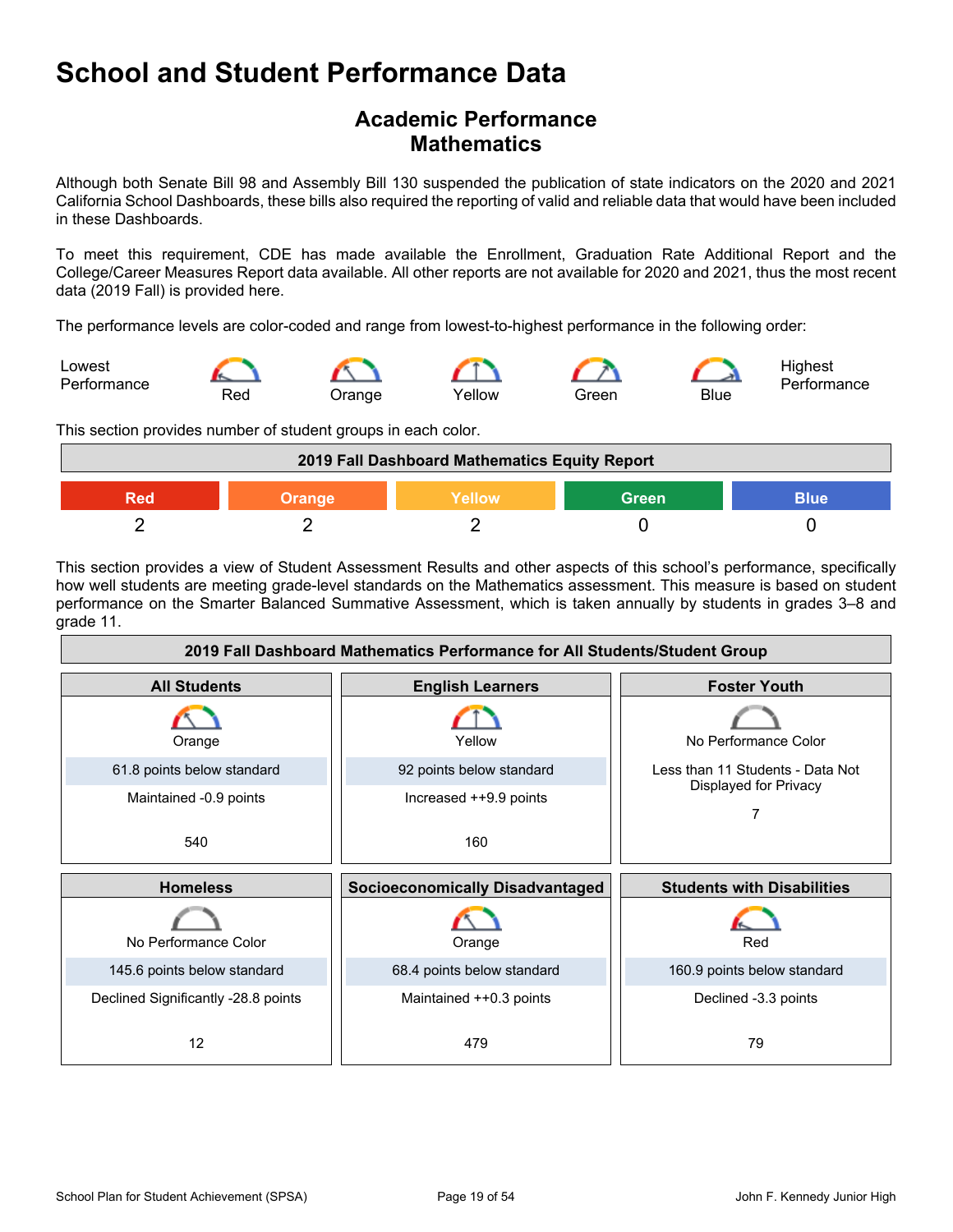

This section provides a view of Student Assessment Results and other aspects of this school's performance, specifically how well students are meeting grade-level standards on the Mathematics assessment. This measure is based on student performance on the Smarter Balanced Summative Assessment, which is taken annually by students in grades 3–8 and grade 11.

| 2019 Fall Dashboard Mathematics Data Comparisons for English Learners |                                               |                            |
|-----------------------------------------------------------------------|-----------------------------------------------|----------------------------|
| <b>Current English Learner</b>                                        | <b>Reclassified English Learners</b>          | <b>English Only</b>        |
| 162.9 points below standard                                           | 24.5 points below standard                    | 59.7 points below standard |
| Maintained ++2.3 points                                               | Increased<br>Significantly<br>$++17$ 2 nointe | Maintained -0.7 points     |
| 78                                                                    | 82                                            | 326                        |

#### **Conclusions based on this data:**

**1.** See Identified Need Goals #1-4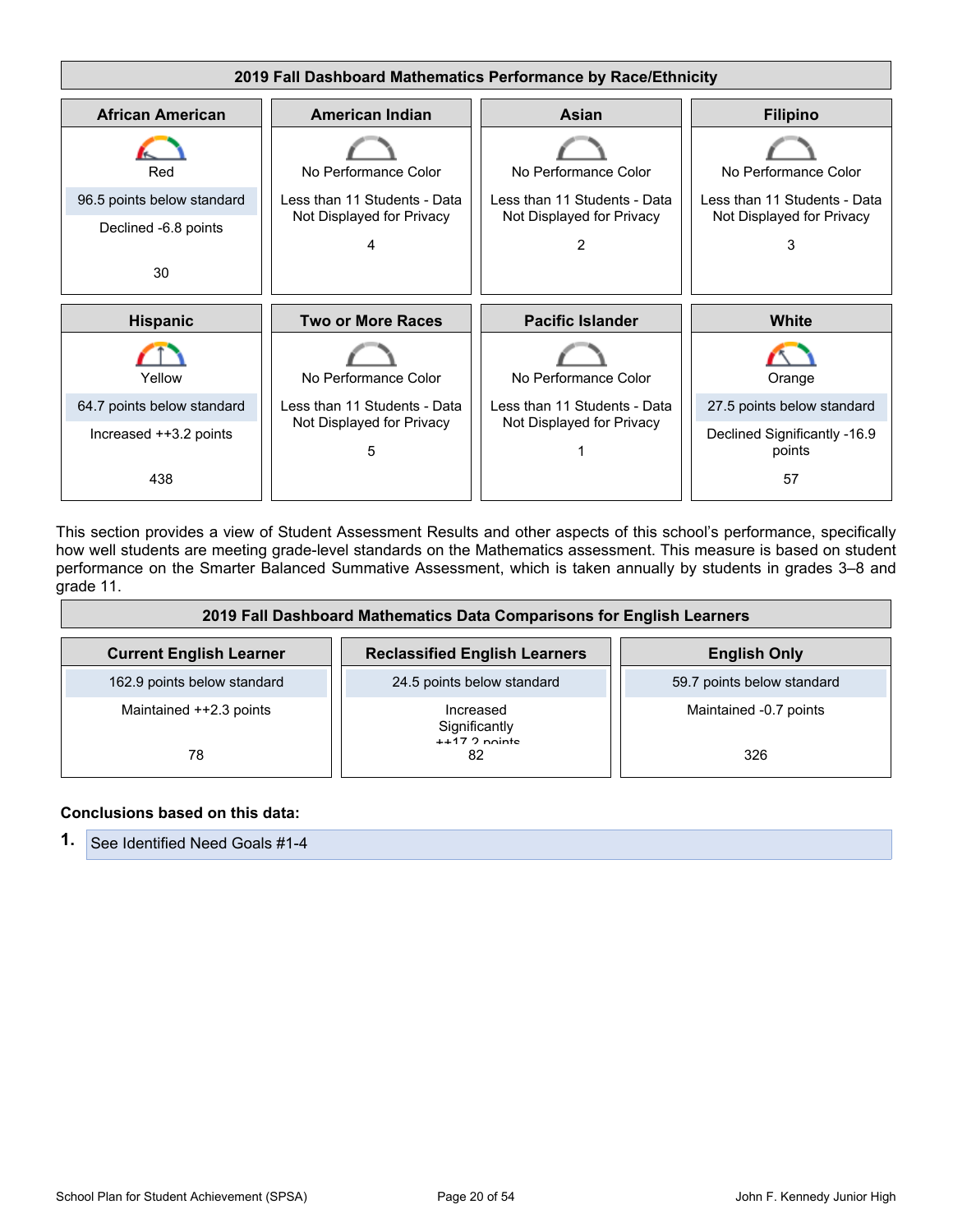## **Academic Performance English Learner Progress**

Although both Senate Bill 98 and Assembly Bill 130 suspended the publication of state indicators on the 2020 and 2021 California School Dashboards, these bills also required the reporting of valid and reliable data that would have been included in these Dashboards.

To meet this requirement, CDE has made available the Enrollment, Graduation Rate Additional Report and the College/Career Measures Report data available. All other reports are not available for 2020 and 2021, thus the most recent data (2019 Fall) is provided here.

This section provides a view of the percentage of current EL students making progress towards English language proficiency or maintaining the highest level.



This section provides a view of the percentage of current EL students who progressed at least one ELPI level, maintained ELPI level 4, maintained lower ELPI levels (i.e, levels 1, 2L, 2H, 3L, or 3H), or decreased at least one ELPI Level.

| 2019 Fall Dashboard Student English Language Acquisition Results |                                                      |                                          |                                                     |
|------------------------------------------------------------------|------------------------------------------------------|------------------------------------------|-----------------------------------------------------|
| <b>Decreased</b><br><b>One ELPI Level</b>                        | <b>Maintained ELPI Level 1,</b><br>2L, 2H, 3L, or 3H | <b>Maintained</b><br><b>ELPI Level 4</b> | <b>Progressed At Least</b><br><b>One ELPI Level</b> |
| 15.4                                                             | 28.5                                                 |                                          | 55.9                                                |

#### **Conclusions based on this data:**

**1.** See Identified Need Goals #1-4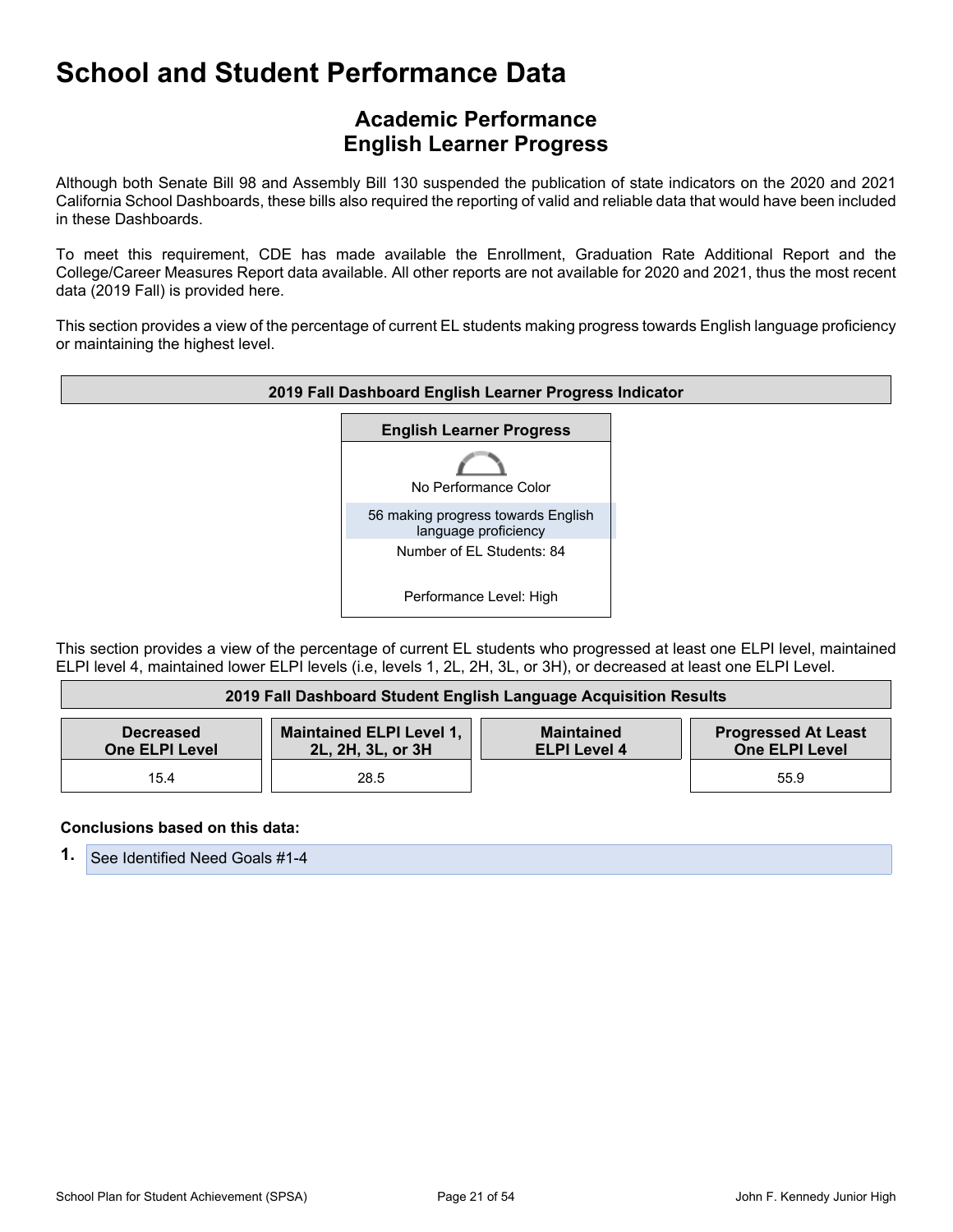## **Academic Engagement Chronic Absenteeism**

Although both Senate Bill 98 and Assembly Bill 130 suspended the publication of state indicators on the 2020 and 2021 California School Dashboards, these bills also required the reporting of valid and reliable data that would have been included in these Dashboards.

To meet this requirement, CDE has made available the Enrollment, Graduation Rate Additional Report and the College/Career Measures Report data available. All other reports are not available for 2020 and 2021, thus the most recent data (2019 Fall) is provided here.

The performance levels are color-coded and range from lowest-to-highest performance in the following order:



This section provides number of student groups in each color.

| 2019 Fall Dashboard Chronic Absenteeism Equity Report |        |        |              |      |
|-------------------------------------------------------|--------|--------|--------------|------|
| Red                                                   | orande | Yellow | <b>Green</b> | Blue |
|                                                       |        |        |              |      |

This section provides information about the percentage of students in kindergarten through grade 8 who are absent 10 percent or more of the instructional days they were enrolled.

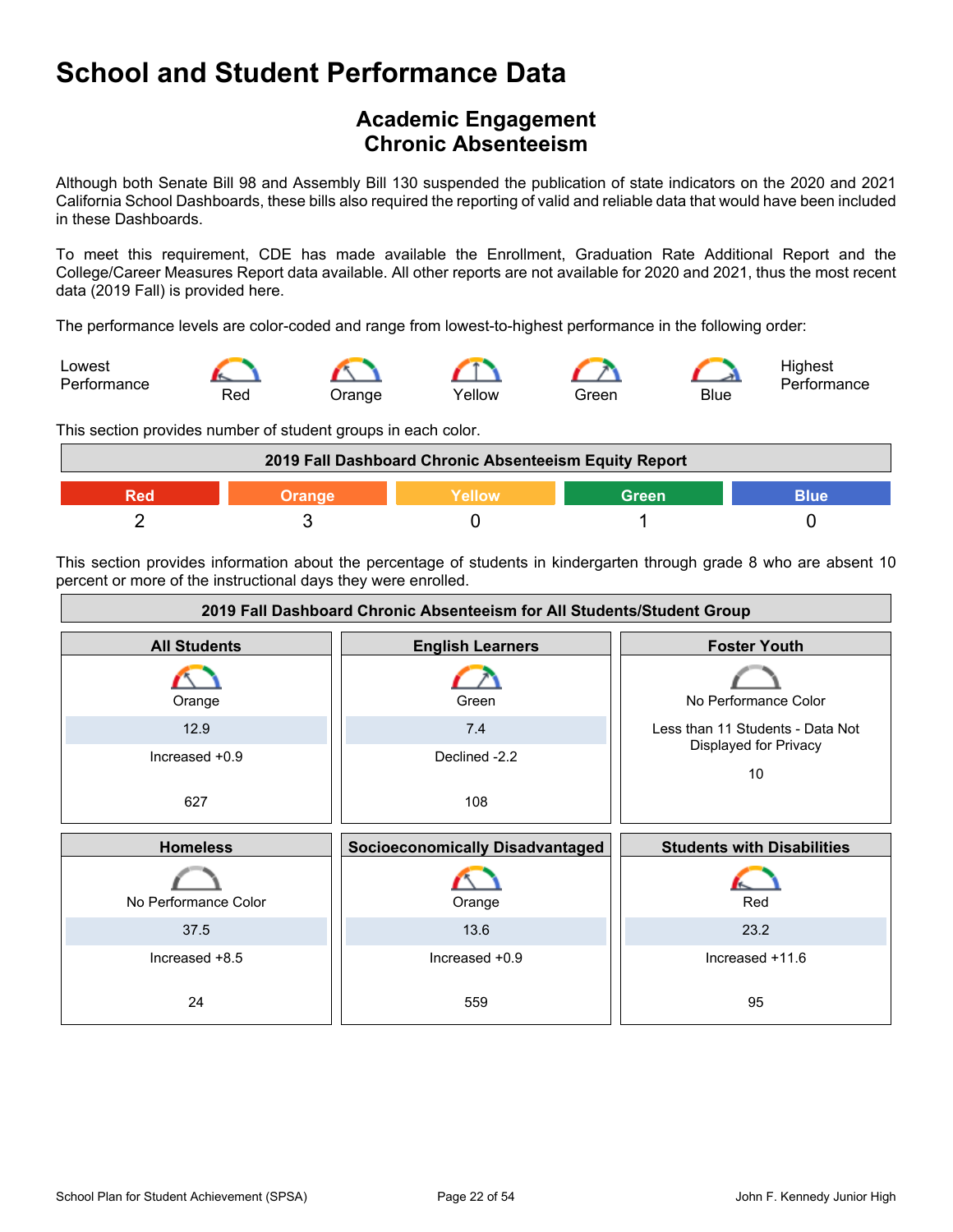

#### **Conclusions based on this data:**

**1.** See Identified Need Goals #1-4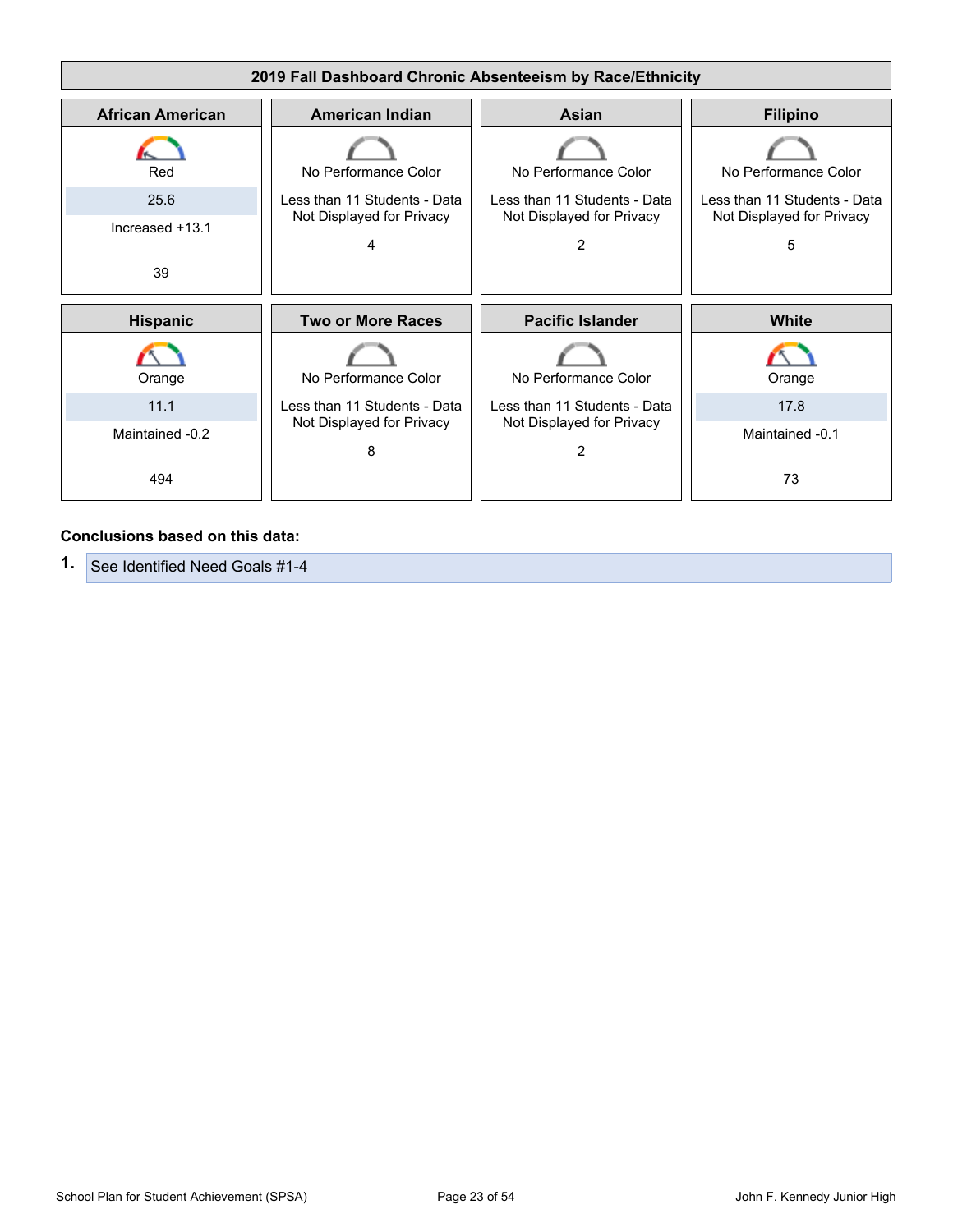## **Conditions & Climate Suspension Rate**

Although both Senate Bill 98 and Assembly Bill 130 suspended the publication of state indicators on the 2020 and 2021 California School Dashboards, these bills also required the reporting of valid and reliable data that would have been included in these Dashboards.

To meet this requirement, CDE has made available the Enrollment, Graduation Rate Additional Report and the College/Career Measures Report data available. All other reports are not available for 2020 and 2021, thus the most recent data (2019 Fall) is provided here.

The performance levels are color-coded and range from lowest-to-highest performance in the following order:



This section provides number of student groups in each color.



This section provides information about the percentage of students in kindergarten through grade 12 who have been suspended at least once in a given school year. Students who are suspended multiple times are only counted once.

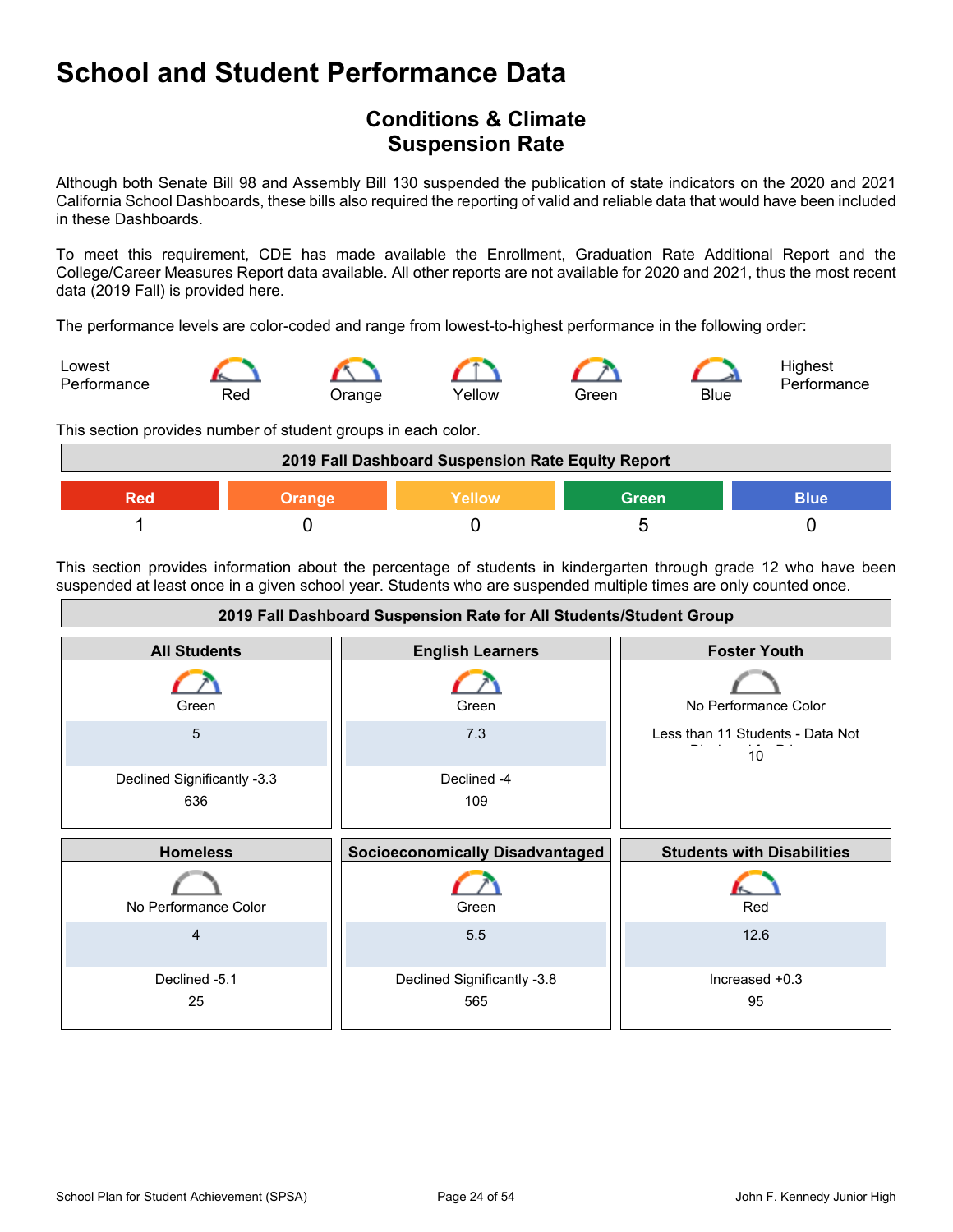

This section provides a view of the percentage of students who were suspended.

| 2019 Fall Dashboard Suspension Rate by Year |  |  |  |
|---------------------------------------------|--|--|--|
| 2017<br>2018<br>2019                        |  |  |  |
|                                             |  |  |  |

#### **Conclusions based on this data:**

**1.** See Identified Need Goals #1-4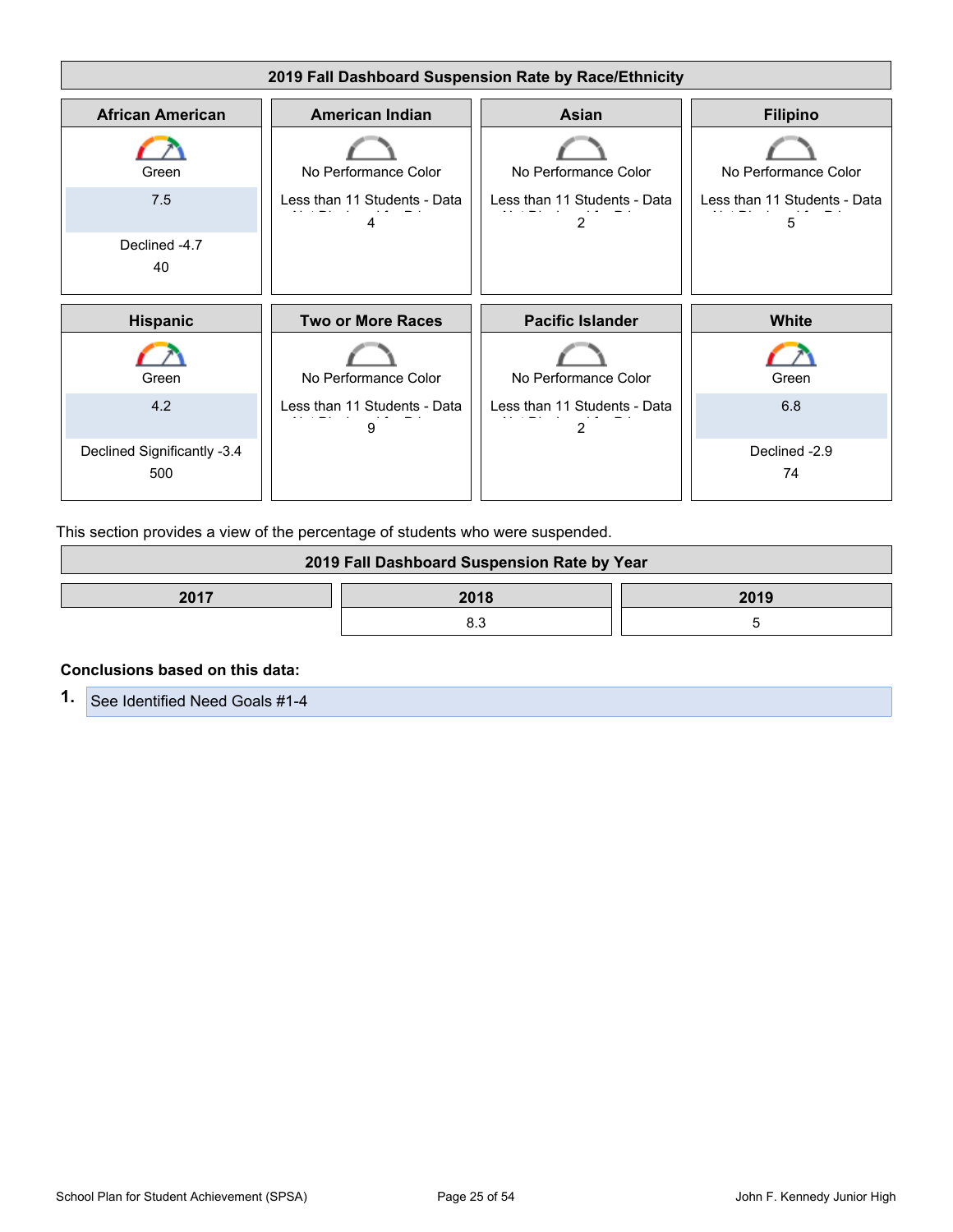# **Goals, Strategies, & Proposed Expenditures**

Complete a copy of the following table for each of the school's goals. Duplicate the table as needed.

## **LEA/LCAP Goal**

All students will make progress toward proficiency on the state adopted standards and English learners will make progress learning the English language.

# **Goal 1**

All students will make progress toward proficiency on the state adopted standards and English learners will make progress learning the English language.

## **Identified Need**

CAASPP scores from the 20-21 school year in ELA and math indicate that students have experienced significant learning loss from missed school due to the COVID-19 pandemic. Test scores in in ELA and math show a substantial decline from most recent previous state testing (the 2019 California School Dashboard.)

English Learners, African American students, and students with disabilities showed the most serious declines in both ELA and math.

There is a need to provide students with a strong cored educational program along with significant supplemental/after-hours intervention and instruction.

### **Annual Measurable Outcomes**

| Metric/Indicator                                                                                                                | <b>Baseline/Actual Outcome</b> | <b>Expected Outcome</b> |
|---------------------------------------------------------------------------------------------------------------------------------|--------------------------------|-------------------------|
| 2021 California Assessment of<br><b>Student Performance and</b><br>Progress Results: ELA<br>(Internal Data) All Students        | 38.29% Proficient              | 40.0% Proficient        |
| 2021 California Assessment of<br><b>Student Performance and</b><br>Progress Results: ELA<br>(Internal Data) African<br>American | 31.03% Proficient              | 35.0% Proficient        |
| 2021 California Assessment of<br><b>Student Performance and</b><br>Progress Results: ELA<br>(Internal Data) Hispanic            | 37.14% Proficient              | 40.0% Proficient        |
| 2021 California Assessment of<br><b>Student Performance and</b><br>Progress Results: ELA<br>(Internal Data) White               | 50% Proficient                 | 53.0% Proficient        |
| 2021 California Assessment of<br><b>Student Performance and</b>                                                                 | 11.2% Proficient               | 15.0% Proficient        |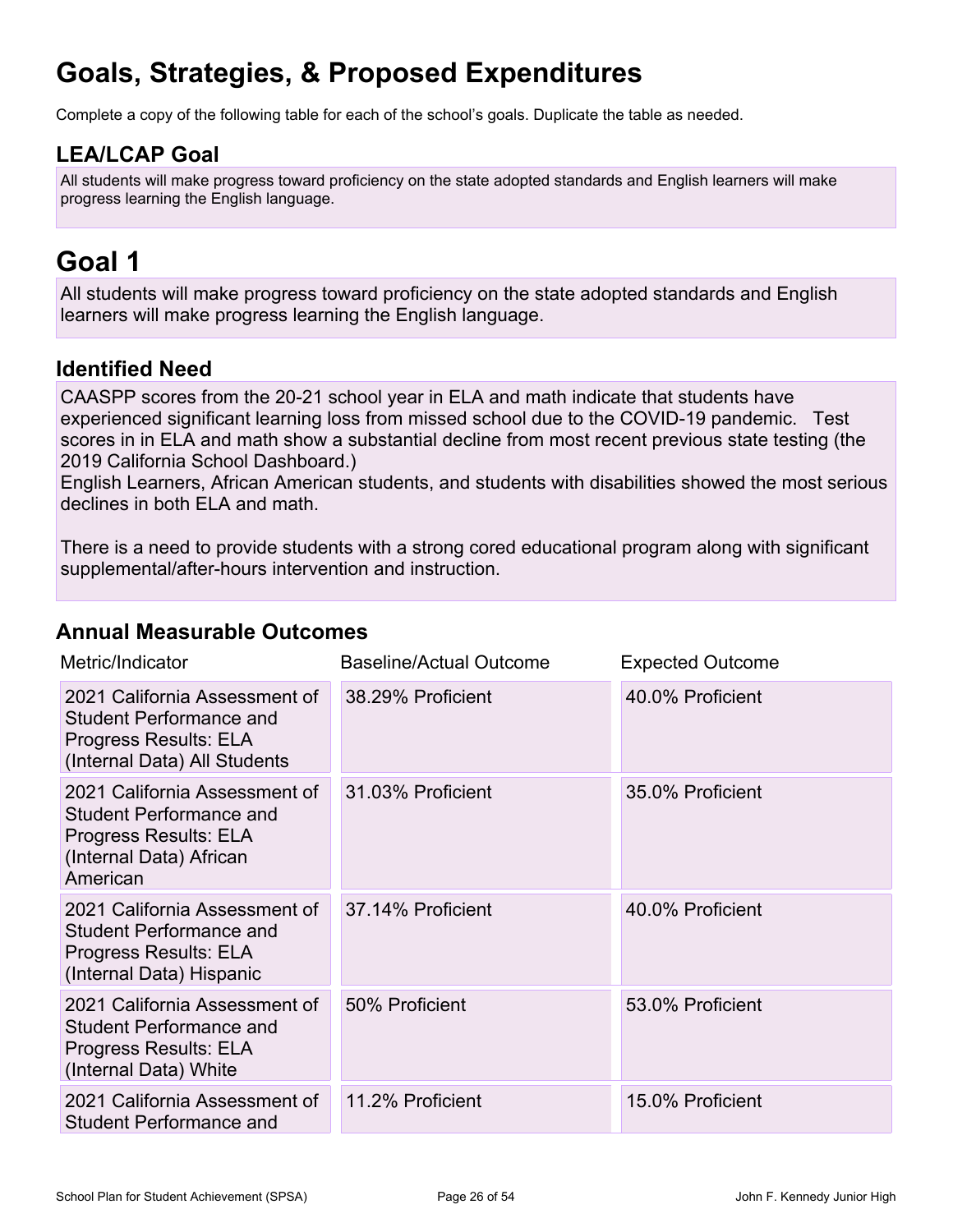| Metric/Indicator                                                                                                                                        | <b>Baseline/Actual Outcome</b> | <b>Expected Outcome</b> |
|---------------------------------------------------------------------------------------------------------------------------------------------------------|--------------------------------|-------------------------|
| <b>Progress Results: ELA</b><br>(Internal Data) English Learner                                                                                         |                                |                         |
| 2021 California Assessment of<br><b>Student Performance and</b><br><b>Progress Results: ELA</b><br>(Internal Data) Economically<br>Disadvantaged        | 35.32% Proficient              | 38.32% Proficient       |
| 2021 California Assessment of<br><b>Student Performance and</b><br><b>Progress Results: ELA</b><br>(Internal Data) Students with<br><b>Disabilities</b> | 2% Proficient                  | 5.0% Proficient         |
| 2021 California Assessment of<br><b>Student Performance and</b><br>Progress Results: Math<br>(Internal Data) All Students                               | 20.43% Proficient              | 25.0% Proficient        |
| 2021 California Assessment of<br><b>Student Performance and</b><br>Progress Results: Math<br>(Internal Data) African<br>American                        | 14.81% Proficient              | 18.0% Proficient        |
| 2021 California Assessment of<br><b>Student Performance and</b><br>Progress Results: Math<br>(Internal Data) Hispanic                                   | 19.7% Proficient               | 25.0% Proficient        |
| 2021 California Assessment of<br><b>Student Performance and</b><br>Progress Results: Math<br>(Internal Data) White                                      | 23.08% Proficient              | 28.0% Proficient        |
| 2021 California Assessment of<br><b>Student Performance and</b><br>Progress Results: Math<br>(Internal Data) English Learner                            | 2.44% Proficient               | 5.0% Proficient         |
| 2021 California Assessment of<br><b>Student Performance and</b><br><b>Progress Results: Math</b><br>(Internal Data) Economically<br>Disadvantaged       | 19.3% Proficient               | 25.0% Proficient        |
| 2021 California Assessment of<br><b>Student Performance and</b><br>Progress Results: Math<br>(Internal Data) Students with<br><b>Disabilities</b>       | 2.22% Proficient               | 5.0% Proficient         |
| 2021 California Assessment of<br><b>Student Performance and</b>                                                                                         | 5% Proficient                  | 20.0% Proficient        |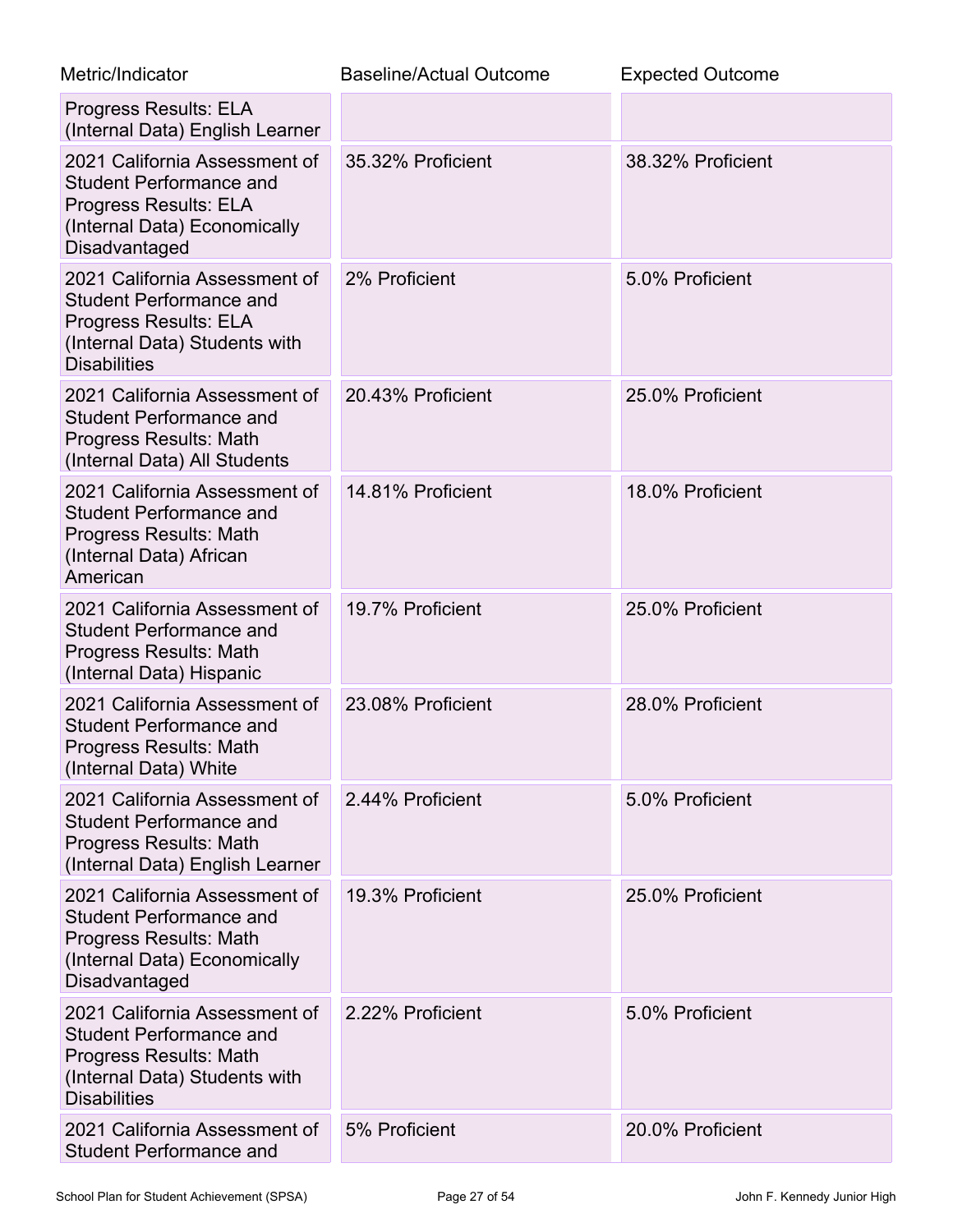Metric/Indicator Baseline/Actual Outcome Expected Outcome

Progress Results: Math (Internal Data) Migrant **Students** 

Complete a copy of the Strategy/Activity table for each of the school's strategies/activities. Duplicate the table, including Proposed Expenditures, as needed.

## **Strategy/Activity 1**

### **Students to be Served by this Strategy/Activity**

(Identify either All Students or one or more specific student groups)

All Students

### Strategy/Activity

Implement standards based reading and mathematics instruction incorporating all essential components of core instructional materials, and using supplemental materials, as defined by the reading / language arts and mathematics frameworks for California public schools and HESD ELA Pacing Guide

Teachers will follow a curriculum pacing calendar based on state adopted standards (CCCS) created by the school site leadership team with input from ELA and Math departments.

### **Proposed Expenditures for this Strategy/Activity**

List the amount(s) and funding source(s) for the proposed expenditures. Specify the funding source(s) using one or more of the following: LCFF, Federal (if Federal identify the Title and Part, as applicable), Other State, and/or Local.

| Amount(s) | Source(s)                                                                                         |
|-----------|---------------------------------------------------------------------------------------------------|
| 54,850    | School Wide Program (SWP)<br>4000-4999: Books And Supplies<br><b>Classroom Supplies/materials</b> |
| 27,932    | School Wide Program (SWP)<br>4000-4999: Books And Supplies<br><b>Supplemental Math Materials</b>  |
| 3,372     | School Wide Program (SWP)<br>4000-4999: Books And Supplies<br><b>LMT Books Supplies Materials</b> |
| 38,225    | School Wide Program (SWP)<br>4000-4999: Books And Supplies<br>Books/leveled books                 |
| 8,578     | School Wide Program (SWP)<br>4000-4999: Books And Supplies<br>eBooks                              |
| 508       | School Wide Program (SWP)<br>5700-5799: Transfers Of Direct Costs                                 |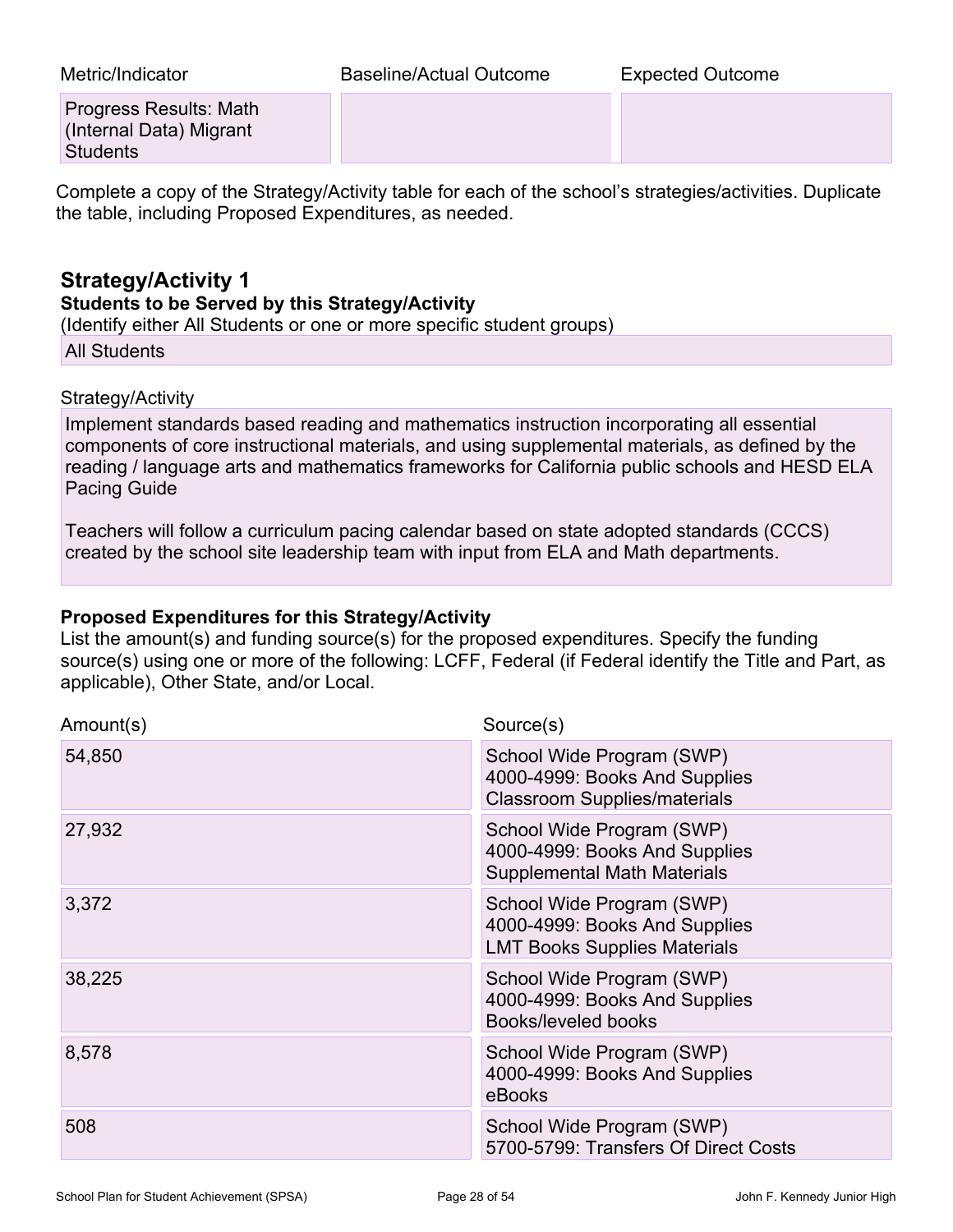#### Print Shop

## **Strategy/Activity 2**

**Students to be Served by this Strategy/Activity**

(Identify either All Students or one or more specific student groups)

High Needs/Identified Students

#### Strategy/Activity

Implement a school-wide intervention program which incorporates identification of intensive needs students and provide intervention during school hours, before school, after school, or during lunch. Students identified as requiring intensive intervention will receive small group instruction after before school, after school, or at lunch.

Each Trimester Students are identified for strategic intervention based on: Data from local assessments Teacher input CAASPP Results

### **Proposed Expenditures for this Strategy/Activity**

List the amount(s) and funding source(s) for the proposed expenditures. Specify the funding source(s) using one or more of the following: LCFF, Federal (if Federal identify the Title and Part, as applicable), Other State, and/or Local.

| Amount(s) | Source(s)                                                                                                                                  |
|-----------|--------------------------------------------------------------------------------------------------------------------------------------------|
| 30,000    | <b>Expanded Learning Opportunities Grant</b><br>1000-1999: Certificated Personnel Salaries<br><b>Teacher Overcontract for Intervention</b> |
| 17,600    | School Wide Program (SWP)<br>1000-1999: Certificated Personnel Salaries<br><b>Teacher Overcontract for Intervention</b>                    |
| 30,000    | School Wide Program (SWP)<br>4000-4999: Books And Supplies<br><b>Teacher Over Contract for Tutoring</b>                                    |

### **Strategy/Activity 3**

### **Students to be Served by this Strategy/Activity**

(Identify either All Students or one or more specific student groups)

All Students

### Strategy/Activity

Supplement the school's board approved instructional materials in ELA, math, science, and history/social science with a suite of digital/online tools and subscriptions that are aligned with the State standards, are accessible at school and home, are adaptive (able to remediate and/or accelerate learning), can identify and target missing skills or gaps in skills/knowledge/understanding, and that provide data on students' progress.

Supplemental digital content through centralized services includes: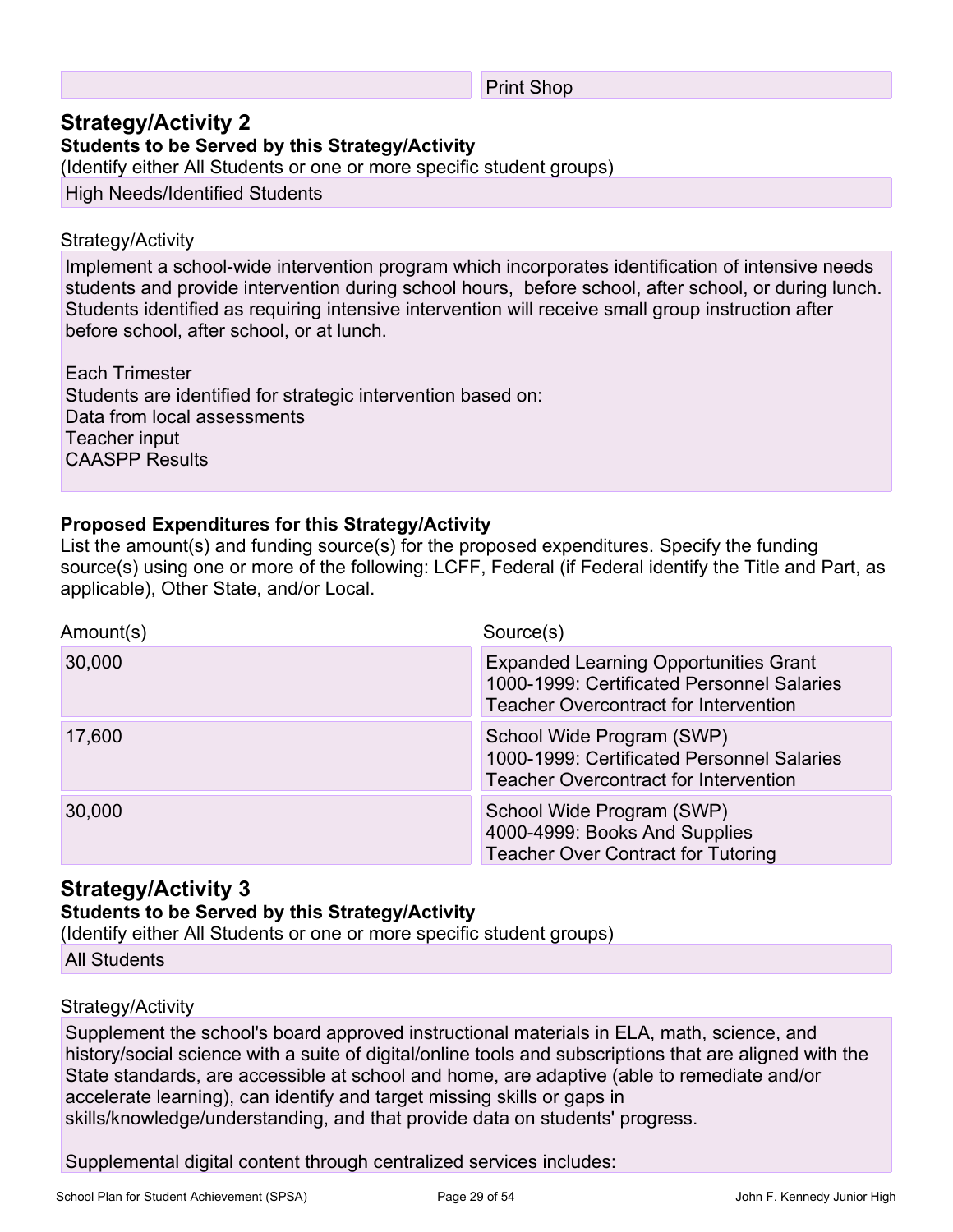IVS Computer Technology (SMART Notebook) Lexia Learning Kahn Academy **Flocabulary** Discover Education Learning A-Z Seesaw Learning Adobe Creative Cloud for Students (SHI) Zoom **BrainPop** School City (Iluminate)

School Site Subscriptions Accelerated Reader Discovery Science & Social Studies Techbooks

### **Proposed Expenditures for this Strategy/Activity**

List the amount(s) and funding source(s) for the proposed expenditures. Specify the funding source(s) using one or more of the following: LCFF, Federal (if Federal identify the Title and Part, as applicable), Other State, and/or Local.

| Amount(s) | Source(s)                                                                                                                                                                     |
|-----------|-------------------------------------------------------------------------------------------------------------------------------------------------------------------------------|
| 33,156    | School Wide Program (SWP)<br>5800: Professional/Consulting Services And<br><b>Operating Expenditures</b><br>Digital Content (Subscriptions) (Accelerated<br>Reader            |
| 27,865    | <b>Title I Centralized Service</b><br>5800: Professional/Consulting Services And<br><b>Operating Expenditures</b><br><b>Digital Content and Subscriptions</b>                 |
| 7,000     | School Wide Program (SWP)<br>5800: Professional/Consulting Services And<br><b>Operating Expenditures</b><br><b>Digital Subscriptions (Discovery Science/SS)</b><br>Techbooks) |

### **Strategy/Activity 4**

### **Students to be Served by this Strategy/Activity**

(Identify either All Students or one or more specific student groups)

All Students

### Strategy/Activity

Students participate in a variety of enrichment activities that are designed to increase engagement in learning, improve background knowledge, support vocabulary development by integrating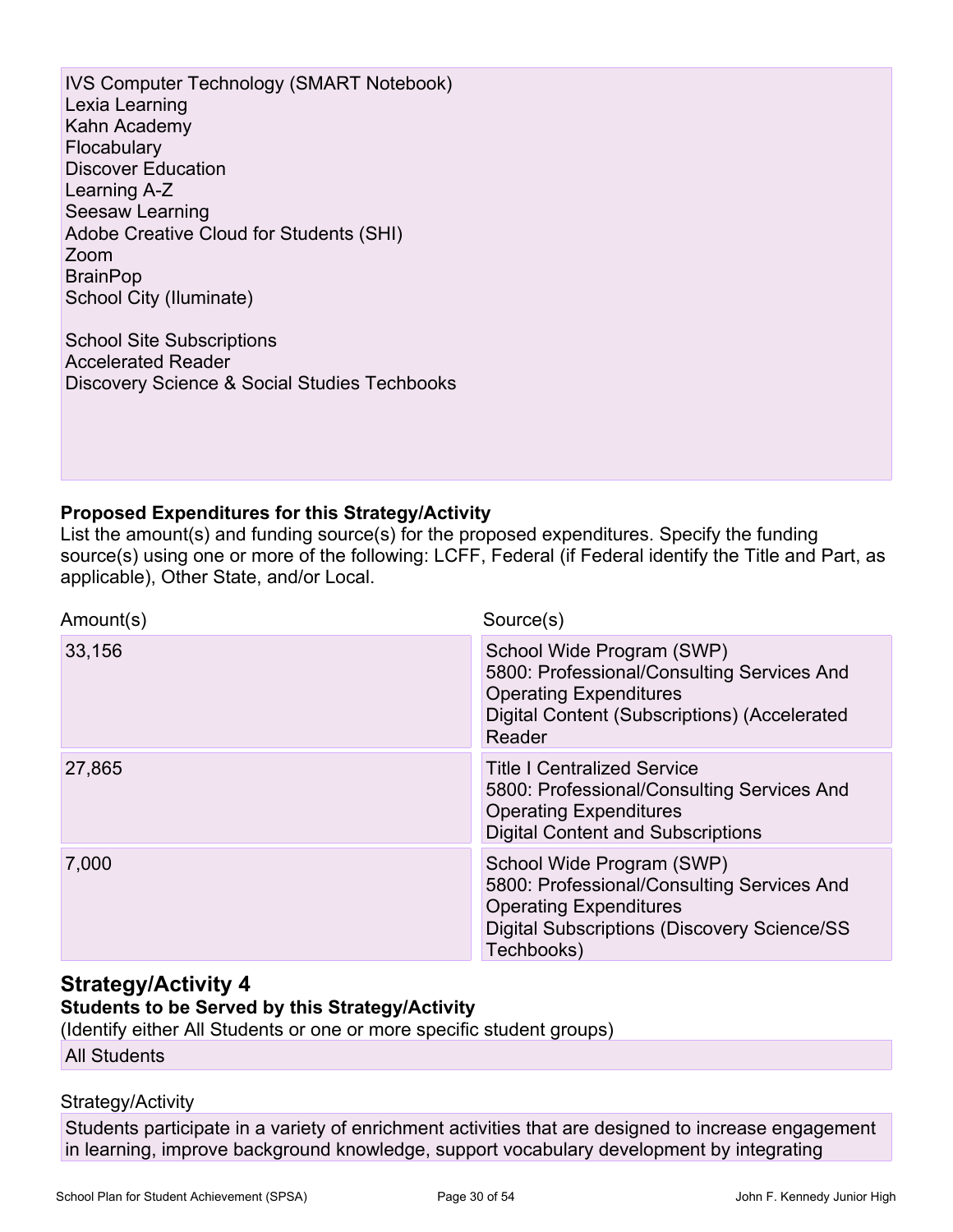content instruction with hands-on activities. Activities may include clubs, assemblies, guest speakers, study trips, video conferences, and virtual study trips that align to grade level content and themes.

### **Proposed Expenditures for this Strategy/Activity**

List the amount(s) and funding source(s) for the proposed expenditures. Specify the funding source(s) using one or more of the following: LCFF, Federal (if Federal identify the Title and Part, as applicable), Other State, and/or Local.

Amount(s) Source(s)

### **Strategy/Activity 5 Students to be Served by this Strategy/Activity** (Identify either All Students or one or more specific student groups) English Learners

Strategy/Activity

Integrated ELD

(Core Program ELD/EL Support)

The foundation of the district's support for English learners are its integrated and designated English language development instruction programs. These are the district's core ELD programs. ELD instruction and EL support in academic content areas will be provided to all EL students using the state adopted core and ancillary materials ensuring that English learners are receiving language instruction that supports access to the state-adopted content standards in ELA, mathematics, science, and history social science.

EL Students are supported across the school day in all content areas. English learners in Hanford Elementary are referred to as ELITE because being an English learner, knowing two languages and working toward becoming bilingual and biliterate, is considered an asset rather than a handicap.

Integrated ELD:

- Includes intentional supports and scaffolds that happen by design
- Is planned in advance as part of the lesson to eliminate barriers to learning
- Often includes a preview or pre-teach to build background knowledge for the topic
- May include small group
- Provides connections to what students already know
- Often includes hands on activity and discussion (with language supports as needed)
- May include the use of charts and graphic organizers

Provide all EL students with ELD instruction and EL support using the State adopted materials. This is the district's core program of integrated ELD.

ELD instruction and EL support in academic content areas will be provided to all EL students using the state adopted core and ancillary materials ensuring that English learners are receiving language instruction that supports access to the state-adopted content standards in ELA and mathematics.

A Director of Curriculum (English Learners), working at the district level and funded with LCFF, provides leadership and monitoring of the district's integrated and designated ELD programs. The Director of curriculum works with school site principals and learning directors ensuring that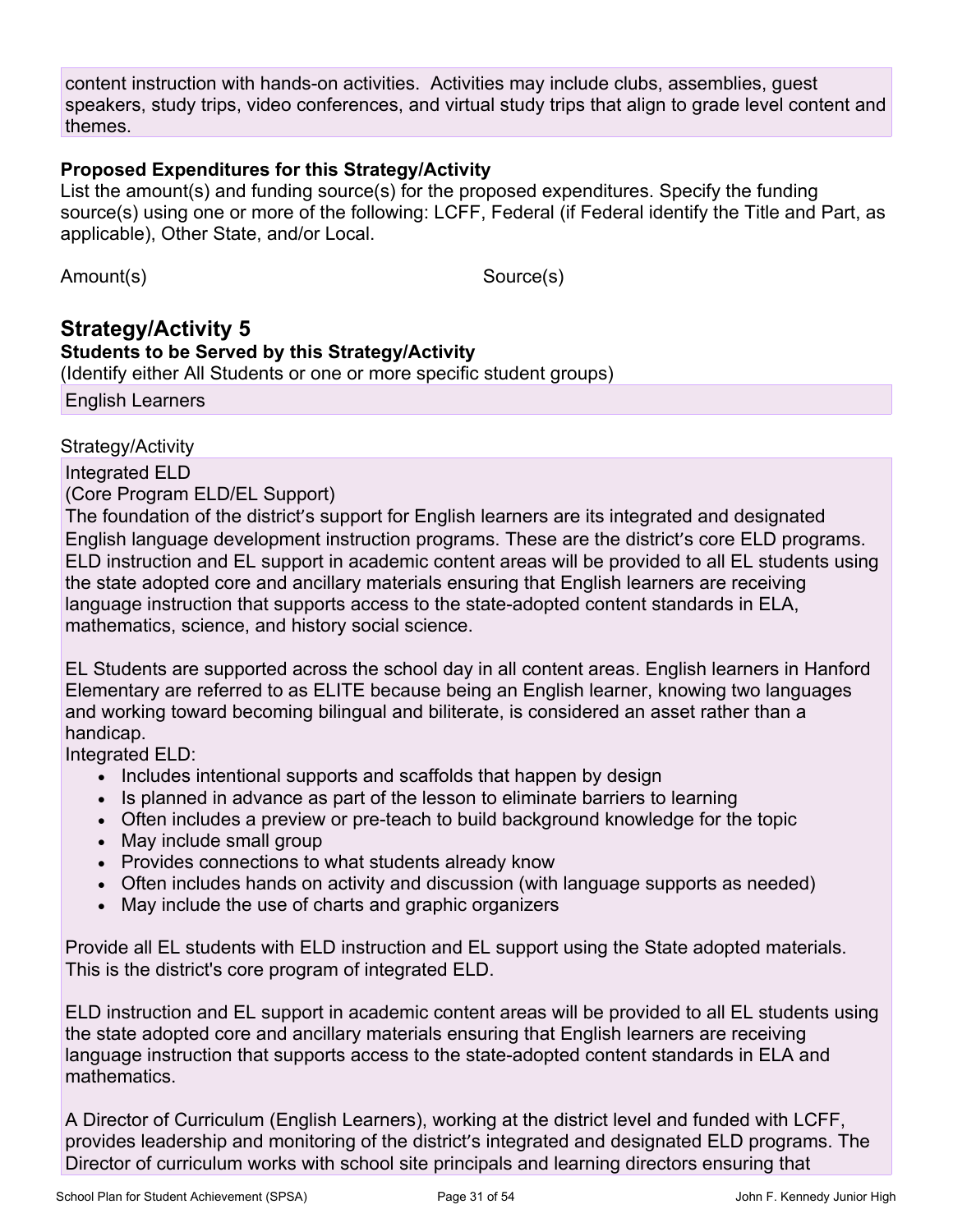implementation of ELD is in place and that teaching staff receive professional development in ELD instruction. The Director of Curriculum develops, implements, supervises, and monitors all activities funded with Title III.

A learning director at each school site, funded with LCFF, provides leadership and monitoring of ELD instruction at the school site level. Learning directors ensure that both integrated and designated ELD are in place and are effective. Learning directors provide leadership and support to teaching staff in identifying EL students requiring interventions. Learning directors monitor the implementation of interventions at their sites. Learning directors, working with the Director of Curriculum, assess the ELD professional development needs of their individual school sites, and, working together, implement PD that is targeted to individual school sites' needs.

### **Proposed Expenditures for this Strategy/Activity**

List the amount(s) and funding source(s) for the proposed expenditures. Specify the funding source(s) using one or more of the following: LCFF, Federal (if Federal identify the Title and Part, as applicable), Other State, and/or Local.

| Amount(s) | Source(s)                                                                                            |
|-----------|------------------------------------------------------------------------------------------------------|
|           | None Specified<br>None Specified<br>Director of Curriculum (Core Program funded<br>with LCFF)        |
|           | None Specified<br>None Specified<br>School Site Learning Director (Core Program<br>funded with LCFF) |

## **Strategy/Activity 6**

### **Students to be Served by this Strategy/Activity**

(Identify either All Students or one or more specific student groups)

English Learners

Strategy/Activity Designated ELD

(Core Program)

EL students are provided with consistent, effective, research-based designated English language development instruction that is carefully planned and explicitly taught; that includes opportunities to develop fluency through authentic oral and written practice; that includes activities with language beyond students' current level of proficiency; and that is specifically targeted to students' English proficiency levels. Students will receive ELD instruction at their English language development level during the ELD instructional block. Each school will implement a 30-minute block of time each day for English language development instruction. The district leadership team will monitor and provide technical assistance and professional development for the implementation of ELD at school sites. Students' ELD level will be appropriately and promptly identified. District level leadership team will provide school sites with professional development/technical assistance in developing deployment schedules so that all students are provided with ELD instruction at their ELD level. The district leadership team will continue to monitor the implementation of deployment for supplemental ELD instruction.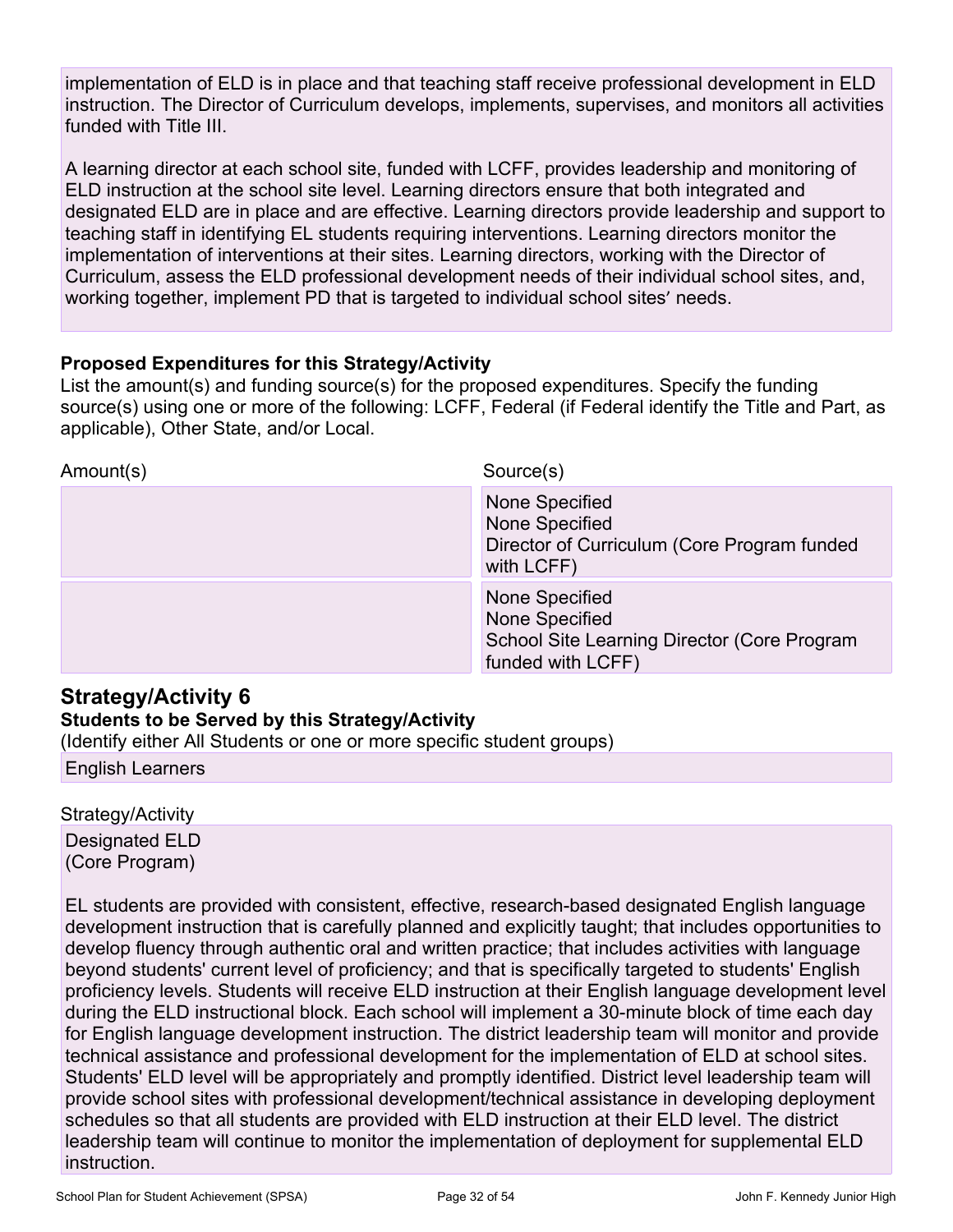Students will receive ELD instruction at their English language development level during the ELD instructional block. This is the districts core designated ELD program.

Dedicated FLD Time Period:

EL students have a class period of designated ELD. The district leadership team will monitor and provide technical assistance and professional development for the implementation of ELD at school sites.

Identify Students' ELD Level

Students' ELD level will be appropriately and promptly identified. All school sites will locally score the ELPAC annually.

EL Deployment School Site:

School site leadership teams will use the results of assessments including local scoring of the ELPAC, and district formative assessments to plan deployments to ensure that Els are instructed at their ELD level.

EL Deployment LEA:

District level leadership team will provide school sites with professional development/technical assistance in developing deployment schedules so that all students are provided with ELD instruction at their ELD level.

### **Proposed Expenditures for this Strategy/Activity**

List the amount(s) and funding source(s) for the proposed expenditures. Specify the funding source(s) using one or more of the following: LCFF, Federal (if Federal identify the Title and Part, as applicable), Other State, and/or Local.

| Amount(s) | Source(s)                                                                                            |
|-----------|------------------------------------------------------------------------------------------------------|
|           | None Specified<br>None Specified<br>Director of Curriculum (Core Program funded<br>with LCFF)        |
|           | None Specified<br>None Specified<br>School Site Learning Director (Core Program<br>funded with LCFF) |

### **Strategy/Activity 7**

### **Students to be Served by this Strategy/Activity**

(Identify either All Students or one or more specific student groups) English Learners

Strategy/Activity

Trimester Monitoring of ELs

Once each trimester, all teachers will document the progress of each of their EL students. This documentation will be aligned to the 2012 ELD standards and will be based on CELDT scores, results of district benchmark and formative assessments, student work samples, and teacher observations.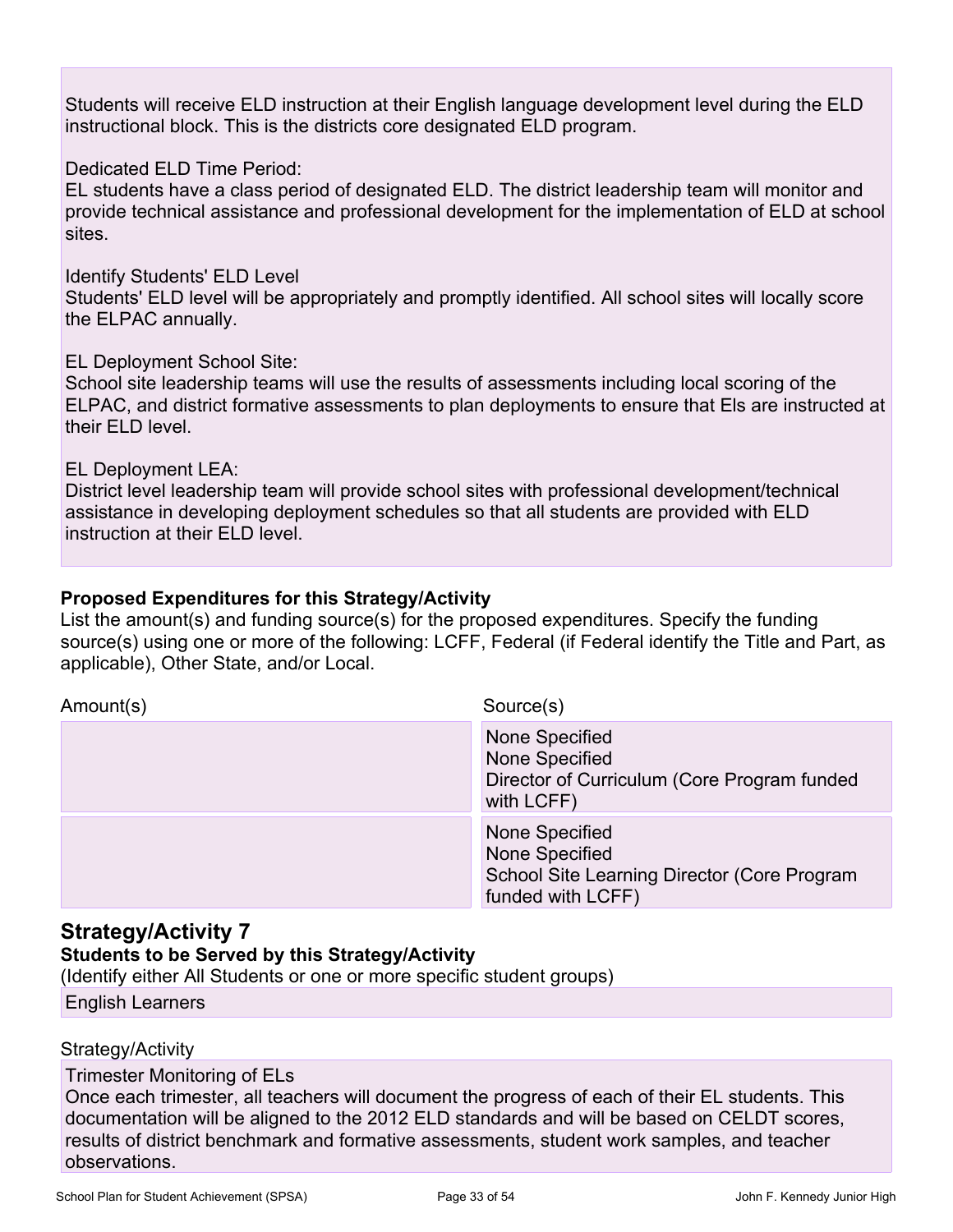Upload EL Documentation:

Once each trimester teachers will upload documentation of each EL student's progress to a master database.

School Site Progress Monitoring School site leadership will access the master database to monitor the progress of EL students.

Identify Students At Risk of LTEL:

The district will identify students at-risk of becoming LTEL and will monitor the progress of these students through their elementary and junior high school years.

Data Analysis

Data, including local scoring of CELDT, information from the master El database, and district benchmark and formative assessments will be used to develop a timely analysis of students' progress and used to identify students at risk of becoming LTEL.

Intervention for At Risk LTEL:

Once identified, students at risk of becoming LTEL will be provided with both language and academic interventions based on their language and academic needs.

Monitor Progress LTEL:

The progress of students identified as being at risk of becoming LTEL will be monitored at both the school site and LEA level.

### **Proposed Expenditures for this Strategy/Activity**

List the amount(s) and funding source(s) for the proposed expenditures. Specify the funding source(s) using one or more of the following: LCFF, Federal (if Federal identify the Title and Part, as applicable), Other State, and/or Local.

Amount(s) Source(s)

 None Specified None Specified Core Program: Not Supported with Federal Funds

# **Annual Review**

### **SPSA Year Reviewed: 2020-21**

Respond to the following prompts relative to this goal. If the school is in the first year of implementing the goal, an analysis is not required and this section may be deleted.

# **ANALYSIS**

Describe the overall implementation of the strategies/activities and the overall effectiveness of the strategies/activities to achieve the articulated goal.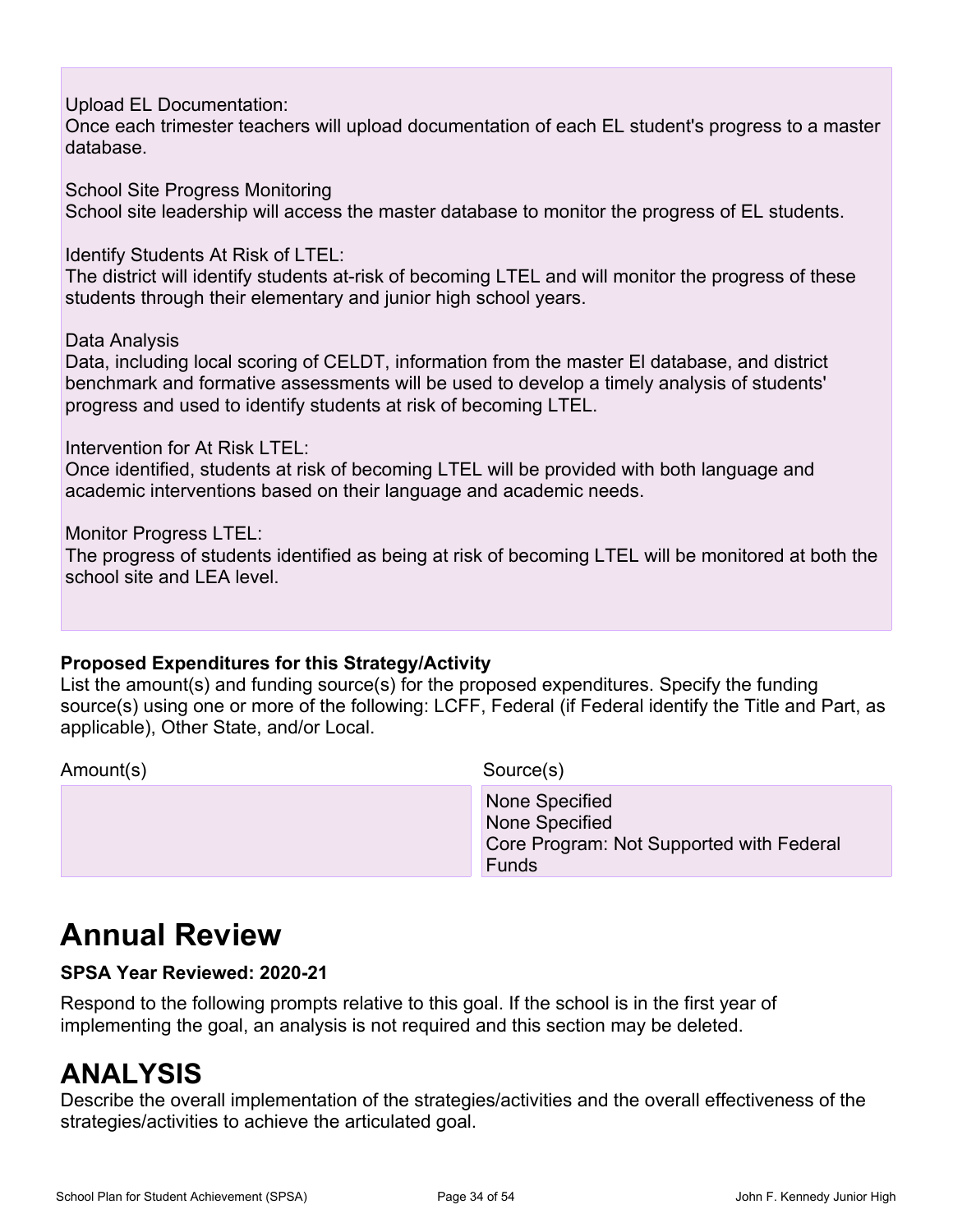In 2020-2021, students attended school through distance learning and/or attended school inperson. Schools reopened, then were forced to close due to the COVID-19 pandemic, at several points during the 2020-2021 school year.

8/13/2020 to 11/6/2020 schools were closed due to COVID-19 and all students were in distance learning.

11/9/2020 to 12/10/2020 schools reopened for in-person instruction for families who chose this for option their children.

12/10/2020 to 1/29/21 schools were forced to close due to the numbers of staff and students who had COVID-19 (positive test or symptomatic). All students returned to distance learning.

2/1/2021 Schools once again reopened for in-person instruction for families who chose this option for their children. During the period after 2/1/21, numerous individual classes had to be closed for up to ten days due to students of staff with COVID (positive test or symptomatic).

Despite these challenges, the strategies/activities under Goal #1 were well implemented. All students received standards aligned instruction in ELA and math. Struggling students were identified and provided with interventions. Students who are English learners were provided with designated and integrated ELD.

Briefly describe any major differences between the intended implementation and/or the budgeted expenditures to implement the strategies/activities to meet the articulated goal.

Although the strategies/activities in the plan were implemented, emergency funding, both federal and state, was used to support many of the activities in this school plan. Struggling students received interventions through the Governors Emergency Education Relief fund (GEER) and through the Learning Loss Mitigation Fund (LLM). Supplies, materials, digital content, computers and other supports were provided/funded through the Coronavirus Response and Relief Supplemental Appropriations Act (CARES Act). Therefore, while the activities in the plan were implemented, not all of the funds were expended.

Describe any changes that will be made to this goal, the annual outcomes, metrics, or strategies/activities to achieve this goal as a result of this analysis. Identify where those changes can be found in the SPSA.

The strategies/activities will under this goal will continue into the next school year, but with a focus on the return to in-person instruction and providing interventions and support to students who have experienced learning loss.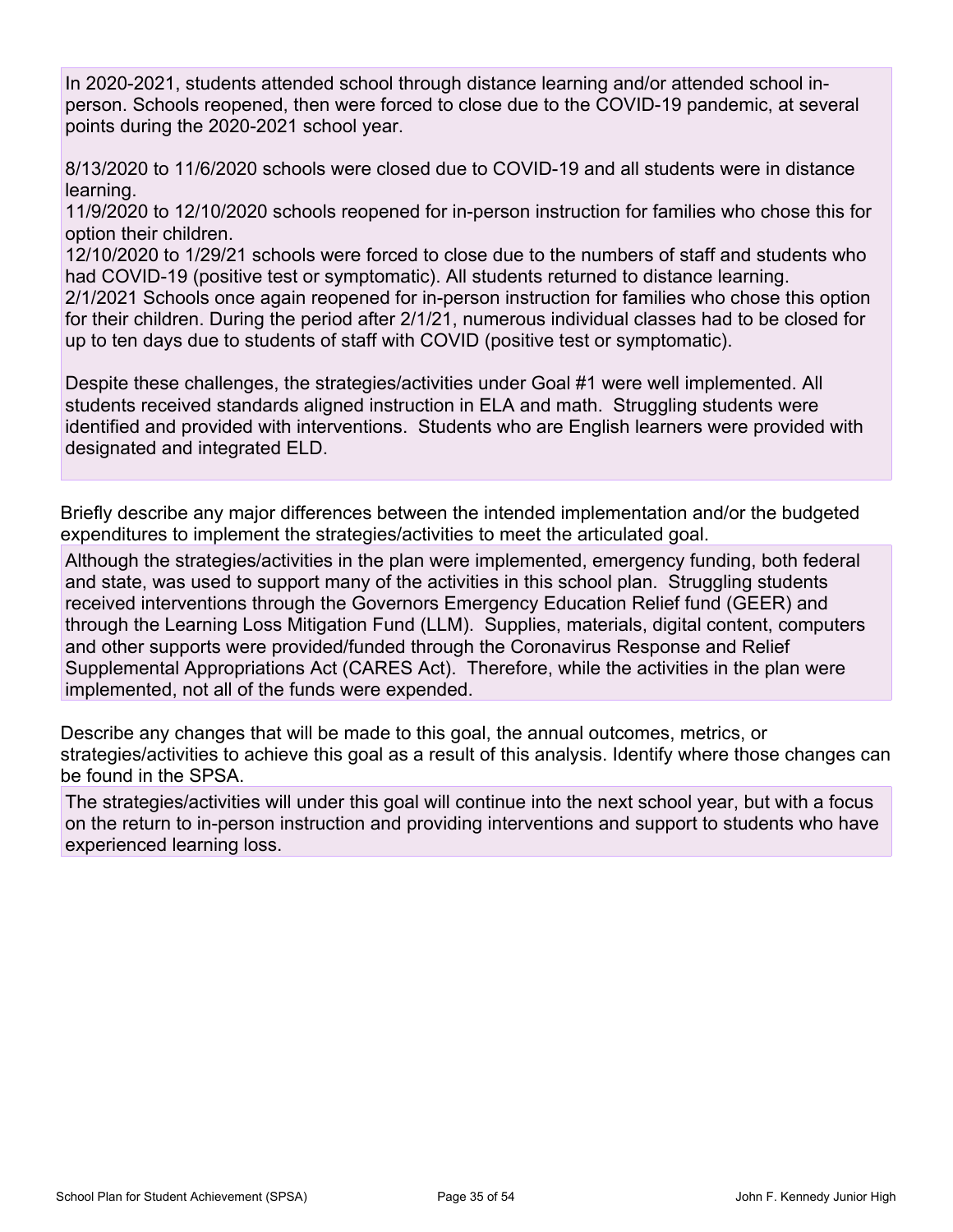# **Goals, Strategies, & Proposed Expenditures**

Complete a copy of the following table for each of the school's goals. Duplicate the table as needed.

## **LEA/LCAP Goal**

The district will support teachers and staff with professional development, training, and collaboration time.

## **Goal 2**

The school will support teachers and staff with professional development, training, and collaboration time.

## **Identified Need**

The COVID-19 pandemic is placing strain on the district's/school's professional development programs. Both learning directors and instructional coaches are being called upon frequently to cover classrooms due to a high rate of teacher absenteeism due to the COVID-19 pandemic coupled with a severe substitute teacher shortage.

Students have experienced significant learning loss due to missed school. Students are also experiencing increased social emotional needs due to the effects of the pandemic.

There is a need to provide teachers with support, including professional development, in mitigating learning loss and supporting students' increased social emotional needs.

### **Annual Measurable Outcomes**

| Metric/Indicator                                   | Baseline/Actual Outcome                                                            | <b>Expected Outcome</b>                                                            |
|----------------------------------------------------|------------------------------------------------------------------------------------|------------------------------------------------------------------------------------|
| <b>District Led Professional</b><br>Development    | <b>All Teachers Receive</b><br><b>Professional Development</b>                     | <b>All Teachers Receive</b><br><b>Professional Development</b>                     |
| <b>School Site Led Professional</b><br>Development | <b>The School Provides</b><br><b>Opportunities for Professional</b><br>Development | <b>The School Provides</b><br><b>Opportunities for Professional</b><br>Development |
| <b>Teacher Collaboration</b>                       | <b>Teachers Attend Collaboration</b><br>Each Wednesday                             | <b>Teachers Attend Collaboration</b><br>Each Wednesday                             |

Complete a copy of the Strategy/Activity table for each of the school's strategies/activities. Duplicate the table, including Proposed Expenditures, as needed.

## **Strategy/Activity 1**

**Students to be Served by this Strategy/Activity**

(Identify either All Students or one or more specific student groups)

All Students

### Strategy/Activity

Teachers and administrators will participate in district professional development and site based systematic professional development.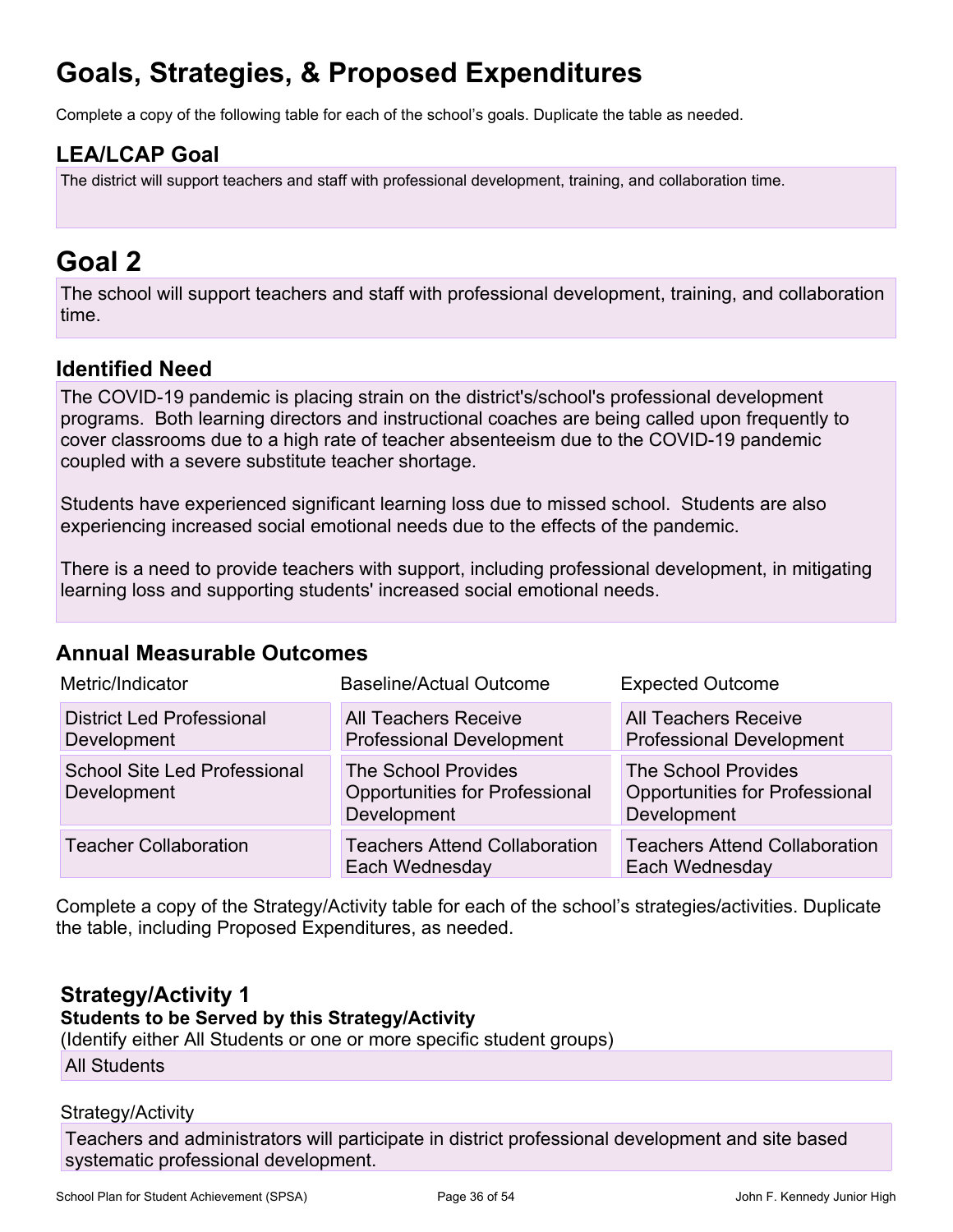Teachers will receive professional development that is specific to the needs of the school site. This is determined by site leadership observations and input from teachers at the school site.

Teachers are provided with collaboration time on student early release days.

Teachers will understand and effectively implement the collaboration protocol used in a professional learning community.

Teachers analyze student achievement data from district and site based assessments and use this information to plan instruction and intervention, to identify students for intervention, and to group students for instruction and intervention.

Data will be disaggregated to show overall performance as well as performances of significant subgroups (including ELs).

Results may include grouping, planning, observing a colleague, and/or coaching support based on identified needs.

As needed (based on data) coaching will include focus on EL strategies.

### **Proposed Expenditures for this Strategy/Activity**

List the amount(s) and funding source(s) for the proposed expenditures. Specify the funding source(s) using one or more of the following: LCFF, Federal (if Federal identify the Title and Part, as applicable), Other State, and/or Local.

| Amount(s) | Source(s)                                                                                                                                                     |
|-----------|---------------------------------------------------------------------------------------------------------------------------------------------------------------|
| 1,000     | School Wide Program (SWP)<br>1000-1999: Certificated Personnel Salaries<br><b>Substitutes for PD Release</b>                                                  |
| 510       | School Wide Program (SWP)<br>5000-5999: Services And Other Operating<br><b>Expenditures</b><br>Staff Developers from (Kings/Tulare Co. Office<br>of Ed. etc.) |
| 1,600     | School Wide Program (SWP)<br>4000-4999: Books And Supplies<br>Books for PD                                                                                    |

## **Strategy/Activity 2**

### **Students to be Served by this Strategy/Activity**

(Identify either All Students or one or more specific student groups)

All Students

### Strategy/Activity

A professional development team consisting of a curriculum specialist in English language arts, and five instructional coaches provide high quality, research-based professional development to teachers and administrators. Instructional coaches specialize in reading, writing, mathematics/science, the integration of technology into the instructional program, and the development digital literacy skills to improve academic achievement

Decisions are made regarding the types of professional development that will be delivered based on analysis of data including student achievement data, site leadership, and teacher input. These include, but are not limited to whole-group professional development, in-class coaching, coaching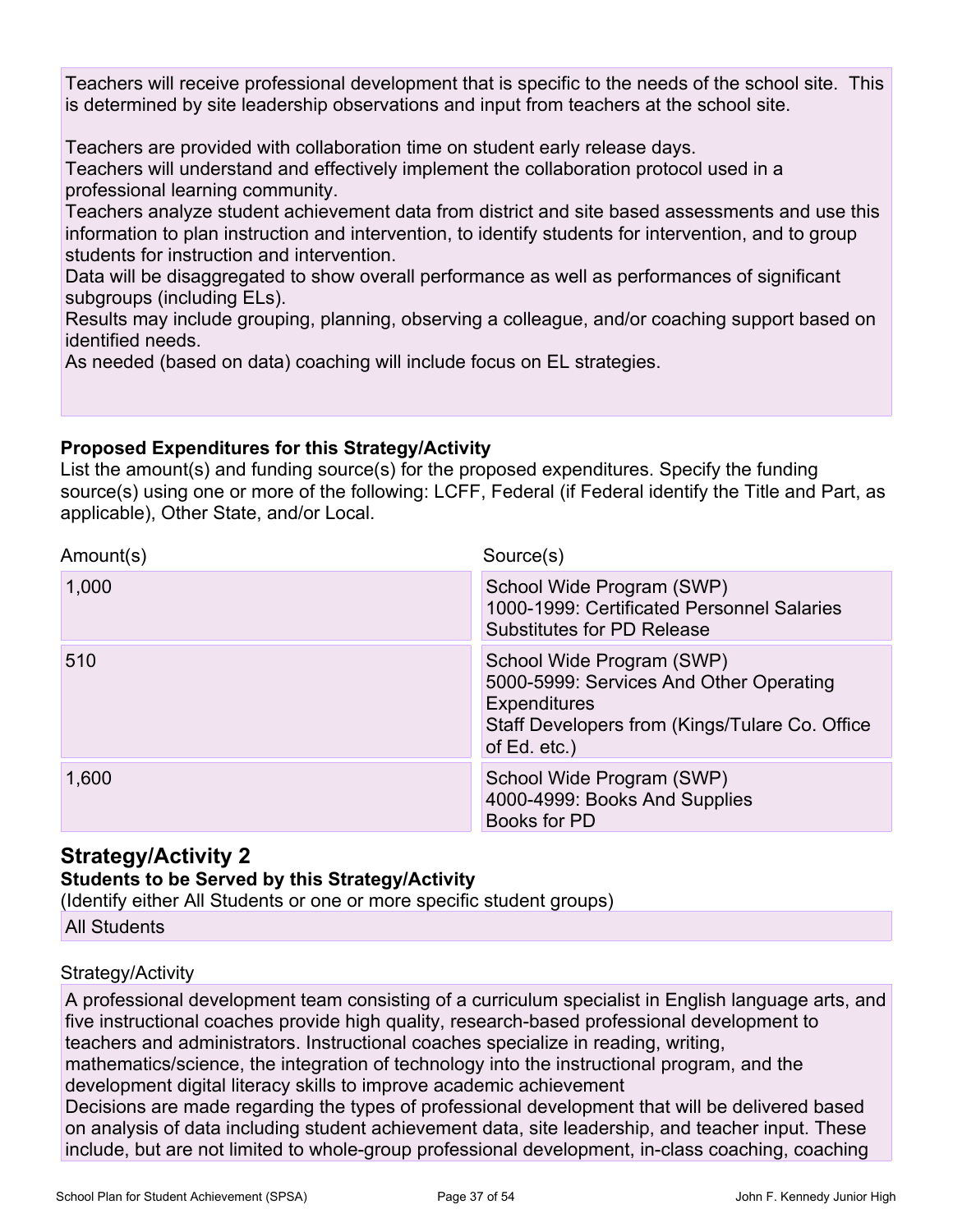during weekly collaboration, lesson development and planning, backward-mapping, and analysis of formative and summative student achievement data. The professional development team provides training and professional development specifically designed to improve the academic achievement of English Learners

### **Proposed Expenditures for this Strategy/Activity**

List the amount(s) and funding source(s) for the proposed expenditures. Specify the funding source(s) using one or more of the following: LCFF, Federal (if Federal identify the Title and Part, as applicable), Other State, and/or Local.

| Amount(s) | Source(s)                                                                                                                                                                     |
|-----------|-------------------------------------------------------------------------------------------------------------------------------------------------------------------------------|
| 85,060    | <b>Title I Centralized Service</b><br>1000-1999: Certificated Personnel Salaries<br>School Site Portion of Seven Instructional<br>Coaches                                     |
| 1,667     | <b>Title I Centralized Service</b><br>5000-5999: Services And Other Operating<br><b>Expenditures</b><br>School Site Portion for Mileage Seven<br><b>Instructional Coaches</b> |

## **Strategy/Activity 3**

#### **Students to be Served by this Strategy/Activity**

(Identify either All Students or one or more specific student groups)

All Students

### Strategy/Activity

The district will operate a CTC accredited new teacher induction program with two full-time, fullrelease induction coaches. New teachers will receive induction support for two years and will clear their credentials through the induction program. Beginning with the 2018-2019 school year, the district will implement a Clear Administrative Services Credential Induction Program (CASC) for new administrators.

### **Proposed Expenditures for this Strategy/Activity**

List the amount(s) and funding source(s) for the proposed expenditures. Specify the funding source(s) using one or more of the following: LCFF, Federal (if Federal identify the Title and Part, as applicable), Other State, and/or Local.

| Amount(s) | Source(s)                                                                                                                        |
|-----------|----------------------------------------------------------------------------------------------------------------------------------|
| 22,177    | <b>Title I Centralized Service</b><br>1000-1999: Certificated Personnel Salaries<br>School Site Portion of Two Induction Coaches |

# **Annual Review**

**SPSA Year Reviewed: 2020-21**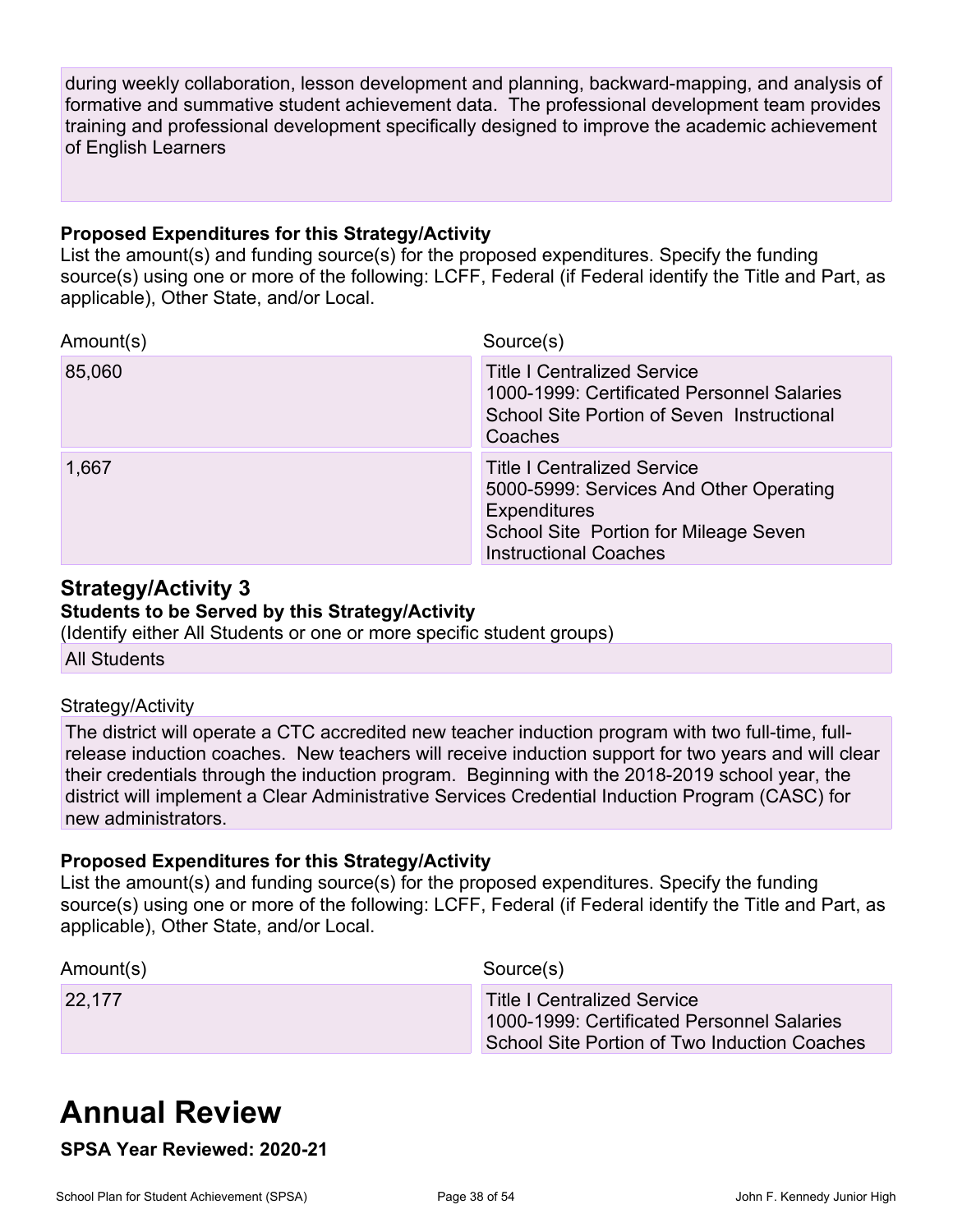Respond to the following prompts relative to this goal. If the school is in the first year of implementing the goal, an analysis is not required and this section may be deleted.

# **ANALYSIS**

Describe the overall implementation of the strategies/activities and the overall effectiveness of the strategies/activities to achieve the articulated goal.

In 2020-2021, schools reopened, then were forced to close due to the COVID-19 pandemic, at several points during the 2020-2021 school year.

8/13/2020 to 11/6/2020 schools were closed due to COVID-19 and all students were in distance learning.

11/9/2020 to 12/10/2020 schools reopened for in-person instruction for families who chose this for option their children.

12/10/2020 to 1/29/21 schools were forced to close due to the numbers of staff and students who had COVID-19 (positive test or symptomatic). All students returned to distance learning.

2/1/2021 Schools once again reopened for in-person instruction for families who chose this option for their children. During the period after 2/1/21, numerous individual classes across the district's schools had to be closed for up to ten days due to students of staff with COVID (positive test or symptomatic).

All in-person professional development was cancelled for the 2020-2021 school year. Teachers were provided with some professional development via Zoom or other platforms, but the school's and the district's planned professional development program was largely put on hold in 2020-2021. In order to meet the emergency need for additional staff to provide social distancing in classrooms during periods of in-person learning, the team of instructional coaches were temporarily tasked with teaching in classrooms. (Note that instructional coaches were not funded from this school plan during these periods.)

The activities under this goal were implemented to the degree possible during the COVID-19 pandemic.

Briefly describe any major differences between the intended implementation and/or the budgeted expenditures to implement the strategies/activities to meet the articulated goal.

Because the district's and school's professional development program was largely put on hold due to the COVID-19 pandemic, and because instructional coaches were temporarily tasked with teaching in classrooms and not funded through this school plan, not all of the funds under this goal were expended in 2020-2021.

Describe any changes that will be made to this goal, the annual outcomes, metrics, or strategies/activities to achieve this goal as a result of this analysis. Identify where those changes can be found in the SPSA.

There will be an urgent need to restart the district's and school's professional development program in 2021-2022. There will be a need to provide professional development around mitigating students' learning loss, while at the same time, providing grade-level standards aligned instruction.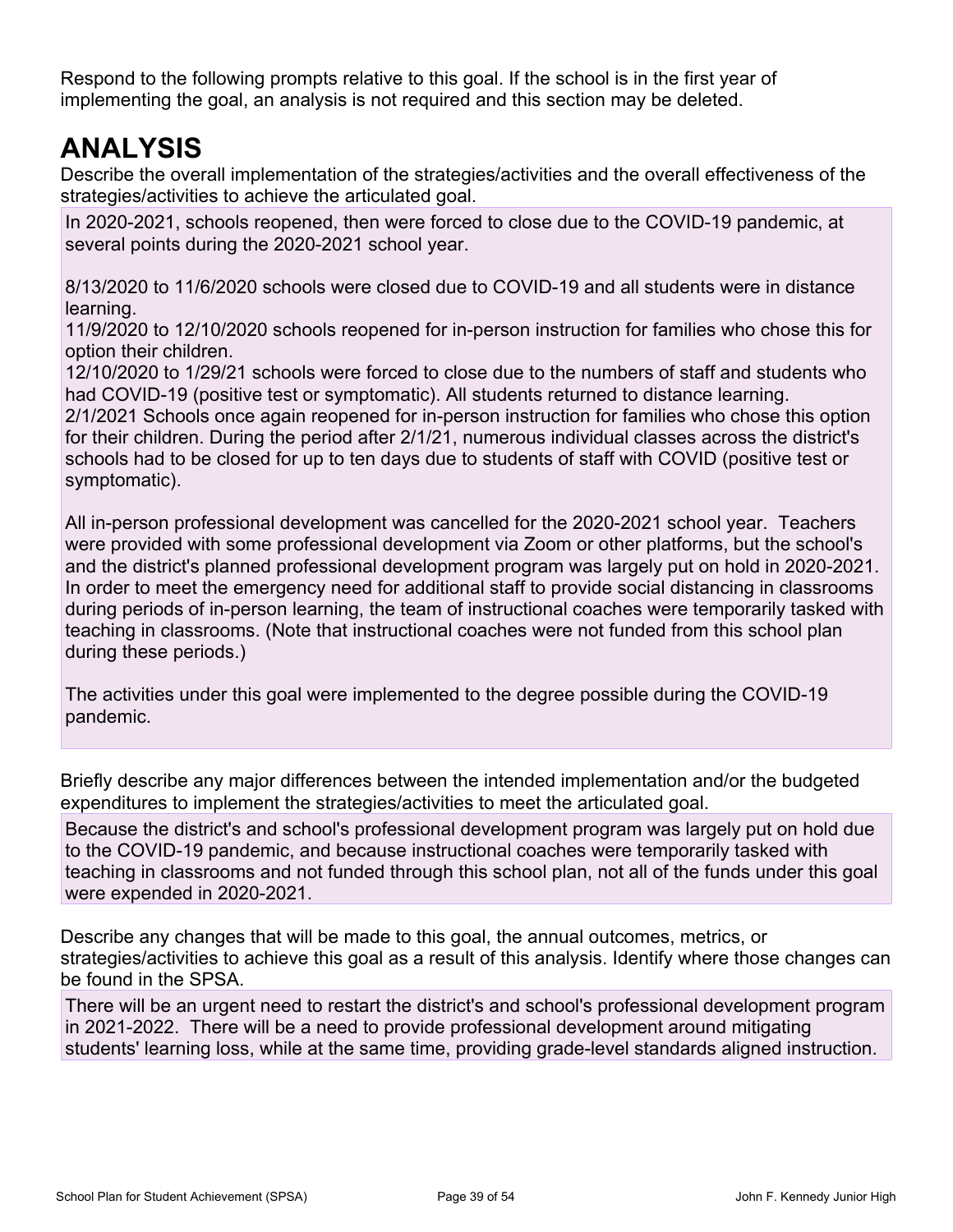# **Goals, Strategies, & Proposed Expenditures**

Complete a copy of the following table for each of the school's goals. Duplicate the table as needed.

## **LEA/LCAP Goal**

Students will learn in a safe, well maintained school where they are supported, engaged, and connected to their school.

## **Goal 3**

Students will learn in a safe, well maintained school where they are supported, engaged, and connected to their school.

## **Identified Need**

Suspension rates from the 19-20 school year were at or near pre-COVID rates. (Note that students were attending school via distance learning for a substantial part of 20-21.)

Internal data shows that suspensions for the current year are rising above pre-COVID levels. Students require substantial social emotional support and structure.

The COVID-19 pandemic continues to cause a substantial amount of missed school for many students. (Chronic absenteeism data will not be reported on the 21-22 school plan due to the COVID pandemic.)

### **Annual Measurable Outcomes**

| Metric/Indicator                                                                                                                                | <b>Baseline/Actual Outcome</b> | <b>Expected Outcome</b> |
|-------------------------------------------------------------------------------------------------------------------------------------------------|--------------------------------|-------------------------|
| Suspension Rate 2019-2020:<br>California Department of<br><b>Education Dataquest</b><br>(https://dq.cde.ca.gov/dataques<br>t/) All Students     | 7.0% Suspension Rate           | 7.0% Suspension Rate    |
| Suspension Rate 2019-2020:<br>California Department of<br><b>Education Dataquest</b><br>(https://dq.cde.ca.gov/dataques<br>t/) African American | 25.0 Suspension Rate           | 20.0% Suspension Rate   |
| Suspension Rate 2019-2020:<br>California Department of<br><b>Education Dataquest</b><br>(https://dq.cde.ca.gov/dataques<br>$t$ ) Hispanic       | 5.6% Suspension Rate           | 5.6% Suspension Rate    |
| Suspension Rate 2019-2020:<br>California Department of<br><b>Education Dataquest</b><br>(https://dq.cde.ca.gov/dataques<br>t/) White            | 10.2% Suspension Rate          | 13.0% Suspension Rate   |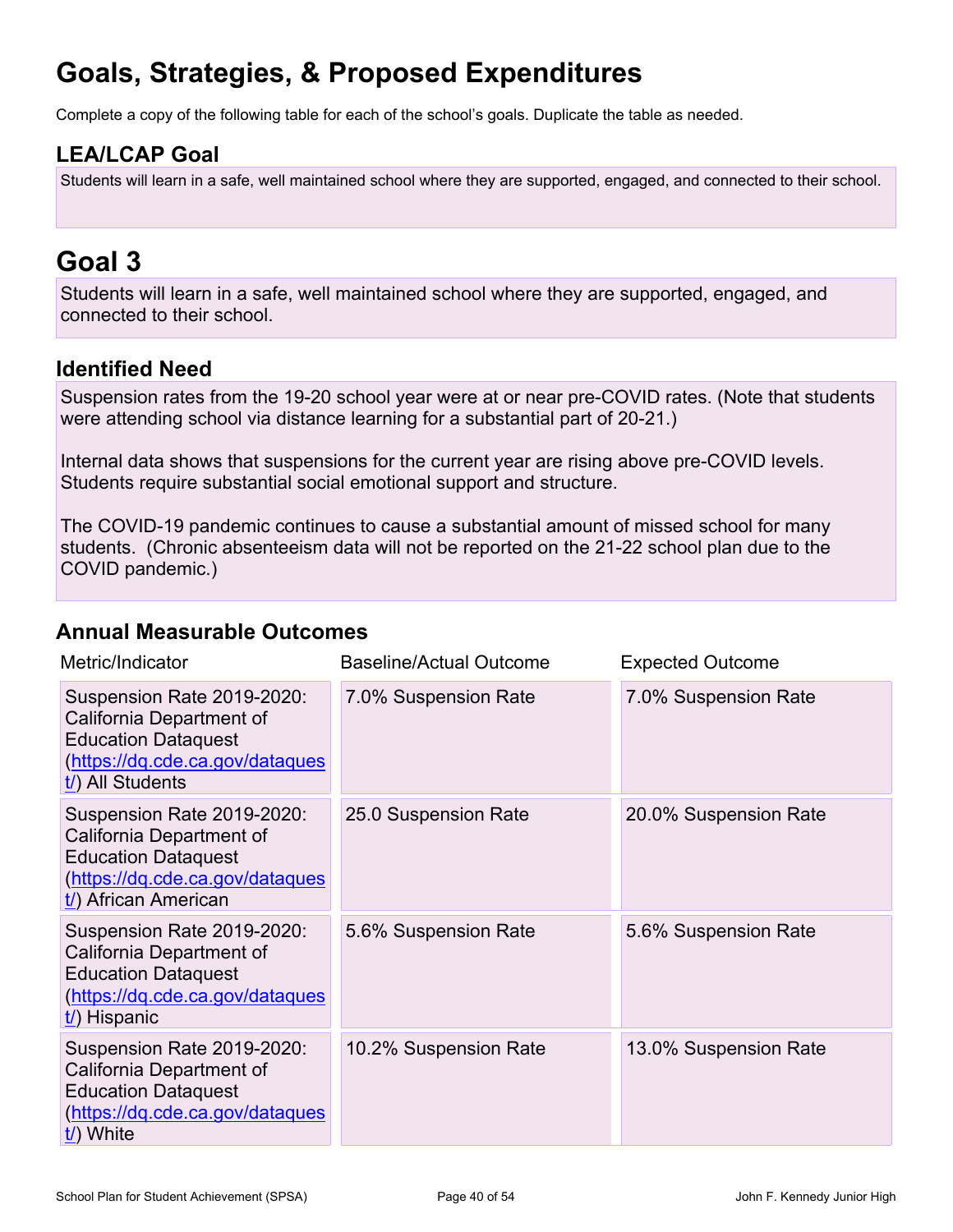| Metric/Indicator                                                                                                                                             | <b>Baseline/Actual Outcome</b> | <b>Expected Outcome</b> |
|--------------------------------------------------------------------------------------------------------------------------------------------------------------|--------------------------------|-------------------------|
| Suspension Rate 2019-2020:<br>California Department of<br><b>Education Dataquest</b><br>(https://dq.cde.ca.gov/dataques<br>t/) English Learners              | 1.8% Suspension Rate           | 1.0% Suspension Rate    |
| Suspension Rate 2019-2020:<br>California Department of<br><b>Education Dataquest</b><br>(https://dq.cde.ca.gov/dataques<br>t/) Homeless                      | 11.8% Suspension Rate          | 9.0% Suspension Rate    |
| Suspension Rate 2019-2020:<br>California Department of<br><b>Education Dataquest</b><br>(https://dq.cde.ca.gov/dataques<br>t/) Migrant                       | 4.5% Suspension Rate           | 1.0% Suspension Rate    |
| Suspension Rate 2019-2020:<br>California Department of<br><b>Education Dataquest</b><br>(https://dq.cde.ca.gov/dataques<br>t/) Economically<br>Disadvantaged | 7.3% Suspension Rate           | 7.25% Suspension Rate   |
| Suspension Rate 2019-2020:<br>California Department of<br><b>Education Dataquest</b><br>(https://dq.cde.ca.gov/dataques<br>t/) Students with Disabilities    | 13.2% Suspension Rate          | 17.0% Suspension Rate   |
| Note: Due to the COVID-19<br>pandemic, chronic<br>absenteeism will not be<br>reported on the 2021-2022<br>school plan.                                       |                                |                         |

Complete a copy of the Strategy/Activity table for each of the school's strategies/activities. Duplicate the table, including Proposed Expenditures, as needed.

### **Strategy/Activity 1**

## **Students to be Served by this Strategy/Activity**

(Identify either All Students or one or more specific student groups)

All Students

### Strategy/Activity

a) Provide all students with activities to promote good attendance, strong character and good behavior.

Rewards will be purchased for school attendance, and other culture/climate activities that will be school community.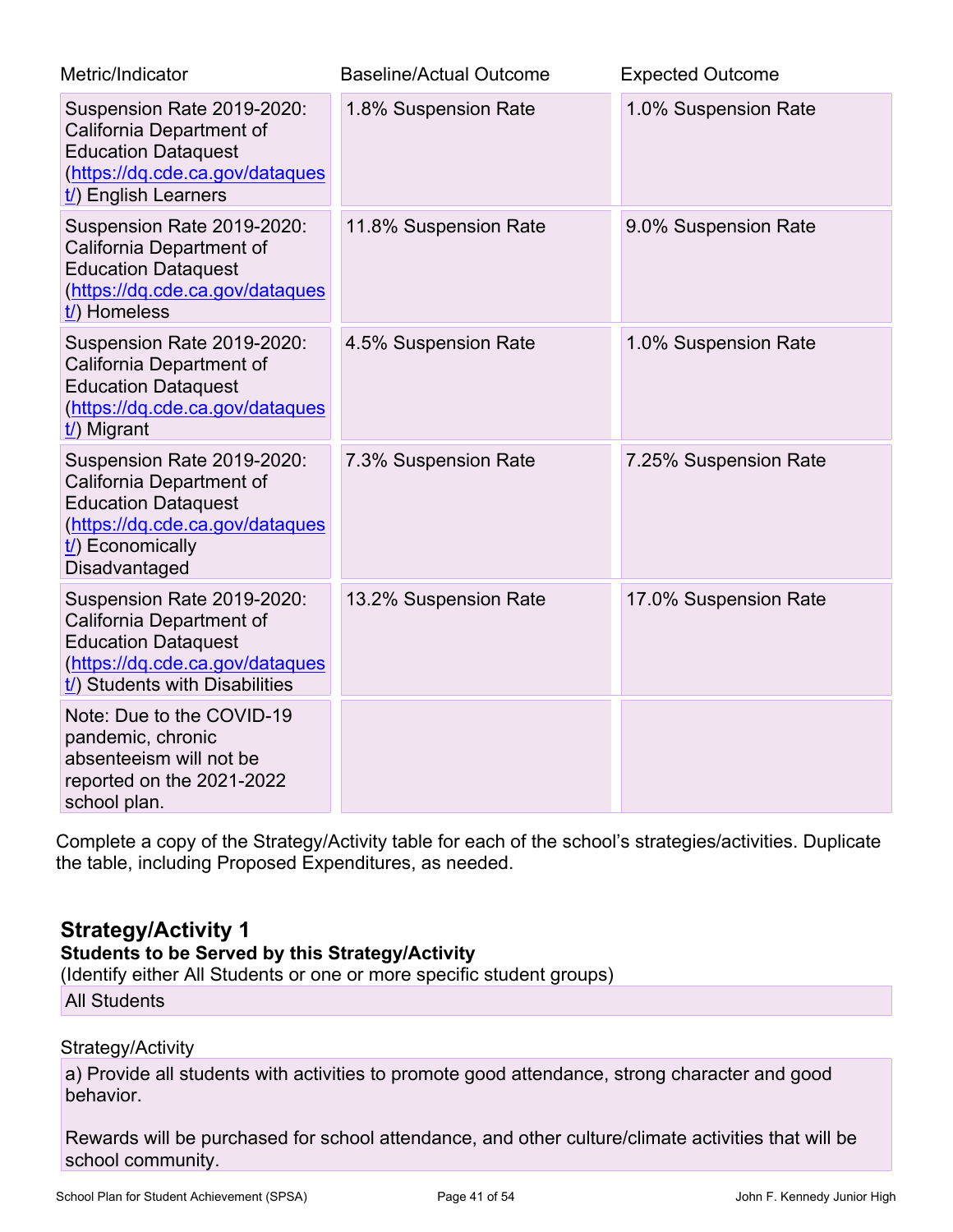JFK will improve its attendance on a monthly basis due to the rewards and activities that will be present throughout the school year

Site leadership monitors Behavior data Attendance data from Child Welfare and Attendance

Students will have the opportunity to participate in structured physical education, enrichment activities that support the California content standards. The enrichment program will include opportunity for physical activity beyond our normal daily instructional minutes.

b) Implement an evidence based, social emotional learning program for all students that is designed to improve: Locus of control Ability to set and achieve goals Relationships with teachers and fellow students Classroom engagement Attendance records Academic performance

Strong Evidence--See: <https://whytry.org/research/> [https://whytry.org/wp-content/uploads/ResearchSummaries\\_Extended.pdf](https://whytry.org/wp-content/uploads/ResearchSummaries_Extended.pdf)

### **Proposed Expenditures for this Strategy/Activity**

List the amount(s) and funding source(s) for the proposed expenditures. Specify the funding source(s) using one or more of the following: LCFF, Federal (if Federal identify the Title and Part, as applicable), Other State, and/or Local.

| Amount(s) | Source(s)                                                                                                                                                                                          |
|-----------|----------------------------------------------------------------------------------------------------------------------------------------------------------------------------------------------------|
| 3,000     | LCFF - Supplemental<br>5700-5799: Transfers Of Direct Costs<br>Student Food Incentives (District Kitchen)                                                                                          |
|           | School Wide Program (SWP)<br>5800: Professional/Consulting Services And<br><b>Operating Expenditures</b><br><b>Resilience for Youth Evidence Based Social</b><br><b>Emotional Learning Program</b> |
| 1,000     | LCFF - Supplemental<br>4000-4999: Books And Supplies<br>Supplies and<br>Materials/Incentives/Rewards/Trips/Activities                                                                              |

### **Strategy/Activity 2 Students to be Served by this Strategy/Activity**

(Identify either All Students or one or more specific student groups)

High Needs Students

### Strategy/Activity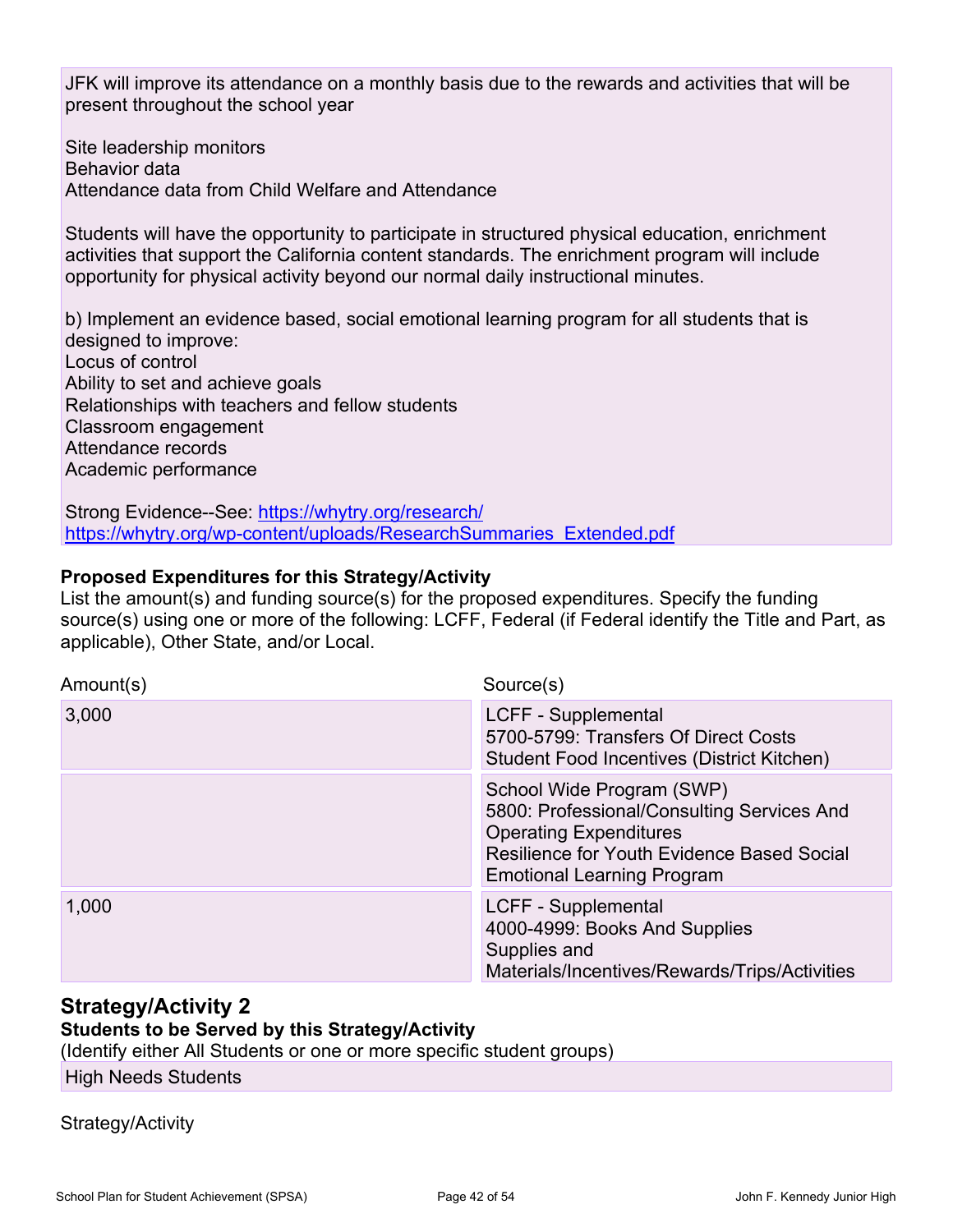Identify students with attendance or behavior challenges and provide them with additional support.

a) Provide Leadership and Character Intervention for identified students. Students identified as needing behavior support will be provided with additional support that includes weekly meetings with the school leadership and counseling staff along with reward activities when they meet behavior benchmarks. Students earn rewards for classroom participation, improved work habits, and behavior.

b) Implement an evidence based, social emotional learning program for high needs students that is designed to improve: Locus of control Ability to set and achieve goals Relationships with teachers and fellow students Classroom engagement Attendance records Academic performance Behavioral and Emotional Screening System (BASC) scores

Strong Evidence--See: <https://whytry.org/research/> [https://whytry.org/wp-content/uploads/ResearchSummaries\\_Extended.pdf](https://whytry.org/wp-content/uploads/ResearchSummaries_Extended.pdf)

### **Proposed Expenditures for this Strategy/Activity**

List the amount(s) and funding source(s) for the proposed expenditures. Specify the funding source(s) using one or more of the following: LCFF, Federal (if Federal identify the Title and Part, as applicable), Other State, and/or Local.

| Amount(s) | Source(s)                                                                                                                                                                      |
|-----------|--------------------------------------------------------------------------------------------------------------------------------------------------------------------------------|
| 13,640    | <b>LCFF - Supplemental</b><br>4000-4999: Books And Supplies<br>Supplies and Materials for<br>Incentives/Rewards/Trips/Activities                                               |
|           | School Wide Program (SWP)<br>5800: Professional/Consulting Services And<br><b>Operating Expenditures</b><br>Why Try Evidence Based Social Emotional<br><b>Learning Program</b> |

# **Annual Review**

### **SPSA Year Reviewed: 2020-21**

Respond to the following prompts relative to this goal. If the school is in the first year of implementing the goal, an analysis is not required and this section may be deleted.

# **ANALYSIS**

Describe the overall implementation of the strategies/activities and the overall effectiveness of the strategies/activities to achieve the articulated goal.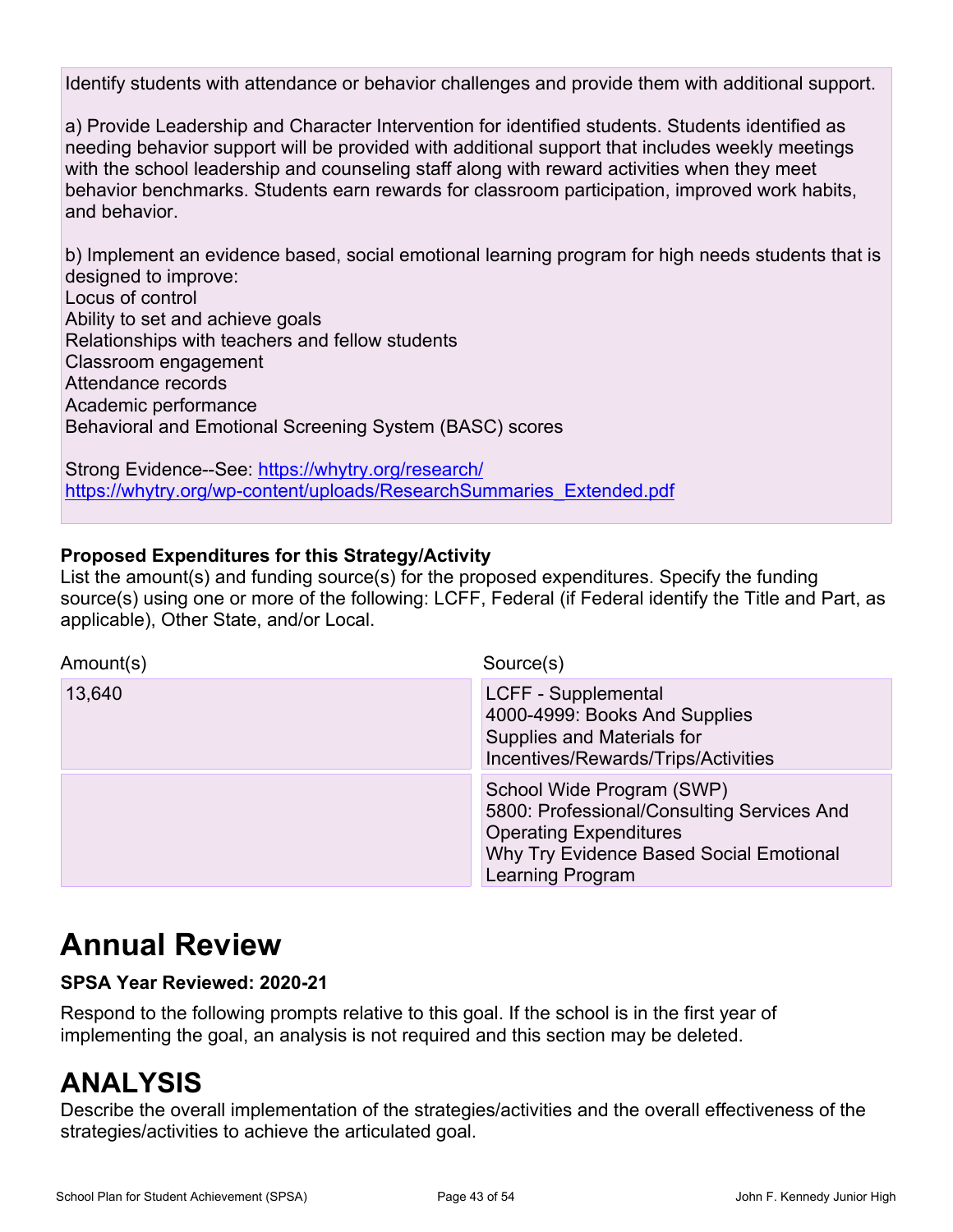In 2020-2021, students attended school through distance learning and/or attended school inperson. Schools reopened, then were forced to close due to the COVID-19 pandemic, at several points during the 2020-2021 school year.

8/13/2020 to 11/6/2020 schools were closed due to COVID-19 and all students were in distance learning.

11/9/2020 to 12/10/2020 schools reopened for in-person instruction for families who chose this for option their children.

12/10/2020 to 1/29/21 schools were forced to close due to the numbers of staff and students who had COVID-19 (positive test or symptomatic). All students returned to distance learning. 2/1/2021 Schools once again reopened for in-person instruction for families who chose this option for their children. During the period after 2/1/21, numerous individual classes across the district's schools had to be closed for up to ten days due to students of staff with COVID (positive test or symptomatic).

The team of nurses, counselors, social workers, learning directors, student specialists, and vice principals served students during periods of in-person and distance learning. These staff conducted extensive outreach including electronic communication, phone calls, and home visits to ensure students participated in distance learning activities. School site leadership developed and implemented re-engagement plans for any student who did not participate in distance learning 3 or more days in any given week. These plans included parent/family contact, identification of barriers to participation (including social and emotional barriers), and a description of efforts that would be made to mitigate these barriers. As part of this outreach effort, students and families in need of mental health and/or social emotional support were identified and served.

Teachers developed strong relationships with their students even during extended periods of remote learning. Many students experiencing social/emotional needs were able to communicate these needs to their teachers even in distance learning. These students were provided support.

Briefly describe any major differences between the intended implementation and/or the budgeted expenditures to implement the strategies/activities to meet the articulated goal.

Although the strategies/activities in the plan were implemented, emergency funding, both federal and state, was used to support many of the activities in this school plan. Therefore, not all funds under this goal were expended.

Describe any changes that will be made to this goal, the annual outcomes, metrics, or strategies/activities to achieve this goal as a result of this analysis. Identify where those changes can be found in the SPSA.

The impact on students' social/emotional wellbeing as a result of the repeated forced closures of the district's schools due to the COVID-19 pandemic is difficult to fully measure at this point in time, but anecdotal evidence indicates it may be substantial. There are significant numbers of students who will be in first and even second grade next year who will have never attended school inperson. Many low-income, English learner, and foster youth students have missed opportunities for the types of social interaction that fosters friendships and builds social skills. There will be a great need to provide students, especially low-income, English learners and foster youth, with an array of support services designed to reduce the barriers that can stand in the way of learning and lead to absenteeism and discipline incidents. There will be a need to continue and build upon services and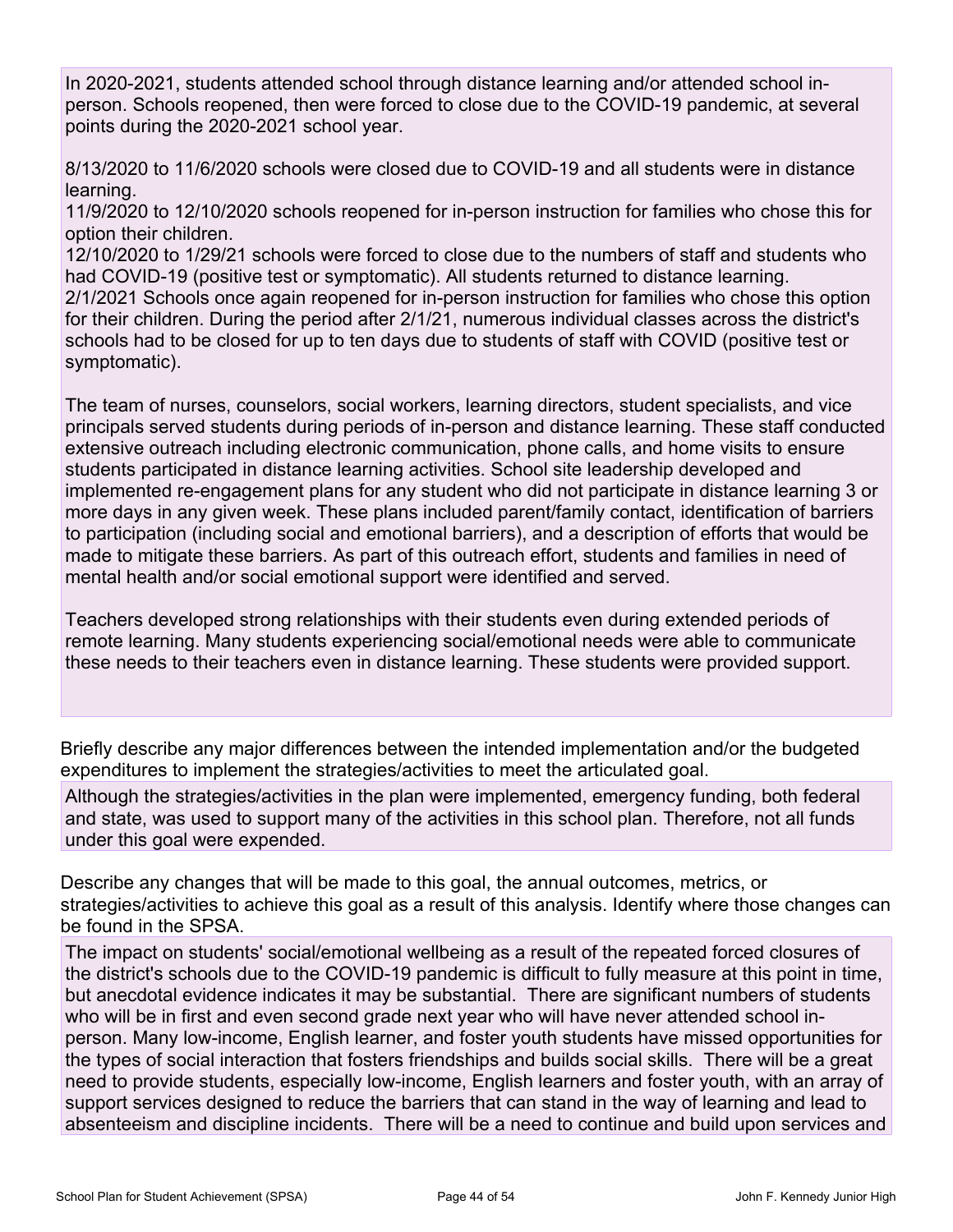programs for students to support social emotional wellbeing and to promote good school attendance and behavior.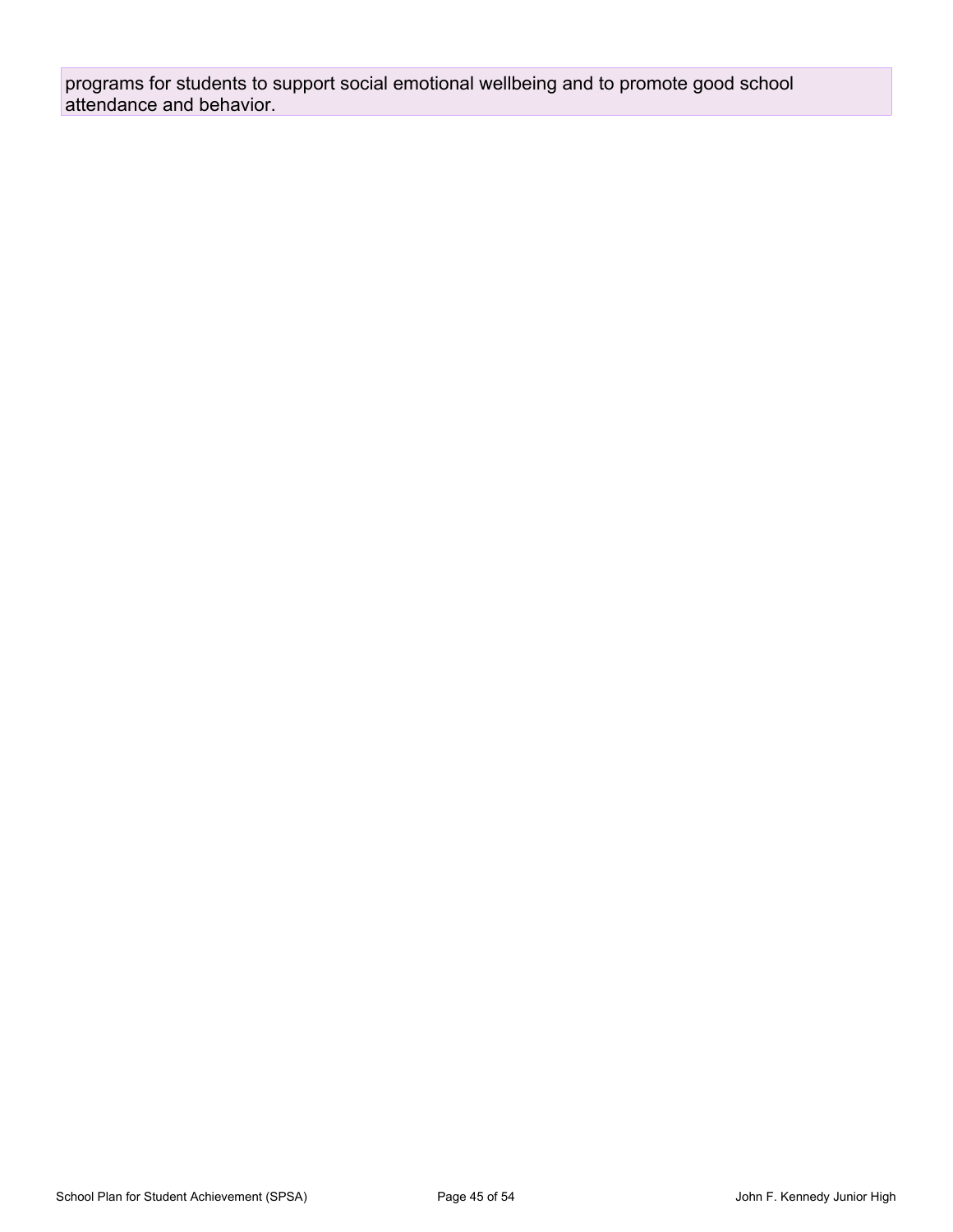# **Goals, Strategies, & Proposed Expenditures**

Complete a copy of the following table for each of the school's goals. Duplicate the table as needed.

## **LEA/LCAP Goal**

Communication between schools and home will be regular and meaningful.

## **Goal 4**

Communication between schools and home will be regular and meaningful.

## **Identified Need**

In order for parents/guardians to actively participate in their children's education, there is a need for home to school communication and parent/guardian involvement:

Parents need information and training to help their children achieve in school.

The HESD Parent Survey indicates that a majority of parents agree or strongly agree with the statements:

"The Parent/Teacher Conference was helpful to me in understanding my child's progress towards meeting ELA and math standards."

"When I have questions about my child's classwork, I can ask for clarification and assistance from my child's school"

There is a need to continue providing parents with information on their child's progress and with assistance when they have questions about their students' work.

Students whose parents are informed about their children's progress in school achieve at higher levels.

Parents have a right to be involved in the decision-making process at the school and district levels. (California Education Code 52062-52063) There is a continuing need to involve parents in the decision-making process through school site council, district English learner advisory committee, and parent advisory committee.

## **Annual Measurable Outcomes**

| Metric/Indicator                                                                                                                                                                                                                                                       | <b>Baseline/Actual Outcome</b>                                                                                                                                                                                | <b>Expected Outcome</b>                                                                                                                                                                                                                   |
|------------------------------------------------------------------------------------------------------------------------------------------------------------------------------------------------------------------------------------------------------------------------|---------------------------------------------------------------------------------------------------------------------------------------------------------------------------------------------------------------|-------------------------------------------------------------------------------------------------------------------------------------------------------------------------------------------------------------------------------------------|
| Attendance at parent<br>conferences.                                                                                                                                                                                                                                   | 2017-2018 Parent Conference<br>Attendance: 99.5%                                                                                                                                                              | 2018-2019 Parent conference<br>attendance rate will be at least<br>$95%$ .                                                                                                                                                                |
| Percentage of parents who<br>Agree/Strongly Agree with the<br>statement: I receive<br>information about my child's<br>progress in the classroom<br>(such as yellow cards, notes,<br>phone calls, progress reports,<br>etc.) on the Annual HESD<br><b>Parent Survey</b> | 2017-2018 HESD Parent<br>Survey--I receive information<br>about my child's progress in<br>the classroom (such as yellow<br>cards, notes, phone calls,<br>progress reports, etc.)<br>Agree/Strongly Agree: 91% | <b>HESD Parent Survey 2018-</b><br>2019: I receive information<br>about my child's progress in<br>the classroom (such as yellow<br>cards, notes, phone calls,<br>progress reports, etc.)<br>Agree/Strongly Agree will be at<br>least 90%. |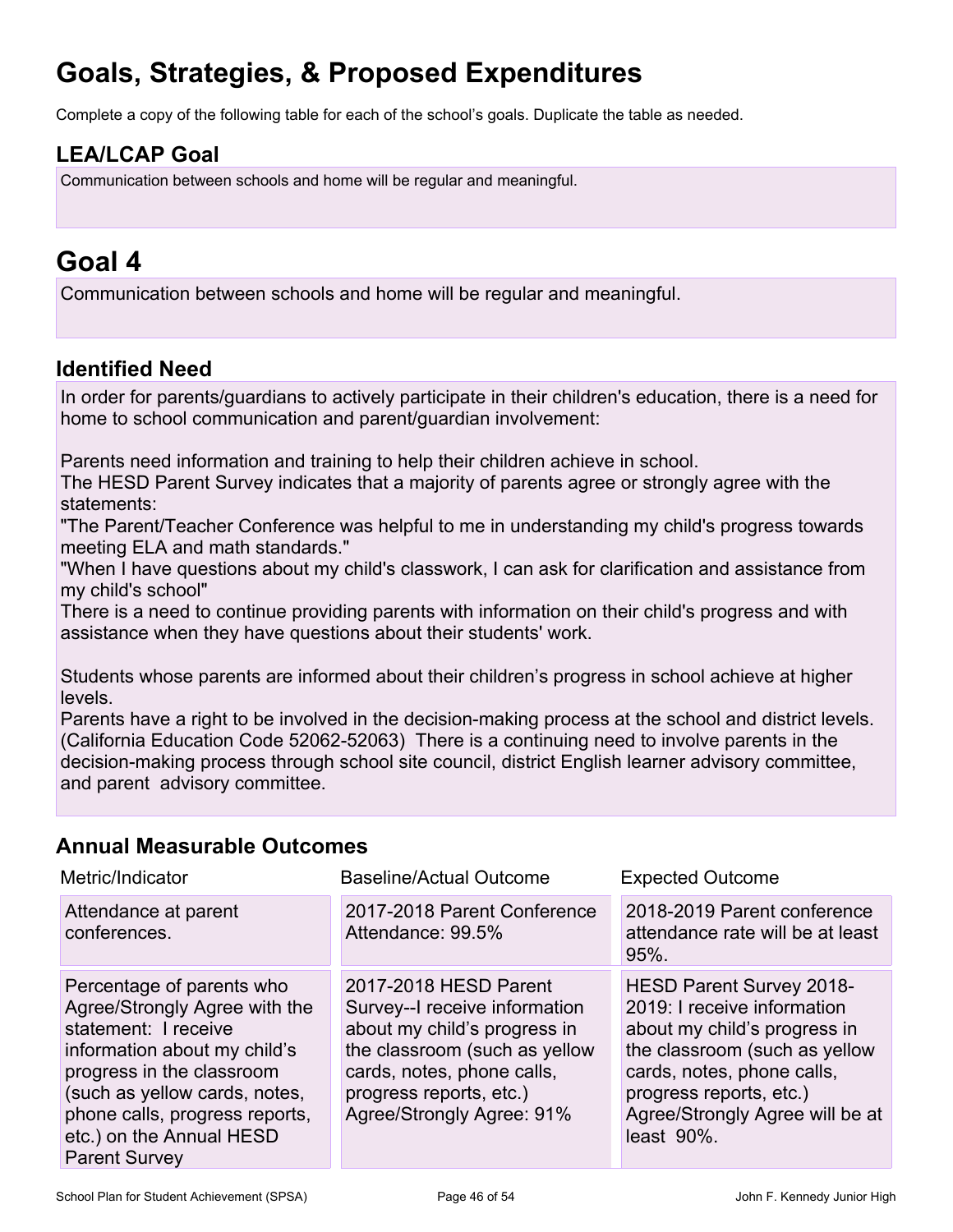| Metric/Indicator                                                                                                                                                                                      | <b>Baseline/Actual Outcome</b>                                                                                                                       | <b>Expected Outcome</b>                                                                                                                                                       |
|-------------------------------------------------------------------------------------------------------------------------------------------------------------------------------------------------------|------------------------------------------------------------------------------------------------------------------------------------------------------|-------------------------------------------------------------------------------------------------------------------------------------------------------------------------------|
| Percentage of parents who<br>Agree/Strongly Agree with the<br>statement: There are adequate<br>opportunities for me to become<br>involved in my child's school on<br>the Annual HESD Parent<br>Survey | 2017-2018 HESD Parent<br>Survey--There are adequate<br>opportunities for me to become<br>involved in my child's school.<br>Agree/Strongly Agree: 82% | HESD Parent Survey 2018-<br>2019: There are adequate<br>opportunities for me to become<br>involved in my child's school.<br>Agree/Strongly Agree will be at<br>least $85\%$ . |

Complete a copy of the Strategy/Activity table for each of the school's strategies/activities. Duplicate the table, including Proposed Expenditures, as needed.

## **Strategy/Activity 1**

### **Students to be Served by this Strategy/Activity**

(Identify either All Students or one or more specific student groups) All Students

### Strategy/Activity

Plan, organize and implement parent involvement activities that address expressed parent needs Parents will be involved in workshops and various activities that focus on showcasing student work, grade level standards and how to assist their students with homework that is supportive of their learning.

Site leadership monitors Meeting Announcements Meeting Sign-in Parent Evaluation of the events Track number of parents who attend the events Teacher feedback SSC/ELAC Feedback

### **Proposed Expenditures for this Strategy/Activity**

List the amount(s) and funding source(s) for the proposed expenditures. Specify the funding source(s) using one or more of the following: LCFF, Federal (if Federal identify the Title and Part, as applicable), Other State, and/or Local.

| Amount(s) | Source(s)                                                                                                                    |
|-----------|------------------------------------------------------------------------------------------------------------------------------|
| 4,200     | School Wide Program (SWP)<br>4000-4999: Books And Supplies<br>Supplies Materials for Parent Involvement<br><b>Activities</b> |
| 2,000     | LCFF - Supplemental<br>5700-5799: Transfers Of Direct Costs<br><b>Food for Parent Involvement Activities</b>                 |
| 2,500     | School Wide Program (SWP)<br>1000-1999: Certificated Personnel Salaries                                                      |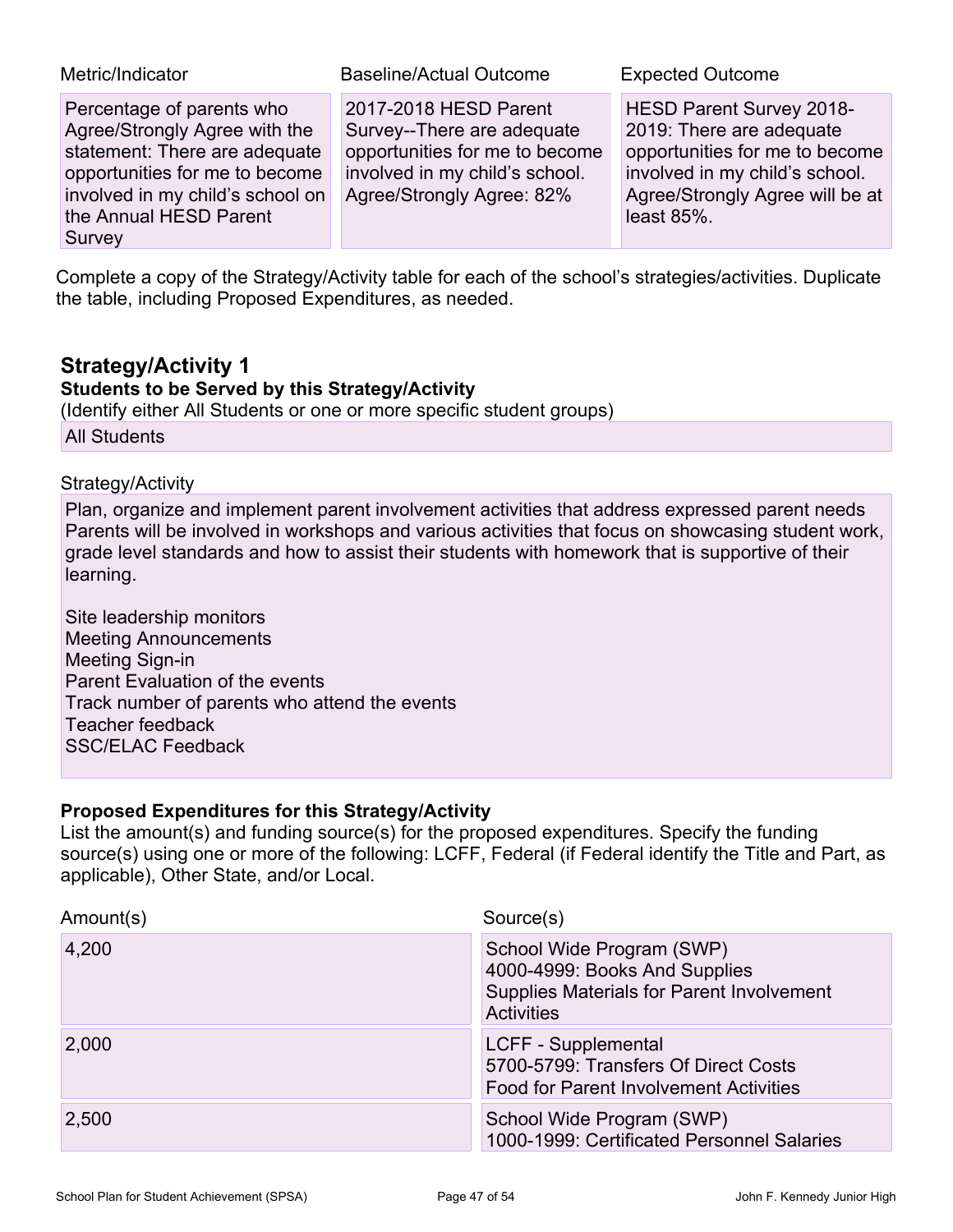### **Strategy/Activity 2**

**Students to be Served by this Strategy/Activity**

(Identify either All Students or one or more specific student groups)

All Students

#### Strategy/Activity

A variety of methods will be used to inform parents on the progress their child is making towards the rigorous standards of California.

All parents have access to the Synergy ParentVue software and can use this program to track their child's grades, assignments, class schedule, and attendance

Once each trimester Progress report sent home midway through trimester Report card sent home at end of trimester

Parent conferences are to be held in November with every JFK student. The discussion will be led by the teacher and cover classroom performance, areas needing improvement, and how parents can help with learning process

Each trimester Leadership team monitors Data of the number of successful conferences that were held Teacher feedback

### **Proposed Expenditures for this Strategy/Activity**

List the amount(s) and funding source(s) for the proposed expenditures. Specify the funding source(s) using one or more of the following: LCFF, Federal (if Federal identify the Title and Part, as applicable), Other State, and/or Local.

Amount(s) Source(s) 5,241 Title I Centralized Service 5800: Professional/Consulting Services And Operating Expenditures Software for Parent Communication

# **Annual Review**

### **SPSA Year Reviewed: 2020-21**

Respond to the following prompts relative to this goal. If the school is in the first year of implementing the goal, an analysis is not required and this section may be deleted.

## **ANALYSIS**

Describe the overall implementation of the strategies/activities and the overall effectiveness of the strategies/activities to achieve the articulated goal.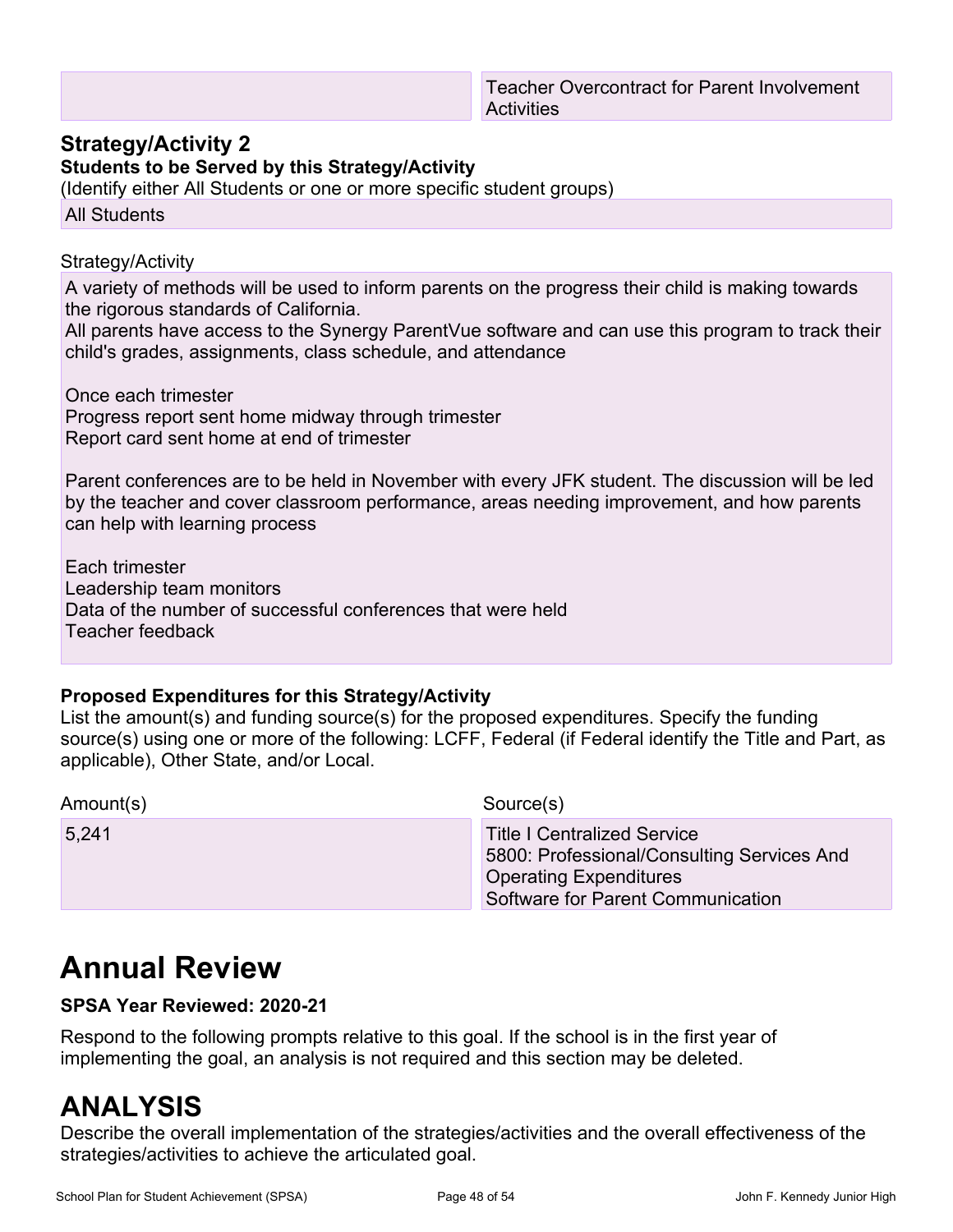In 2020-2021, students attended school through distance learning and/or attended school inperson. Schools reopened, then were forced to close due to the COVID-19 pandemic, at several points during the 2020-2021 school year.

8/13/2020 to 11/6/2020 schools were closed due to COVID-19 and all students were in distance learning.

11/9/2020 to 12/10/2020 schools reopened for in-person instruction for families who chose this for option their children.

12/10/2020 to 1/29/21 schools were forced to close due to the numbers of staff and students who had COVID-19 (positive test or symptomatic). All students returned to distance learning. 2/1/2021 Schools once again reopened for in-person instruction for families who chose this option for their children. During the period after 2/1/21, numerous individual classes across the district's schools had to be closed for up to ten days due to students of staff with COVID (positive test or symptomatic).

During each of the periods when schools were open for in-person instruction, parents were given the option, via online surveys, to have their students return to school or to remain in distance learning. Approximately 70% of parents chose to have their students return to school. Approximately 30% of parents kept their children in distance learning.

School leaders along with individual teachers made extensive use of the district's online communication tools including Remind, Zoom, and Teams to communicate with families. The district and school made extensive use of its website to provide information about the COVID-19 pandemic, school closures and reopenings. The school used its website to collect survey information regarding parents' choice to have their students' return to school in the event of a reopening, or to remain in distance learning. Nearly all parents responded to surveys regarding their choices for distance learning/in-person instruction for periods when schools were open. The district initiated a Facebook feed as another layer of communication.

School site staff conducted extensive outreach including electronic communication, phone calls, and home visits to ensure students participated in distance learning activities. School site leadership developed and implemented re-engagement plans for any student who did not participate in distance learning 3 or more days in any given week. These plans included parent/family contact, identification of barriers to participation, and a description of efforts that would be made to mitigate these barriers.

The district superintendent provided regular updates to the public on the status of school closures/reopenings, and plans for the safe safe reopening of schools at bi-monthly board meetings. All board meetings were live-streamed.

The school site resumed holding school site council meetings via Zoom. District Parent Advisory Committee and District English Learner Advisory Committees resumed meeting via Zoom.

The school's parent conference attendance rate was 99% with parent/teacher conferences being held via Zoom.

Briefly describe any major differences between the intended implementation and/or the budgeted expenditures to implement the strategies/activities to meet the articulated goal.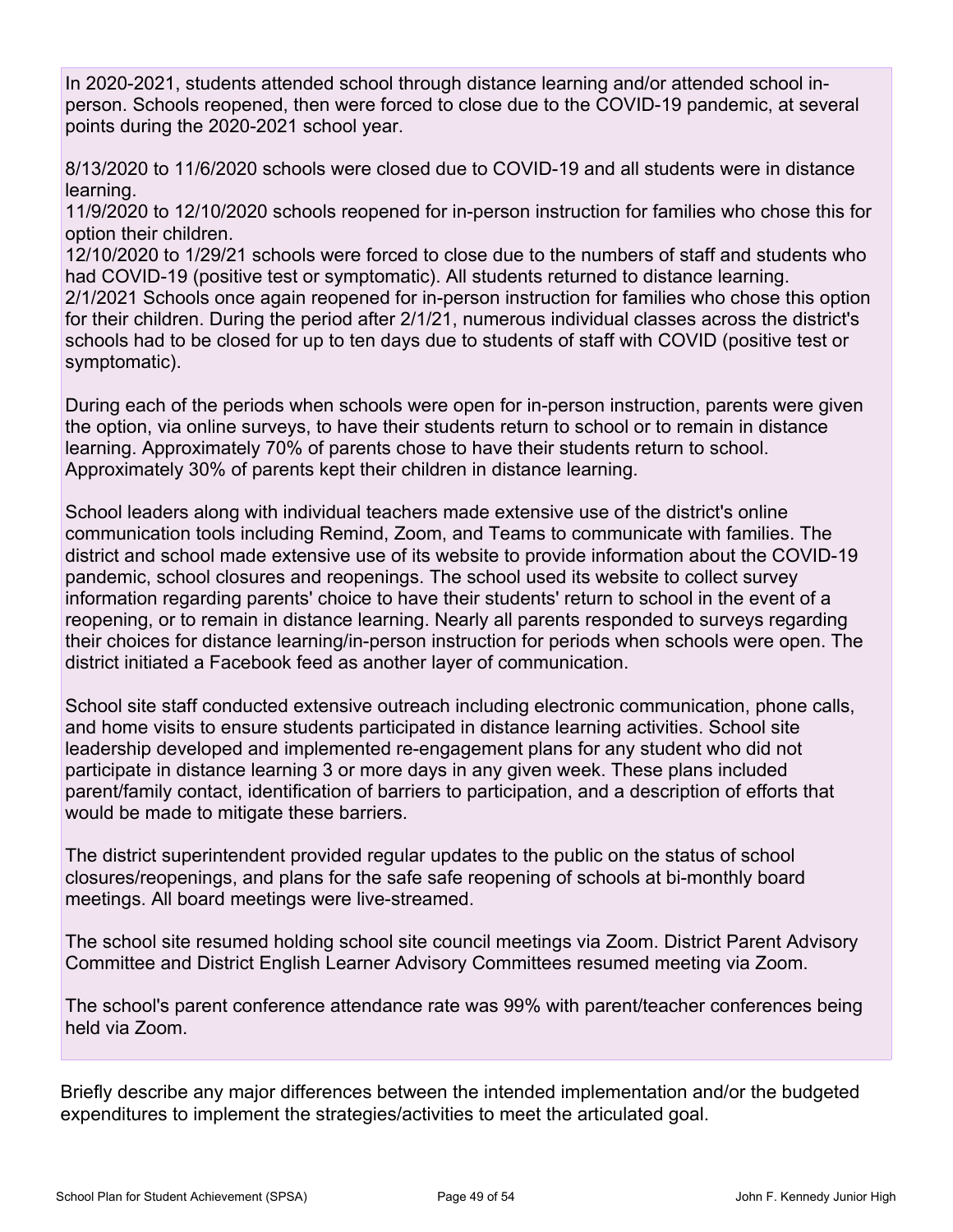Although the strategies/activities in the plan were implemented, emergency funding, both federal and state, was used to support many of the activities in this school plan. Therefore, while the activities in the plan were implemented, not all of the funds were expended.

Describe any changes that will be made to this goal, the annual outcomes, metrics, or strategies/activities to achieve this goal as a result of this analysis. Identify where those changes can be found in the SPSA.

The school will continue to provide support, outreach, and education for parents in the next school year. The school will continue to give parents a voice in the programs and activities that are developed and implemented in the next school year.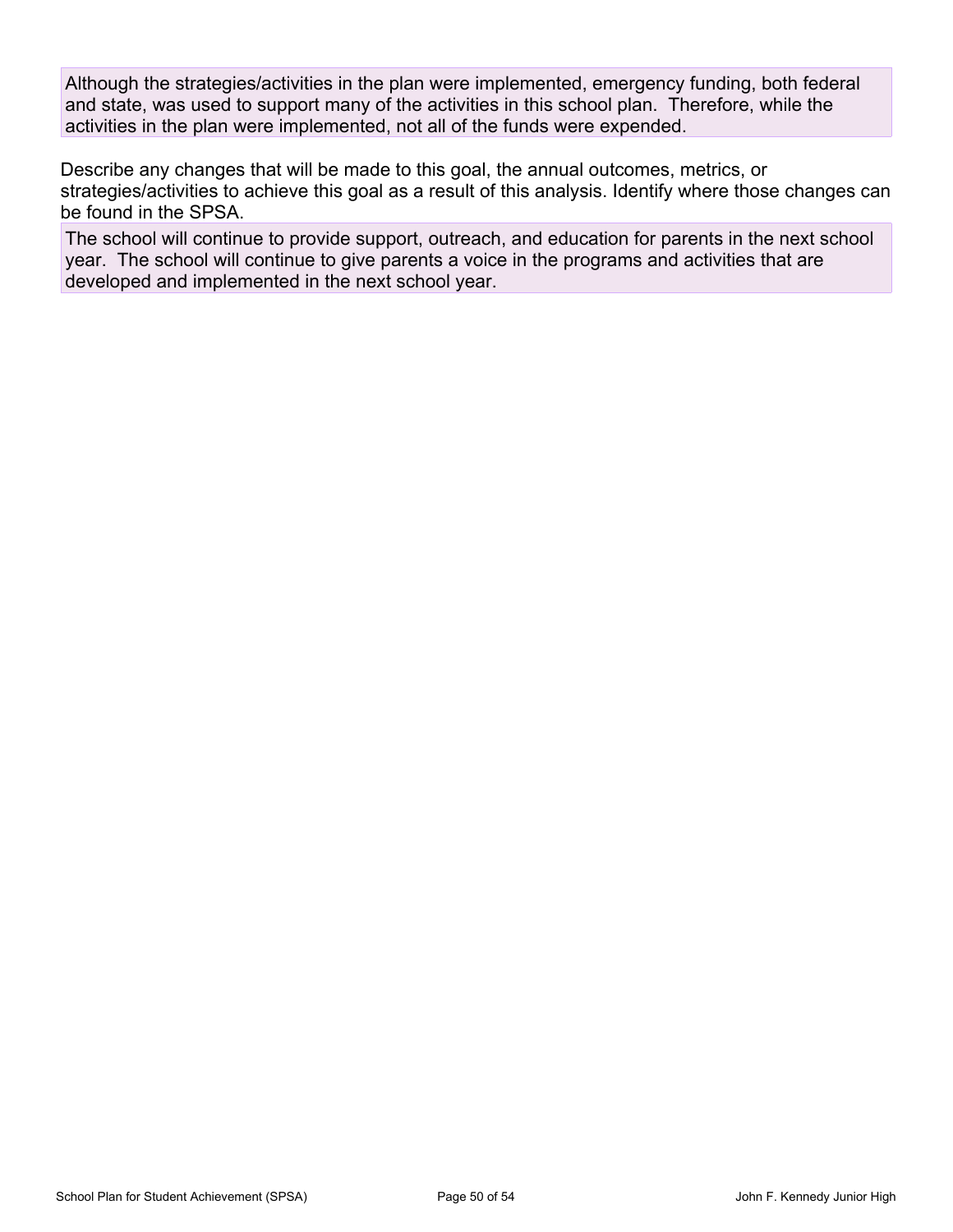# **Budget Summary**

Complete the table below. Schools may include additional information. Adjust the table as needed. The Budget Summary is required for schools funded through the ConApp, and/or that receive funds from the LEA for Comprehensive Support and Improvement (CSI).

## **Budget Summary**

| <b>Description</b>                                                      | Amount       |  |
|-------------------------------------------------------------------------|--------------|--|
| Total Funds Provided to the School Through the Consolidated Application | \$141,150    |  |
| Total Federal Funds Provided to the School from the LEA for CSI         | \$0          |  |
| Total Funds Budgeted for Strategies to Meet the Goals in the SPSA       | \$422,681.00 |  |

## **Other Federal, State, and Local Funds**

List the additional Federal programs that the school is including in the schoolwide program. Adjust the table as needed. If the school is not operating a Title I schoolwide program this section is not applicable and may be deleted.

| <b>Federal Programs</b>            | Allocation (\$) |  |  |
|------------------------------------|-----------------|--|--|
| School Wide Program (SWP)          | \$231,031.00    |  |  |
| <b>Title I Centralized Service</b> | \$142,010.00    |  |  |

Subtotal of additional federal funds included for this school: \$373,041.00

List the State and local programs that the school is including in the schoolwide program. Duplicate the table as needed.

| <b>State or Local Programs</b>               | Allocation (\$) |  |  |
|----------------------------------------------|-----------------|--|--|
| <b>Expanded Learning Opportunities Grant</b> | \$30,000.00     |  |  |
| LCFF - Supplemental                          | \$19,640.00     |  |  |

Subtotal of state or local funds included for this school: \$49,640.00

Total of federal, state, and/or local funds for this school: \$422,681.00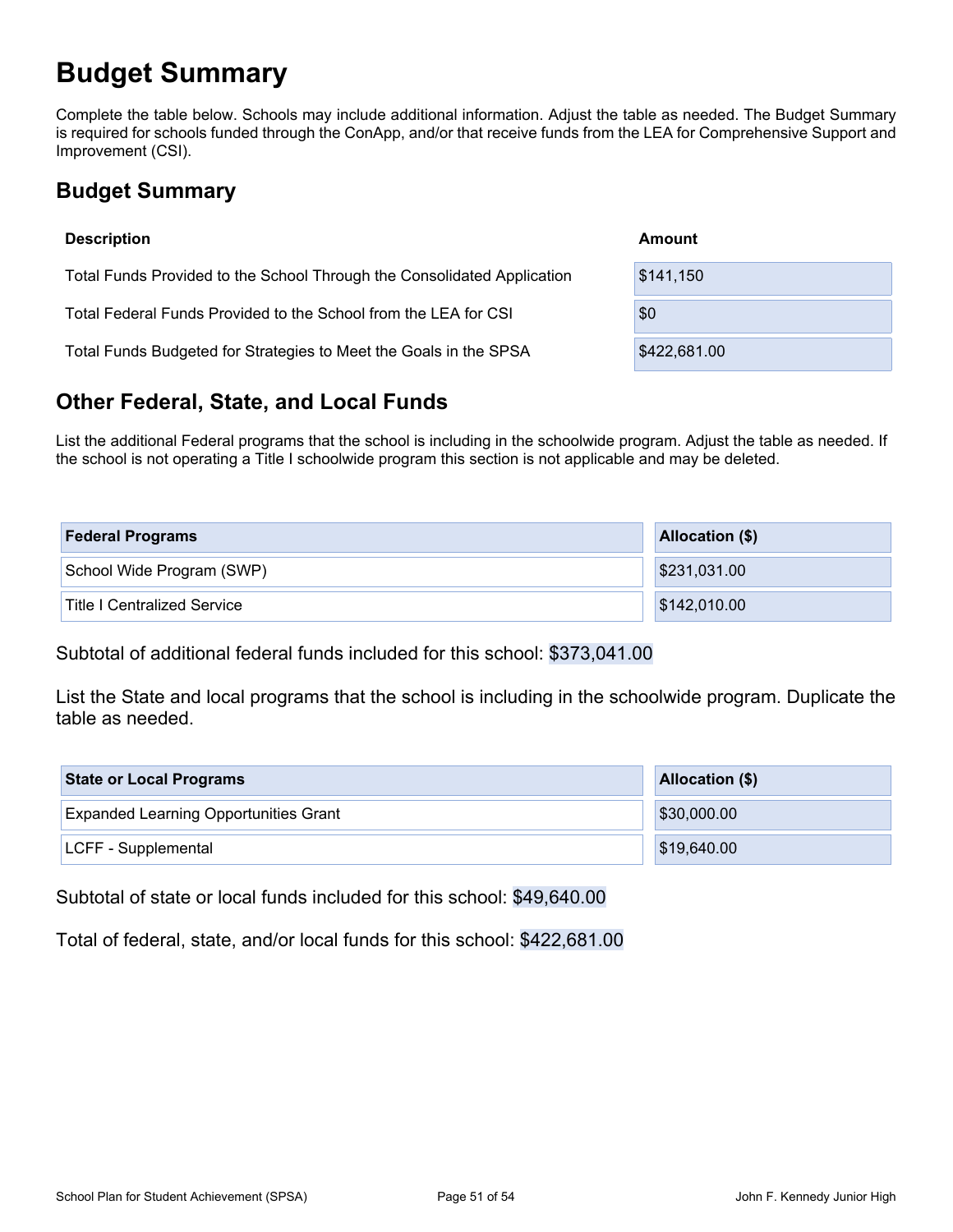# **School Site Council Membership**

California Education Code describes the required composition of the School Site Council (SSC). The SSC shall be composed of the principal and representatives of: teachers selected by teachers at the school; other school personnel selected by other school personnel at the school; parents of pupils attending the school selected by such parents; and, in secondary schools, pupils selected by pupils attending the school. The current make-up of the SSC is as follows:

- 1 School Principal
- 3 Classroom Teachers
- 1 Other School Staff
- 5 Parent or Community Members

| <b>Name of Members</b> | Role |
|------------------------|------|
|                        |      |

| <b>Rick Johnston</b>      | Principal                         |
|---------------------------|-----------------------------------|
| Steven Mueller (2022)     | <b>Other School Staff</b>         |
| Jackie Raven (2022)       | Classroom Teacher                 |
| Angel Hawkins (2023)      | Classroom Teacher                 |
| Lana Sandoval (2022)      | Classroom Teacher                 |
| Diana Vasquez (2022)      | <b>Parent or Community Member</b> |
| Ana Merlos (EL) (2023)    | <b>Parent or Community Member</b> |
| Annalisa Rodriguez (2023) | <b>Parent or Community Member</b> |
| Sandra Espinoza (2023)    | <b>Parent or Community Member</b> |
| Ysenia Chavira (2022)     | <b>Parent or Community Member</b> |

At elementary schools, the school site council must be constituted to ensure parity between (a) the principal, classroom teachers, and other school personnel, and (b) parents of students attending the school or other community members. Classroom teachers must comprise a majority of persons represented under section (a). At secondary schools there must be, in addition, equal numbers of parents or other community members selected by parents, and students. Members must be selected by their peer group.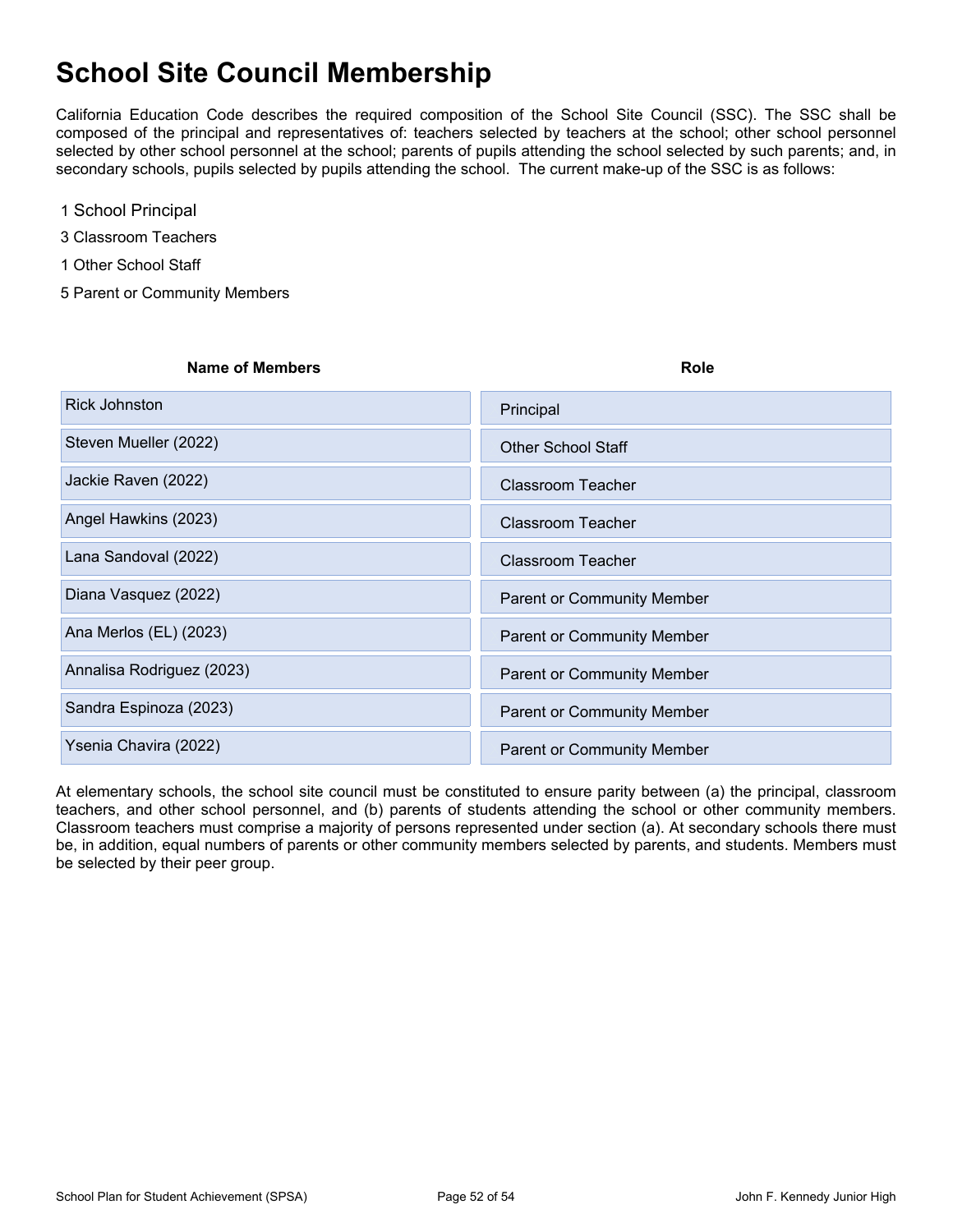# **ELAC Membership**

| Name of Members                      | Principal | Classroom<br>Teacher | Staff<br>Other<br>School | Community<br>Parent or<br>Member | Secondary<br>Students |
|--------------------------------------|-----------|----------------------|--------------------------|----------------------------------|-----------------------|
| <b>Rick Johnston</b>                 | X         |                      |                          |                                  |                       |
| <b>Steven Mueller</b>                |           |                      | X                        |                                  |                       |
| Jackie Raven                         |           | X                    |                          |                                  |                       |
| Martha Aragon                        |           |                      |                          | X                                |                       |
| Maria Rangel Chavira                 |           |                      |                          | X                                |                       |
| Brissia Puga Navarro                 |           |                      |                          | X                                |                       |
| Maria Pacheco Tinoco                 |           |                      |                          | X                                |                       |
| Adrian Duenaz Vazquez                |           |                      |                          | X                                |                       |
| Numbers of members of each category: |           |                      |                          |                                  |                       |

There is no specific requirement for the size of ELAC. The members must represent at least the same percentage of English learners at the site. ELAC can delegate its roles and responsibilities to School Site Council only after the ELAC committee has been voted on and trained in the roles and responsibilities. If a favorable vote is taken, then the SSC must then be trained in their new roles and responsibilities representing ELAC. SSC must then agree to accept the duties of the ELAC. The SSC must have parents of EL students on the council. This process must be documented.